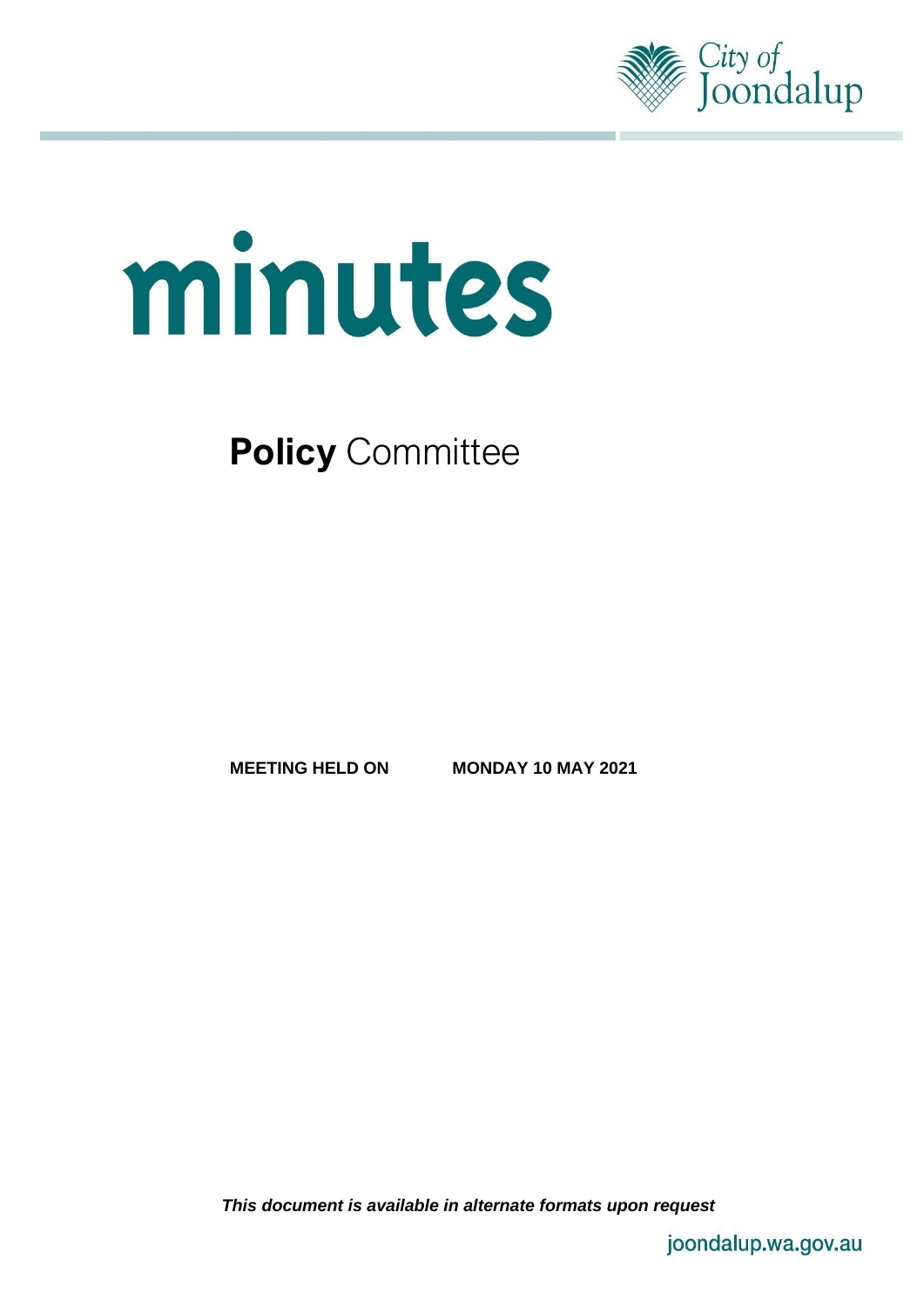# **TABLE OF CONTENTS**

| <b>ITEM</b><br>NO. | <b>TITLE</b>                                                                                                             | <b>PAGE</b><br>NO. |
|--------------------|--------------------------------------------------------------------------------------------------------------------------|--------------------|
|                    | <b>DECLARATION OF OPENING</b>                                                                                            | $\mathbf{2}$       |
|                    | DECLARATIONS OF FINANCIAL INTEREST / PROXIMITY<br><b>INTEREST / INTEREST THAT MAY AFFECT IMPARTIALITY</b>                | 3                  |
|                    | <b>APOLOGIES AND LEAVE OF ABSENCE</b>                                                                                    | 3                  |
|                    | <b>CONFIRMATION OF MINUTES</b>                                                                                           | 3                  |
|                    | ANNOUNCEMENTS BY THE PRESIDING MEMBER WITHOUT<br><b>DISCUSSION</b>                                                       | 3                  |
|                    | <b>IDENTIFICATION OF MATTERS FOR WHICH THE MEETING MAY BE</b><br><b>CLOSED TO THE PUBLIC</b>                             | 3                  |
|                    | <b>PETITIONS AND DEPUTATIONS</b>                                                                                         | 3                  |
|                    | <b>REPORTS</b>                                                                                                           | 4                  |
| 1                  | SPECIFIED AREA RATING POLICY - REVIEW                                                                                    | 4                  |
| $\overline{2}$     | <b>RATES HARDSHIP POLICY</b>                                                                                             | 8                  |
| 3                  | PAYMENT OF RATES AND CHARGES POLICY - REVIEW                                                                             | 12                 |
| 4                  | JOONDALUP DESIGN REVIEW PANEL LOCAL PLANNING POLICY -<br>OUTCOMES OF CONSULTATION                                        | 15                 |
| 5                  | CODE OF CONDUCT FOR COUNCIL MEMBERS, COMMITTEE<br>MEMBERS AND CANDIDATES, COMPLAINT INVESTIGATION<br>POLICY AND PROTOCOL | 29                 |
| 6                  | ELECTED MEMBERS' ENTITLEMENTS POLICY - REVIEW                                                                            | 38                 |
|                    | <b>URGENT BUSINESS</b>                                                                                                   | 44                 |
|                    | <b>MOTIONS OF WHICH PREVIOUS NOTICE HAS BEEN GIVEN</b>                                                                   | 44                 |
|                    | <b>REQUESTS FOR REPORTS FOR FUTURE CONSIDERATION</b>                                                                     | 44                 |
|                    | <b>CLOSURE</b>                                                                                                           | 44                 |
|                    |                                                                                                                          |                    |

#### **Note:**

Clause 15.10 of the City's *Meeting Procedures Local Law 2013* states:

*This local law applies generally to committee meetings except for clause 7.1 in respect of members seating and clause 7.8 in respect of limitation on members speaking.*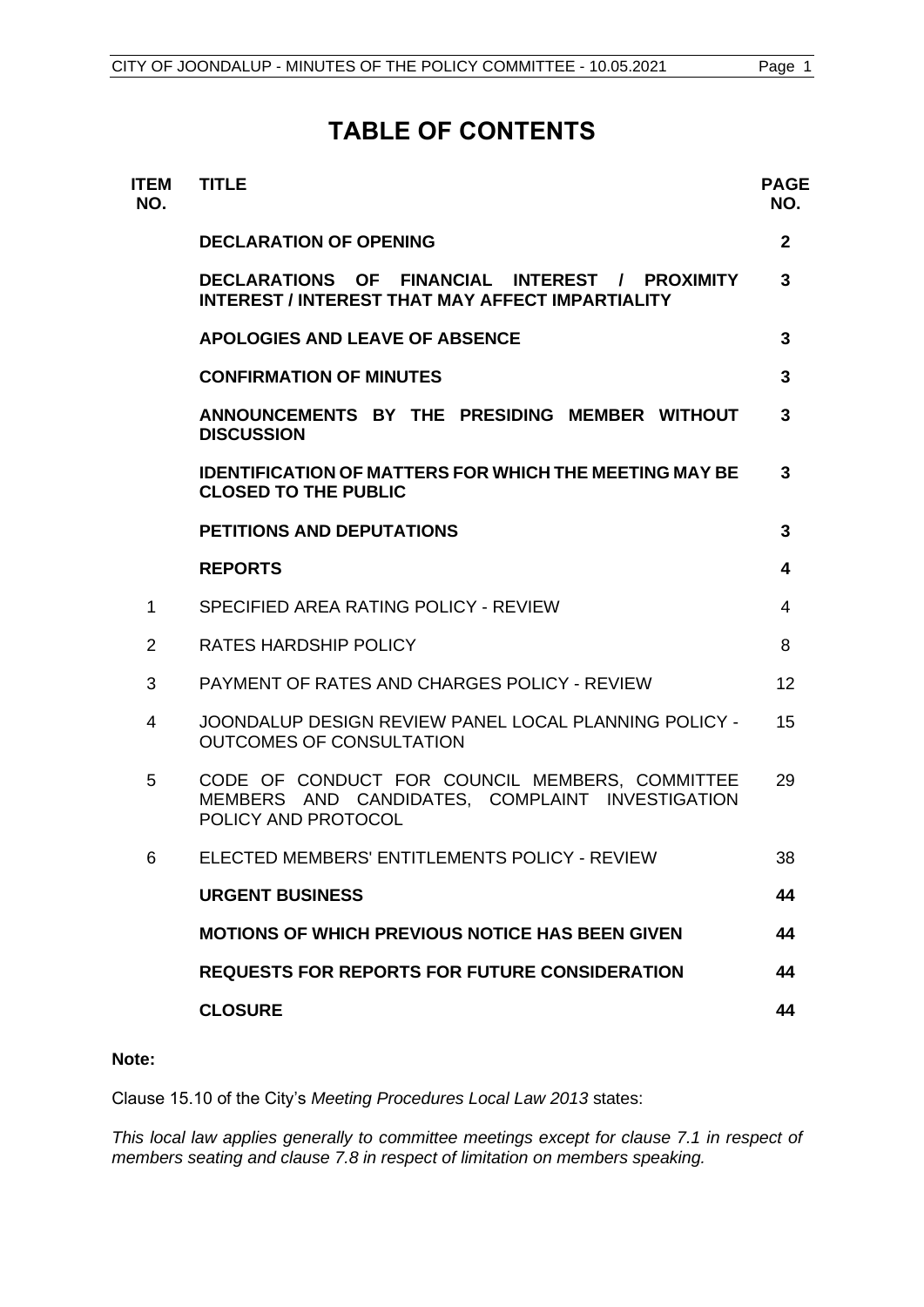# **CITY OF JOONDALUP**

### **MINUTES OF THE POLICY COMMITTEE MEETING HELD IN CONFERENCE ROOM 1, JOONDALUP CIVIC CENTRE, BOAS AVENUE, JOONDALUP ON MONDAY 10 MAY 2021.**

#### **ATTENDANCE**

#### **Committee Members**

| Cr Christine Hamilton-Prime, JP<br>Mayor Hon. Albert Jacob, JP             | <b>Presiding Member</b>                                                                                           | from 5.49pm                                                  |
|----------------------------------------------------------------------------|-------------------------------------------------------------------------------------------------------------------|--------------------------------------------------------------|
| Cr Kerry Hollywood<br>Cr Christopher May                                   | <b>Deputy Presiding Member</b>                                                                                    | absent from 7.26pm to 7.29pm<br>absent from 5.53pm to 5.56pm |
| Cr Nige Jones<br>Cr John Logan<br>Cr Suzanne Thompson<br>Cr Tom McLean, JP | Deputising for Cr Chester<br>Deputising for Cr Fishwick<br>Deputising for Cr Hollywood                            | from $5.53$ pm to $5.56$ pm                                  |
| <b>Observers</b>                                                           |                                                                                                                   |                                                              |
| Cr Tom McLean, JP                                                          |                                                                                                                   | from $5.45$ pm to $5.53$ pm<br>from 5.56pm                   |
| Cr Russell Poliwka<br>Cr John Raftis                                       |                                                                                                                   | absent from 7.48pm to 7.50pm                                 |
| <b>Officers</b>                                                            |                                                                                                                   |                                                              |
| Mr James Pearson<br>Mr Jamie Parry<br>Ms Dale Page                         | <b>Chief Executive Officer</b><br>Director Governance and Strategy<br>Director Planning and Community Development | absent from 7.27pm to 7.28pm                                 |
| Mr Roney Oommen<br>$M = 21$                                                | <b>Manager Financial Services</b><br>Marca - Alexandra Marca 1                                                    | to 5.58pm                                                    |

Mr Brad Sillence<br>
Manager Governance<br>
Mrs Wendy Cowley<br>
Governance Officer Mrs Wendy Cowley **Governance Officer**<br>Mrs Natasha Mossman **Governance Officer** Mrs Natasha Mossman

Mr Chris Leigh **Manager Planning Services** *to 6.31pm* Mr Mat Humfrey Director Corporate Services *absent from 6.58pm to 7.01pm*

# <span id="page-2-0"></span>**DECLARATION OF OPENING**

The Presiding Member declared the meeting open at 5.45pm.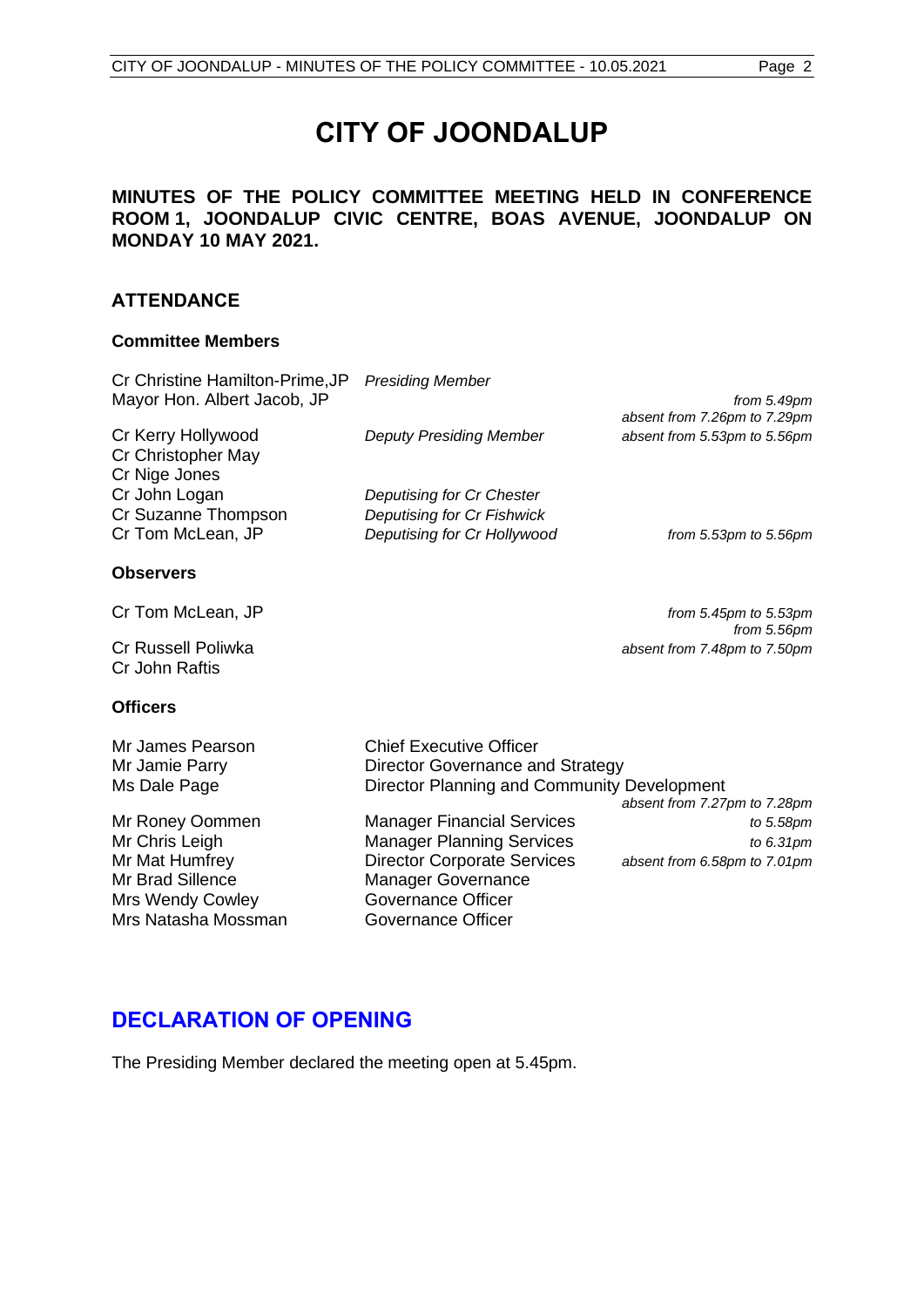# <span id="page-3-0"></span>**DECLARATIONS OF FINANCIAL INTEREST / PROXIMITY INTEREST / INTEREST THAT MAY AFFECT IMPARTIALITY**

Nil.

# <span id="page-3-1"></span>**APOLOGIES AND LEAVE OF ABSENCE**

#### **Apology**

Cr John Chester.

#### **Leave of Absence Previously Approved**

| Cr Russ Fishwick, JP   | 7 to 17 May 2021 inclusive.       |
|------------------------|-----------------------------------|
| Mayor Albert Jacob, JP | 25 June to 5 July 2021 inclusive. |

# <span id="page-3-2"></span>**CONFIRMATION OF MINUTES**

#### **MINUTES OF THE POLICY COMMITTEE HELD ON 22 FEBRUARY 2021**

**MOVED Cr Jones, SECONDED Cr Hollywood that the Minutes of the Policy Committee Meeting held on 22 February 2021 be confirmed as a true and correct record.**

#### **The Motion was Put and CARRIED (6/0)**

**In favour of the Motion:** Crs Hamilton-Prime, Hollywood, Jones, Logan, May and Thompson.

# <span id="page-3-3"></span>**ANNOUNCEMENTS BY THE PRESIDING MEMBER WITHOUT DISCUSSION**

Nil.

# <span id="page-3-4"></span>**IDENTIFICATION OF MATTERS FOR WHICH THE MEETING MAY BE CLOSED TO THE PUBLIC**

In accordance with Clause 5.2 of the City's *Meeting Procedures Local Law 2013*, this meeting was not open to the public.

# <span id="page-3-5"></span>**PETITIONS AND DEPUTATIONS**

Nil.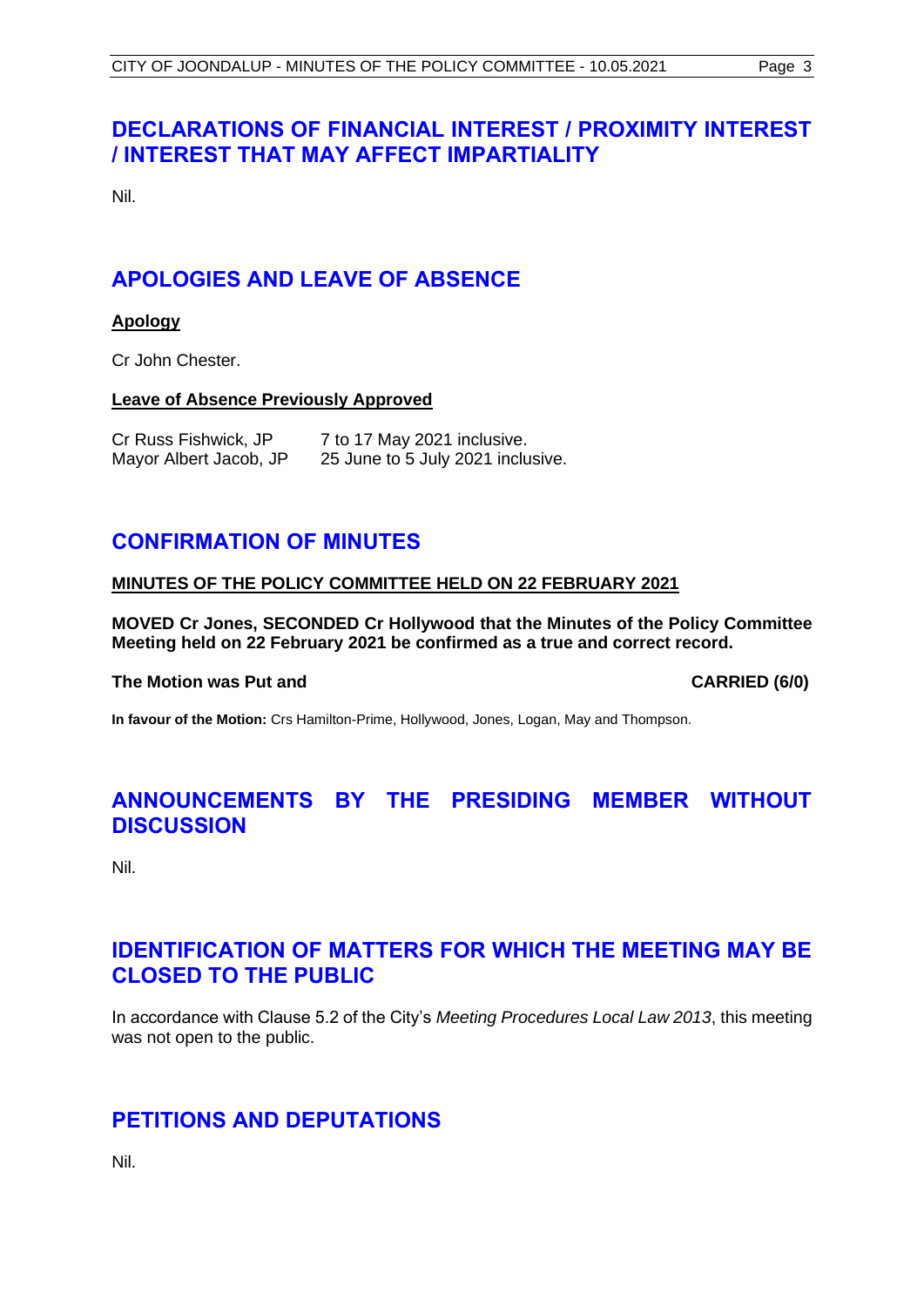# <span id="page-4-0"></span>**REPORTS**

<span id="page-4-1"></span>

| <b>ITEM1</b>                          | <b>SPECIFIED AREA RATING POLICY - REVIEW</b>                                         |  |  |  |
|---------------------------------------|--------------------------------------------------------------------------------------|--|--|--|
| <b>WARD</b>                           | All                                                                                  |  |  |  |
| <b>RESPONSIBLE</b><br><b>DIRECTOR</b> | Mr Mat Humfrey<br><b>Corporate Services</b>                                          |  |  |  |
| <b>FILE NUMBERS</b>                   | 101278, 101515                                                                       |  |  |  |
| <b>ATTACHMENT</b>                     | Attachment 1<br>Specified Area Rating Policy - Reviewed                              |  |  |  |
| <b>AUTHORITY / DISCRETION</b>         | Legislative - includes the adoption of local laws, planning<br>schemes and policies. |  |  |  |

#### **PURPOSE**

For Council to consider the review of the *Specified Area Rating Policy*.

#### **EXECUTIVE SUMMARY**

The *Specified Area Rating Policy* (the Policy) guides the circumstances under which a Specified Area Rate (SAR) may be established and the requirements for managing and expending funds collected under such arrangements.

The City currently has four SAR arrangements in place at Woodvale Waters, Iluka, Harbor Rise and Burns Beach that are negotiated through the following representative bodies:

- Woodvale Landowners Association (WWLA).
- Iluka Homeowners Association (IHA).
- Harbor Rise Association of Homeowners (HRAH).
- Burns Beach Residents' Association (BBRA).

A significant revision of the Policy was undertaken in 2015.

The current review does not propose significant changes to the existing Policy.

#### **BACKGROUND**

At its meeting held on 21 July 2009 (C63-07/09 refers), Council requested that *"a Specified Area Rates Policy being developed by the City – a policy that would guide other areas of the City that might wish to pay a Specified Area Rate for additional landscaping services"*.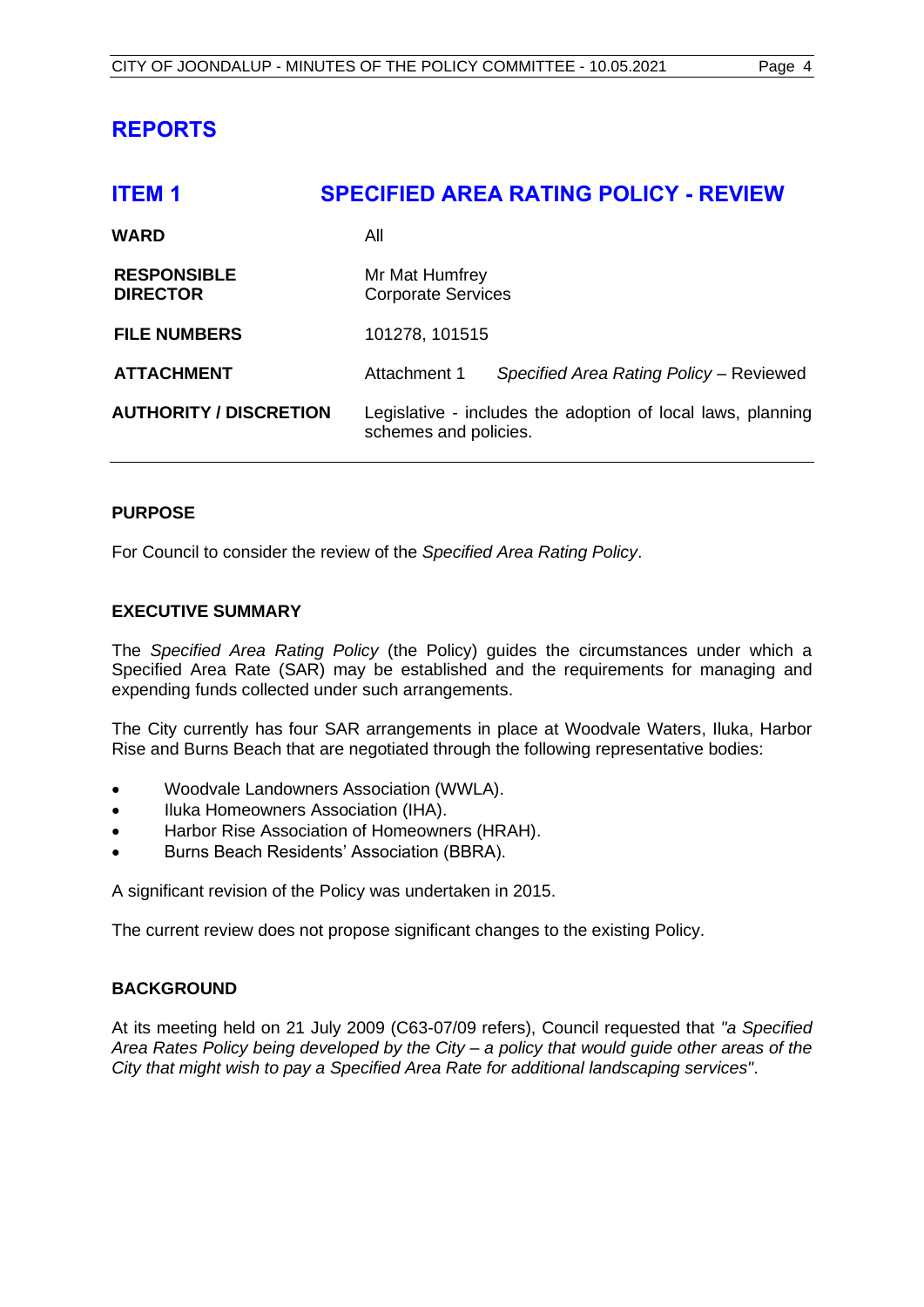In response to this request, a draft policy was presented to the Policy Committee in February 2010 and was subsequently adopted by Council at its meeting held on 16 March 2010 (CJ039-03/10 refers). The Policy was based on the knowledge and experience attained in the management of existing SARs operating within the City of Joondalup, (namely Woodvale Waters, Iluka and Harbour Rise).

Since the Policy was established, the City established the Burns Beach SAR area in 2015. At the time the provisions of the Policy were tested and reviewed, and the Policy updated to reflect this review. This followed on from the results of a consultation process undertaken with ratepayer and residents' groups after a request from the Burns Beach Residents Association (BBRA) to establish a SAR at Burns Beach. No further SAR areas have been added since 2015.

All SARs are managed in accordance with the parameters established within the Policy.

## **DETAILS**

The SAR policy considers three major issues:

- *The circumstances under which the City may consider applying a SAR* (either by request of a developer of a new subdivision or a resident/ratepayer group representing the property owners of an established residential area).
- *The management arrangements for a SAR once introduced* (providing broad management parameters in relation to interactions with representative SAR bodies, the timing of agreement negotiations and the collection and expenditure of funds).
- *The termination arrangements for a SAR* (including the circumstances under which a SAR should no longer apply, the expectations for reverting or maintaining levels of service and the effective timing of termination).

The following SAR areas are currently established within the City:

- Woodvale Waters
- Harbor Rise
- Iluka
- Burns Beach.

Burns Beach SAR was the last area established, shortly after the last review of the Policy in 2015. No new SAR areas have been established since then.

Significant changes were effected to the policy at the last review in 2015, following consultation with the Resident and Ratepayer Groups in the existing SAR areas.

#### **Issues and options considered**

The review of the Policy recommends only two changes to the current Policy, both of which serve to enhance the clarity of the Policy. These changes are highlighted in Attachment 1 of this Report. The one change that may be considered relatively more significant is outlined below:

#### Paragraph 2.3 (b)(ii)

The existing clause reads as follows:

*The representative property owners' group no longer represents all property owners affected by the Specified Area Rate.*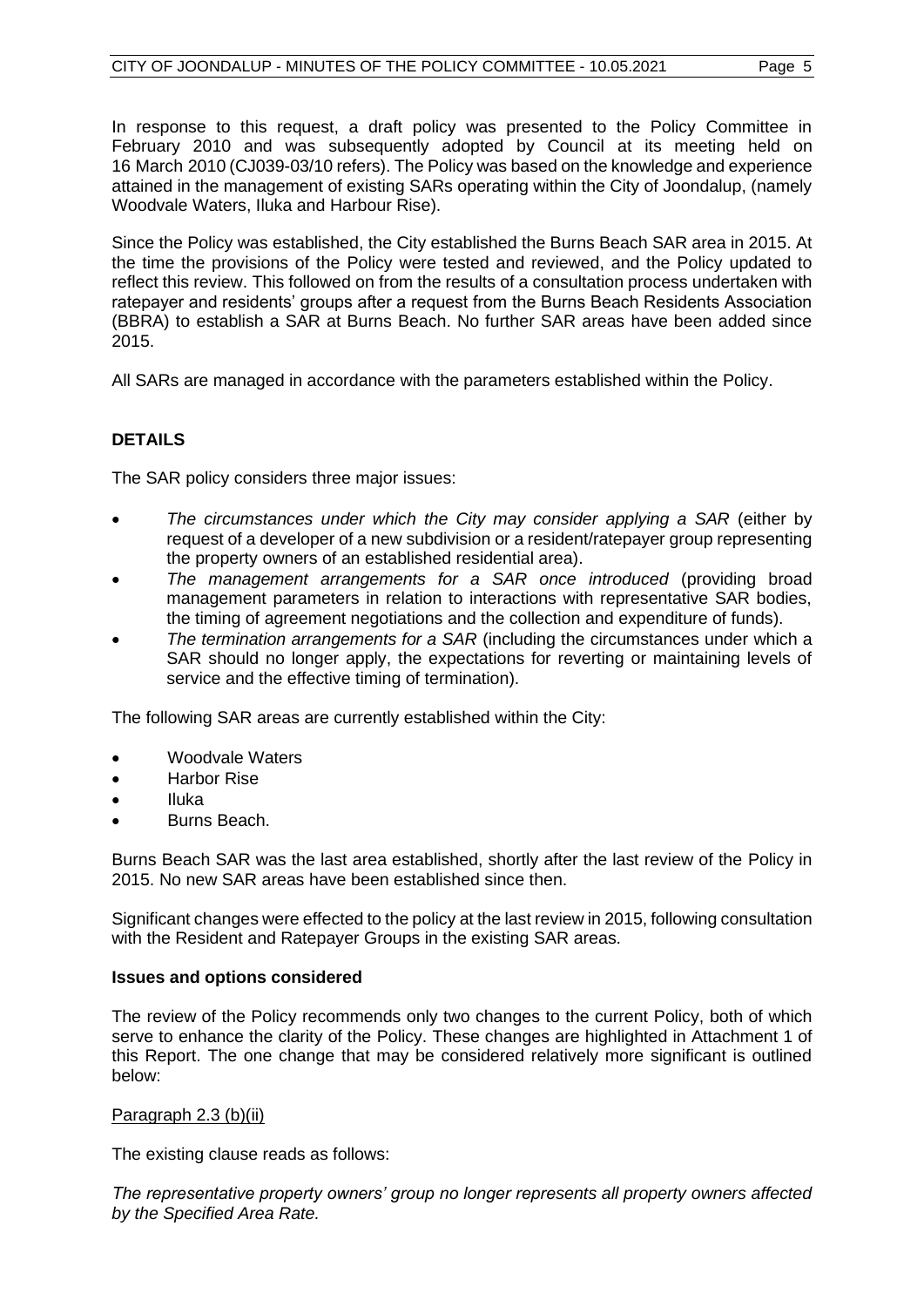It is proposed to amend this to the following:

*The representative property owners' group no longer represents the majority of property owners affected by the Specified Area Rate.* 

This amendment has been considered to be appropriate in order to better articulate the intent of the Policy that the relevant representative group represents the majority of property owners in a SAR area, whether all property owners in the area subscribe to the group or not.

#### **Legislation / Strategic Community Plan / Policy implications**

**Legislation** Section 6.37 of the *Local Government Act 1995*.

#### **Strategic Community Plan**

| Key theme                   | <b>Quality Urban Environment.</b>                                                                    |
|-----------------------------|------------------------------------------------------------------------------------------------------|
| <b>Objective</b>            | <b>Quality Built Outcomes.</b>                                                                       |
| <b>Strategic initiative</b> | Buildings and landscaping is suitable for the immediate environment<br>and reflect community values. |
| <b>Policy</b>               | Specified Area Rating Policy.                                                                        |

#### **Risk management considerations**

There is a risk that property owners who do not agree with the representative ratepayers and residents group in a SAR area may consider that the Policy presently requires such a group to represent all or every property owner in the area and if it does not, that the SAR is thereby required to be terminated. This is not the intent of the Policy and the proposed amendment serves to better clarify this.

#### **Financial / budget implications**

Not applicable.

#### **Regional significance**

Not applicable.

#### **Sustainability implications**

No implications are expected to arise from the proposed revisions to the Policy.

#### **Consultation**

No consultation was considered necessary as this is a simple review of the existing Policy that was significantly amended in 2015 following feedback from the various ratepayer and resident groups in the SAR area.

#### **COMMENT**

The proposed amendments do not significantly change the Policy as it stands but serve to better explain the intent of the Policy.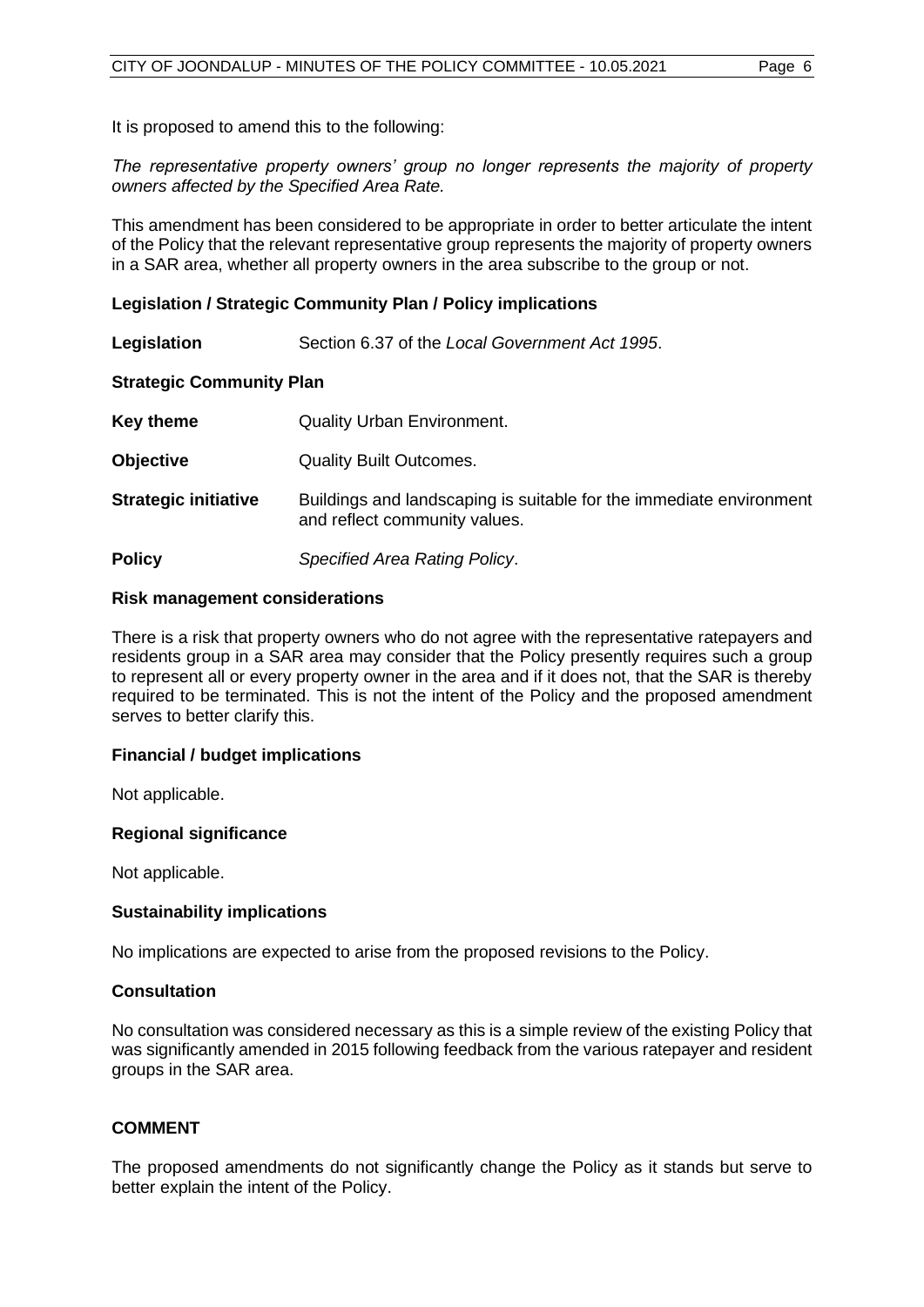#### **VOTING REQUIREMENTS**

Simple Majority.

*Mayor Jacob entered the room at 5.50pm.*

#### **MOVED Cr May, SECONDED Cr Hollywood that Council ADOPTS the amended Specified Area Rating Policy, as detailed in Attachment 1 to this Report.**

#### **The Motion was Put and CARRIED (7/0)**

**In favour of the Motion:** Cr Hamilton-Prime, Mayor Jacob, Crs Hollywood, Jones, Logan, May and Thompson.

*Appendix 1 refers*

*[To access this attachment on electronic document, click here: Attach1agnPOLICY210510.pdf](http://www.joondalup.wa.gov.au/files/committees/POLI/2021/Attach1agnPOLICY210510.pdf)*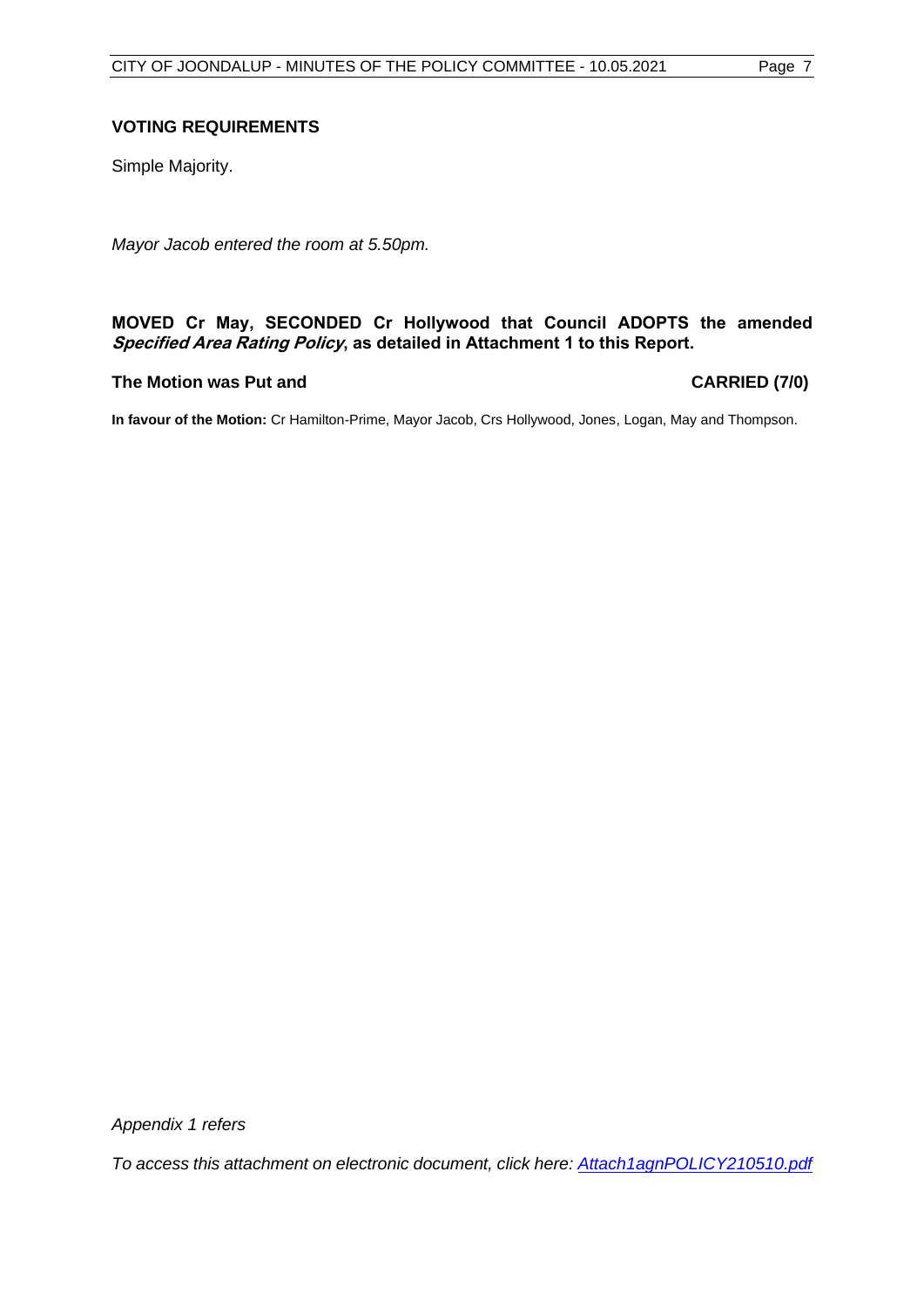<span id="page-8-0"></span>

| <b>ITEM 2</b>                         | <b>RATES HARDSHIP POLICY</b>                                                         |
|---------------------------------------|--------------------------------------------------------------------------------------|
| <b>WARD</b>                           | All                                                                                  |
| <b>RESPONSIBLE</b><br><b>DIRECTOR</b> | Mr Mat Humfrey<br><b>Corporate Services</b>                                          |
| <b>FILE NUMBERS</b>                   | 101275, 101515                                                                       |
| <b>ATTACHMENT</b>                     | Attachment 1<br>Draft Rates Hardship Policy                                          |
| <b>AUTHORITY / DISCRETION</b>         | Legislative - includes the adoption of local laws, planning<br>schemes and policies. |

#### **PURPOSE**

For Council to consider the draft *Rates Hardship Policy*.

#### **EXECUTIVE SUMMARY**

At its meeting held on 16 March 2021 (CJ030-03/21 refers), Council considered a report on the development of a *Rates Hardship Policy*, and resolved that the Chief Executive Officer develop a *Rates Hardship Policy* for Council's consideration, including an associated process for ratepayers.

The *Rates Hardship Policy* has been developed with reference to similar policies at other local governments and the template policy published by the Western Australian Local Government Association (WALGA) to outline the City's approach to difficulties experienced by ratepayers in settling rates by the usual means.

#### **BACKGROUND**

At the outset of the COVID-19 pandemic in early 2020, there was widespread expectation that the lockdowns and restrictions that followed would lead to significant economic disruption and financial hardship in the community. At the time that Council approved the City's *2020-21 Annual Budget*, it was expected that rates collections would be lower than in prior years as a result of these economic impacts.

Although these anticipated disruptions have not eventuated and year-to-date rates collections in 2020-21 are only marginally below prior years, a *Rates Hardship Policy* clarifies the City's position on assistance offered to ratepayers suffering financial hardship.

#### **DETAILS**

The *Rates Hardship Policy* (the Policy) outlines the City's approach to ratepayers who are in financial hardship. The City recognises that ratepayers in financial hardship require consideration, compassion and fairness. For the purposes of the Policy, hardship comes into consideration if a ratepayer considers that they are unable to settle their outstanding rates in one of the following ways:

- In full by the due date.
- By way of one of the instalments options offered with the rates notice.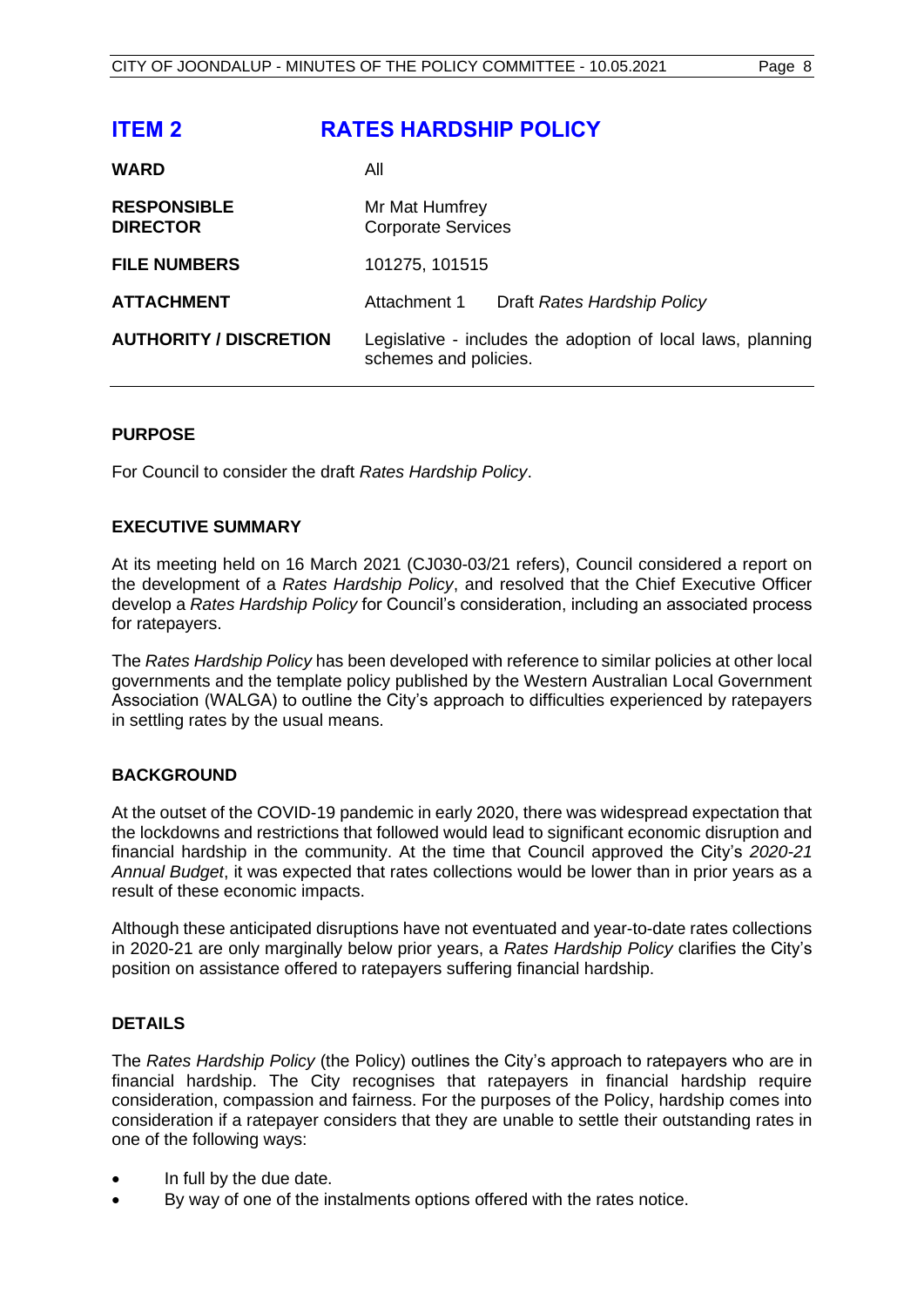• By way of a weekly, fortnightly or monthly payment arrangement by 31 March of the rating year.

Where a ratepayer finds themselves in such a situation, the best course of action is to contact the City as soon possible. Once this happens, the City takes the following approach:

- Work with the ratepayer to review the ratepayer's financial position as advised.
- Offer payment arrangements that may extend payment timelines beyond 31 March of that rating year, including up to 30 June of the rating year.
- Where it may be necessary to offer payment arrangements that extend beyond 30 June, the City may offer the ratepayer a payment arrangement that includes an estimate of the following year's rates and charges and extends the payment period well into the following rating year, up to 31 March of the following rating year. Depending on specific circumstances, the City may extend this even further.
- In some situations, the City may offer a payment arrangement with significantly reduced initial payments to accommodate the ratepayer's current financial position, and then review the situation every two to three months with the ratepayer. Where the ratepayers' situation subsequently improves, the City then works with the ratepayer to review the payment arrangement amounts to enable settlement of the outstanding rates on a more timely basis, including consultation with a financial counsellor if required.
- Where none of the offered payment options are suitable for the ratepayer, or the ratepayer is experiencing severe hardship in their view, including where the ratepayer may have previously entered into payment arrangements with the City and repeatedly defaulted, the City will then request the ratepayer to visit an independent financial counselling service that is a member of the Financial Counsellors' Association of Western Australia (FCAWA). The City will provide the ratepayer with a list of such services to allow them to choose the one they consider most appropriate to their requirements.
- The financial counsellor will consider the ratepayer's financial position and thereafter provide an income and expenditure statement as well as a recommendation to the City as to what the ratepayer can afford.
- Following review and liaison with the financial counsellor, the City will then work with the ratepayer to structure a suitable payment arrangement that takes into account the financial constraints advised by the financial counsellor.

As individual ratepayer circumstances are unlikely to be exactly similar, the City's approach outlined in the *Rates Hardship Policy* lays out the principles under which the City engages ratepayers in straitened circumstances but allows the City to tailor arrangements to suit the ratepayer's particular circumstances.

Payment arrangements have associated administrative charges, and overdue amounts attract interest. In the *2020-21 Annual Budget*, the City set interest rates on overdue amounts at 3% per annum compared to the maximum of 11% permitted under the *Local Government (Financial Management) Regulations 1996*. Where individual circumstances may necessitate, the City may also write off administration charges and/or accrued interest.

Write-offs are processed in accordance with the City's Register of Delegation of Authority.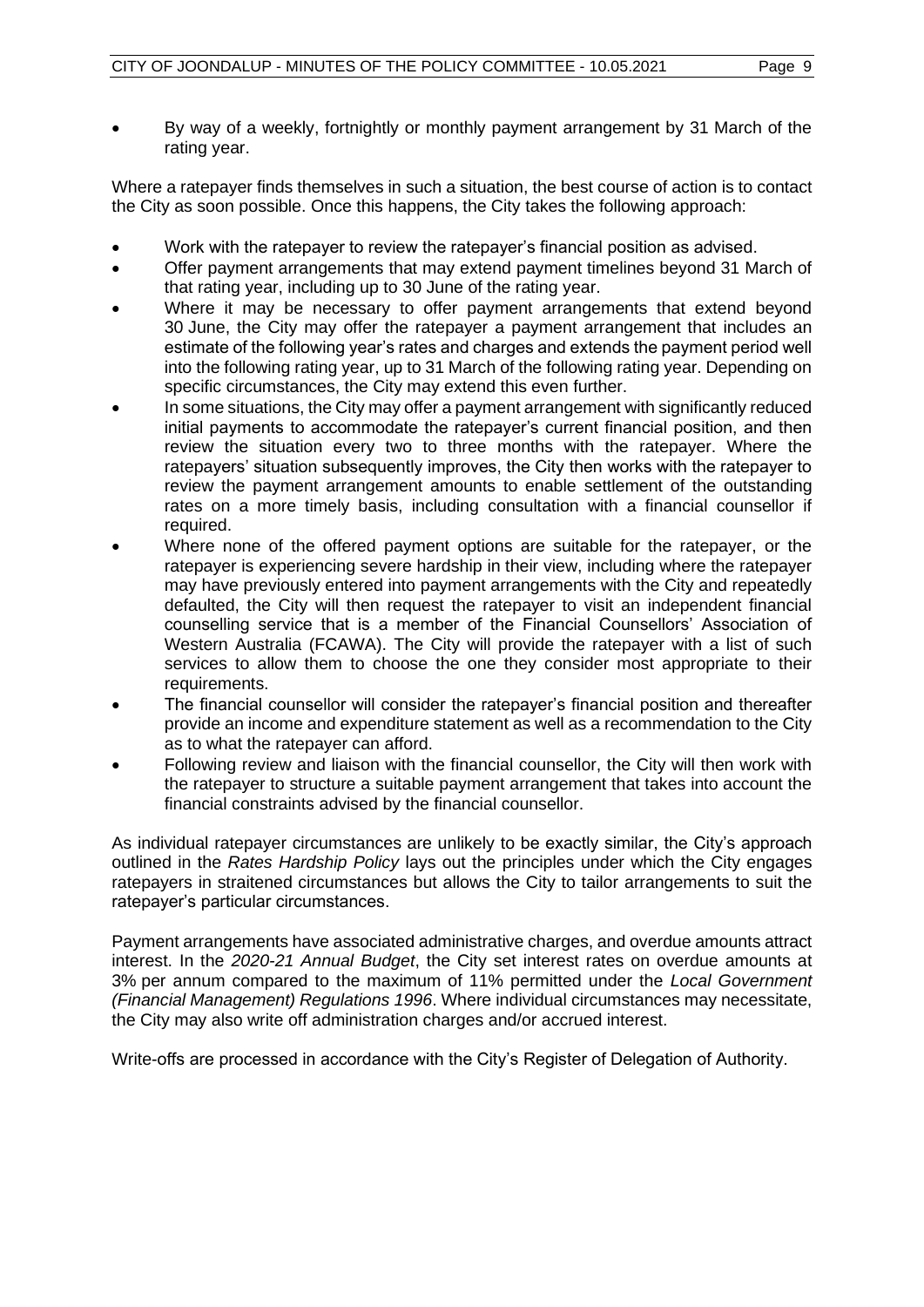#### **Issues and options considered**

#### Scope

In reviewing similar policies at other comparable local governments, the following is observed:

| <b>Local Government</b>    | Scope of policy (Eligibility of ratepayers/properties)                                                                                                          |
|----------------------------|-----------------------------------------------------------------------------------------------------------------------------------------------------------------|
| City of Melville           | Limited to resident ratepayers, on principal place of residence<br>only.                                                                                        |
| City of Kalgoorlie-Boulder | Limited to resident ratepayers, on principal place of residence<br>only.                                                                                        |
| City of Wanneroo           | No limiting criteria mentioned in policy.                                                                                                                       |
| City of Swan               | Limited to resident ratepayers, on principal place of residence<br>only and specifically excluding corporations and trustees.                                   |
| City of Canning            | Limited to residential and small business ratepayers, no<br>revenue from residential property, non-residential property<br>must be principal place of business. |
| City of Kwinana            | Applies to all ratepayers.                                                                                                                                      |
| City of Stirling           | Cannot locate a specific hardship policy.                                                                                                                       |

The City's *Rates Hardship Policy* applies to individual ratepayers, whether owners or part-owners, regardless of the use of the property in question (residential, commercial or industrial).

Companies and other corporate entities, even smaller companies, generally tend to have access to mechanisms to manage cashflow in a more sophisticated manner than those available to natural persons. For this reason, it is recommended that consideration of rates hardship be restricted to ratepayers who are natural persons, but not limited to residential properties or principal place of residence. It is not unusual that ratepayers who do find themselves in financial hardship may have rates outstanding on more than one property, so it would make sense to allow any payment arrangements to encompass all rates due and not just those owing on the ratepayers' primary residence.

#### **Legislation / Strategic Community Plan / Policy implications**

| Legislation | Local Government Act 1995.                                |  |
|-------------|-----------------------------------------------------------|--|
|             | Local Government (Financial Management) Regulations 1996. |  |

#### **Strategic Community Plan**

- **Key theme** Financial Sustainability.
- **Objective** Effective management.
- **Strategic initiative** Manage liabilities and assets through a planned, long-term approach.

**Policy** *Payment of Rates and Charges Policy*.

#### **Risk management considerations**

Not applicable.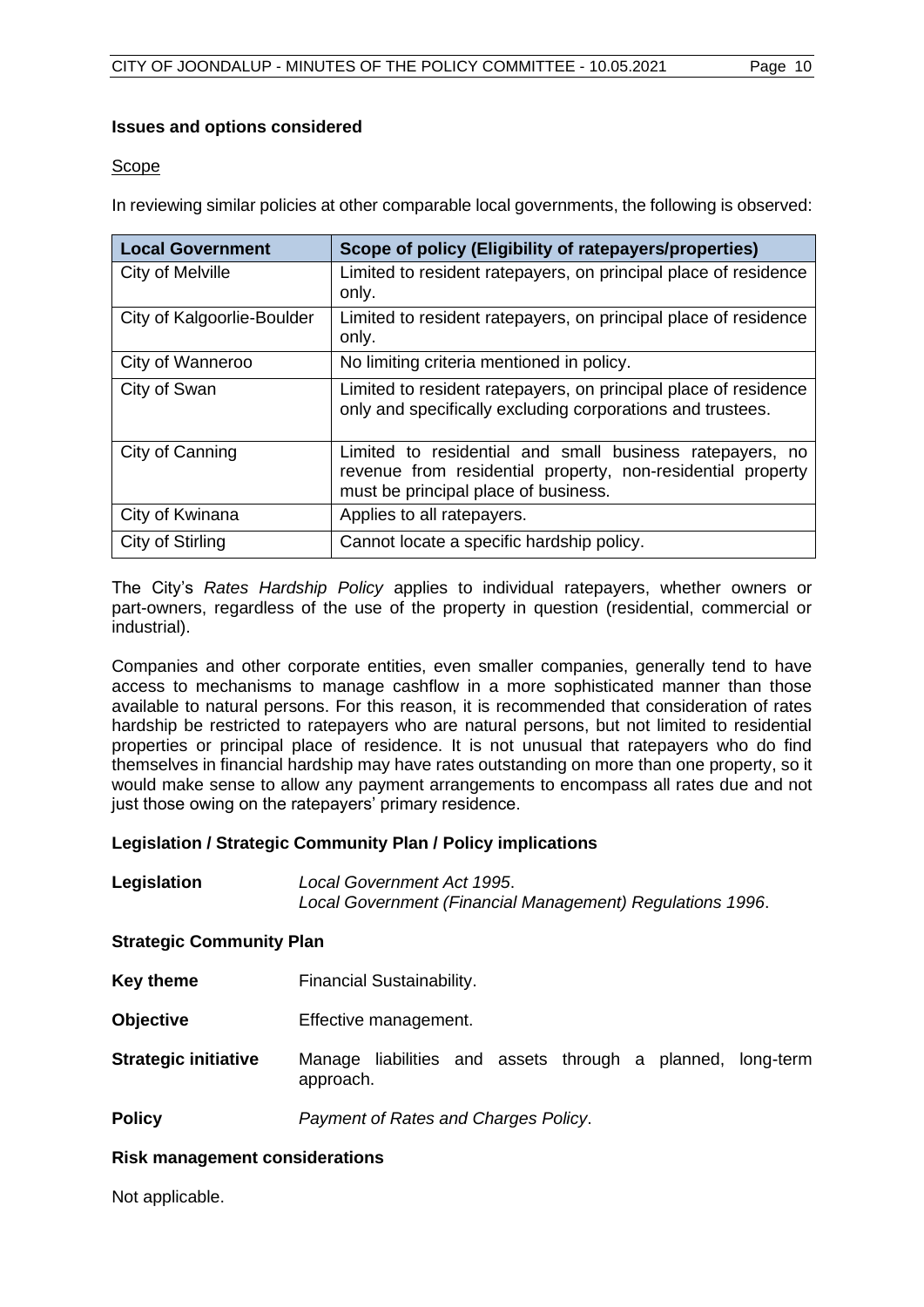#### **Financial / budget implications**

No material financial implications are expected.

#### **Regional significance**

Not applicable.

#### **Sustainability implications**

Not applicable.

#### **Consultation**

No specific consultation was undertaken in respect of the development of the draft *Rates Hardship Policy*. The following materials were referred to in the development of the Policy:

- WALGA Template COVID-19 Financial Hardship policy.
- Hardship policies in place at other local governments.

#### **COMMENT**

Following Council's decision at its meeting held on 16 March 2021(CJ030-03/21 refers), a *Rates Hardship Policy* has been developed to set out the City's approach to issues of financial hardship experienced by eligible ratepayers.

#### **VOTING REQUIREMENTS**

Simple Majority.

*Cr Hollywood left the room at 5.53pm. Cr McLean deputised for Cr Hollywood.*

#### **MOVED Cr Thompson, SECONDED Mayor Jacob that Council ADOPTS the Rates Hardship Policy, as detailed in Attachment 1 to this Report.**

#### **The Motion was Put and CARRIED (7/0)**

**In favour of the Motion:** Cr Hamilton-Prime, Mayor Jacob, Crs Jones, Logan, McLean, May and Thompson.

*Appendix 2 refers*

*[To access this attachment on electronic document, click here: Attach2agnPOLICY210510.pdf](http://www.joondalup.wa.gov.au/files/committees/POLI/2021/Attach2agnPOLICY210510.pdf)*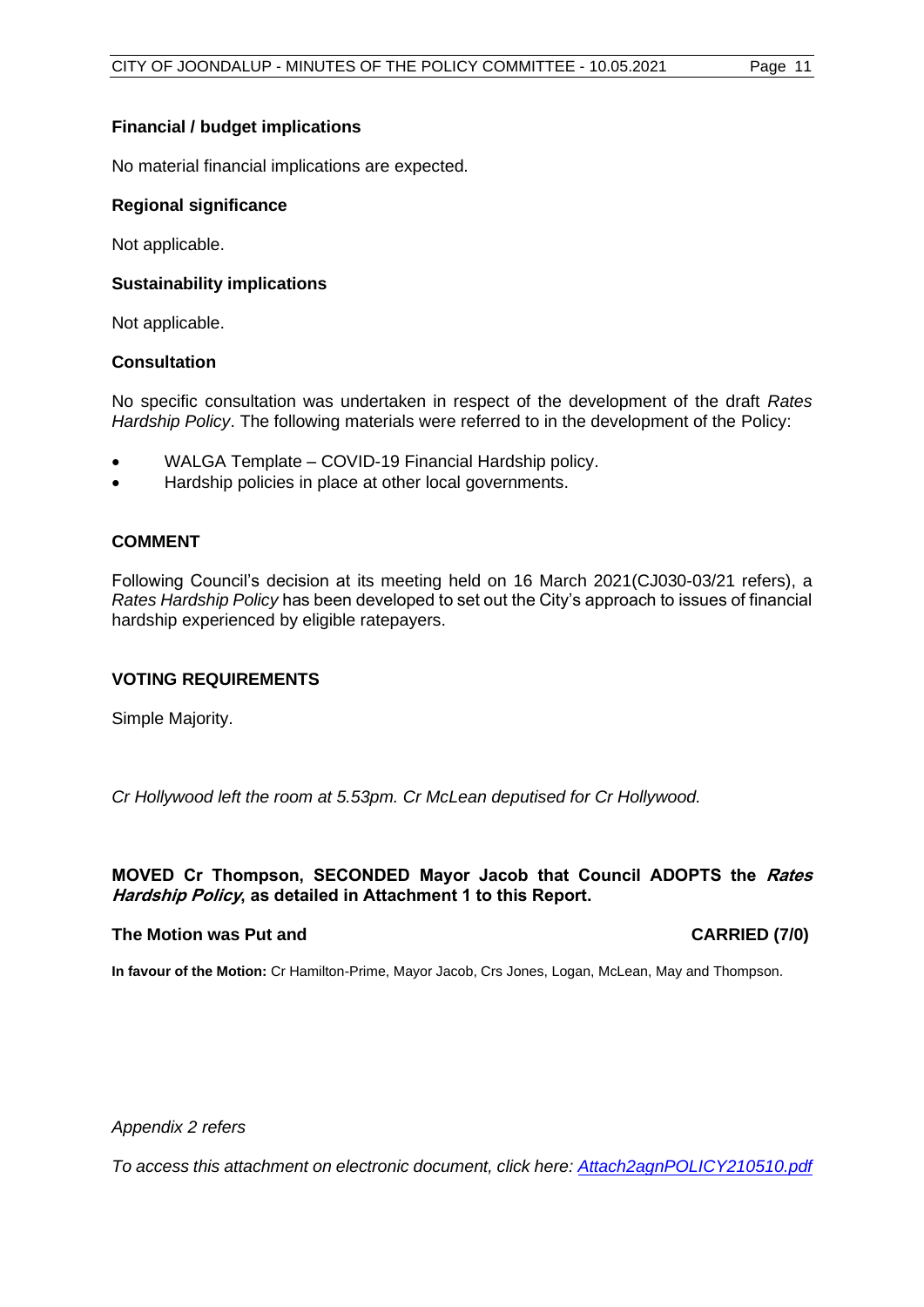## <span id="page-12-0"></span>**ITEM 3 PAYMENT OF RATES AND CHARGES POLICY - REVIEW**

| <b>WARD</b>                           | All                                                                                  |                                                                         |  |  |
|---------------------------------------|--------------------------------------------------------------------------------------|-------------------------------------------------------------------------|--|--|
| <b>RESPONSIBLE</b><br><b>DIRECTOR</b> | Mr Mat Humfrey<br><b>Corporate Services</b>                                          |                                                                         |  |  |
| <b>FILE NUMBERS</b>                   | 101275, 101515                                                                       |                                                                         |  |  |
| <b>ATTACHMENT</b>                     | Attachment 1                                                                         | Draft Payment of Rates and Charges<br>Policy (with changes highlighted) |  |  |
| <b>AUTHORITY / DISCRETION</b>         | Legislative - includes the adoption of local laws, planning<br>schemes and policies. |                                                                         |  |  |

#### **PURPOSE**

For Council to consider the review of the *Payment of Rates and Charges Policy*.

#### **EXECUTIVE SUMMARY**

Council first approved a *Payment of Rates and Charges Policy* in June 1999 with the most recent review undertaken in 2012.

The current review has considered both general payment options and financial hardship provisions. Some minor amendments have been made, as reflected in Attachment 1 to this Report, no substantial changes are proposed.

*It is recommended that Council ADOPTS the amended Payment of Rates and Charges Policy, as detailed in Attachment 1 to this Report.*

#### **BACKGROUND**

The *Payment of Rates and Charges Policy* (the Policy) was first adopted by Council at its meeting held on 26 June 1999 (CJ213-06/99 refers) and is scheduled for its next review in the current year. The Policy has been reviewed in light of the observed impacts of the COVID-19 pandemic on the community.

#### **DETAILS**

The *Payment of Rates and Charges Policy* has been reviewed and amendments proposed as indicated in the attached draft document (Attachment 1 to this Report). The amendments proposed are relatively minor in impact, with the following that may be highlighted:

- Part 2.1, the policy expands and clarifies the provisions the City may offer for payment of rates and charges.
- Part 2.2 is amended to refer financial hardship policy provisions to the new *Rates Hardship Policy*.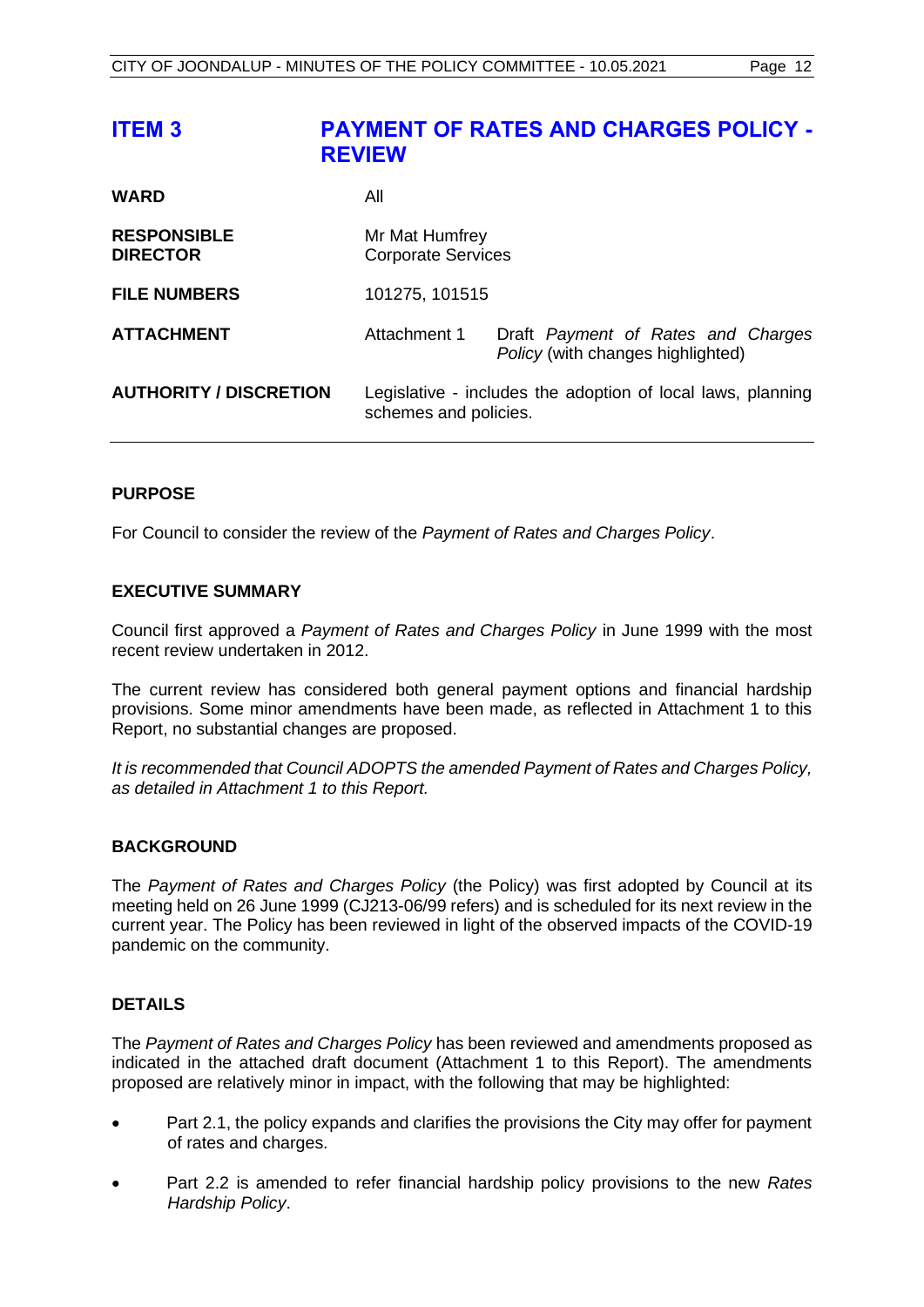#### **Legislation / Strategic Community Plan / Policy implications**

**Legislation** *Local Government Act 1995*.

#### **Strategic Community Plan**

- **Key theme** Financial Sustainability.
- **Objective** Effective management.
- **Strategic initiative** Manage liabilities and assets through a planned, long-term approach.

**Policy** *Payment of Rates and Charges Policy*.

#### **Risk management considerations**

The amendments proposed to the existing policy will have the effect of better clarifying the policy and its relationship to the new *Rates Hardship Policy*. If the amendments are not adopted, the City runs the risk of retaining the current policy without the necessary clarifications as well as duplicating financial hardship provisions contained within the *Rates Hardship Policy*.

#### **Financial / budget implications**

Not applicable.

#### **Regional significance**

Not applicable.

#### **Sustainability implications**

Not applicable.

#### **Consultation**

Not applicable.

#### **COMMENT**

The proposed amendments serve to better clarify the intent of the policy as a guide to Council setting payment options for rates and charges.

#### **VOTING REQUIREMENTS**

Simple Majority.

*Cr Hollywood entered the room at 5.56pm.*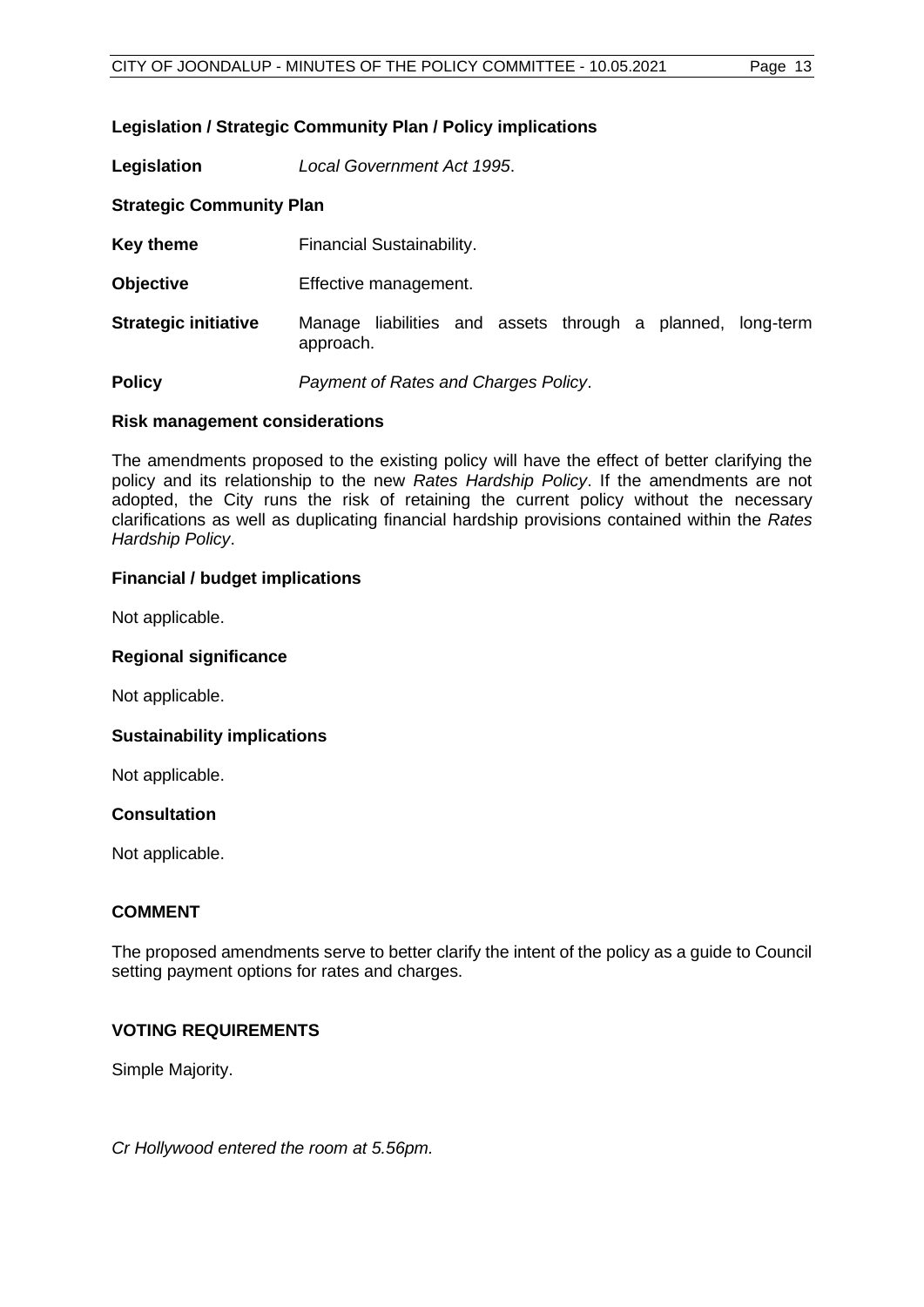#### **MOVED Cr Logan, SECONDED Cr Thompson that Council ADOPTS the amended** *Payment of Rates and Charges Policy***, as detailed in Attachment 1 to this Report.**

#### **The Motion was Put and CARRIED (7/0)**

**In favour of the Motion:** Cr Hamilton-Prime, Mayor Jacob, Crs Hollywood, Jones, Logan, May and Thompson.

*Appendix 3 refers*

*[To access this attachment on electronic document, click here: Attach3agnPOLICY210510.pdf](http://www.joondalup.wa.gov.au/files/committees/POLI/2021/Attach3agnPOLICY210510.pdf)*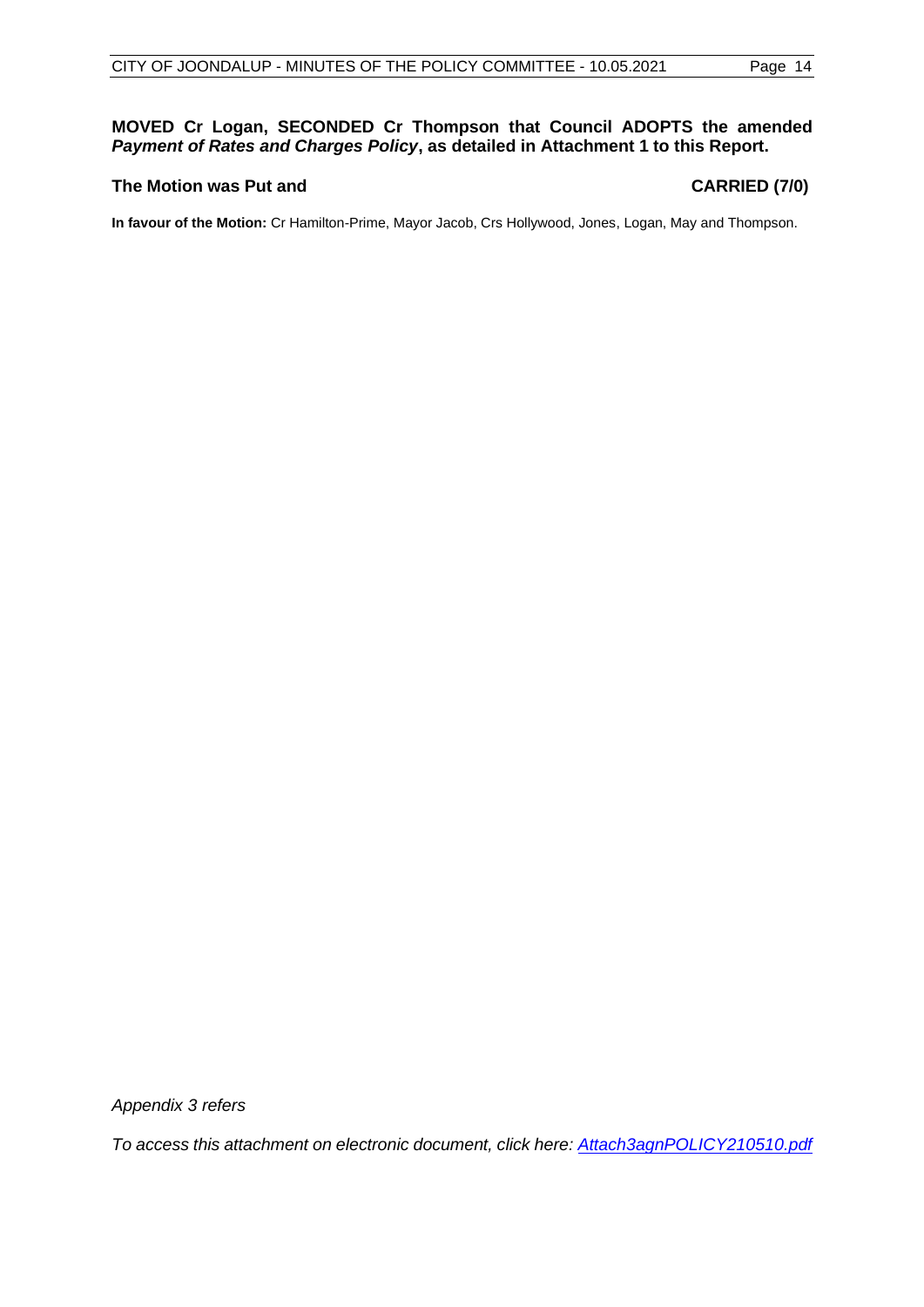<span id="page-15-0"></span>

| ITEM 4                                | <b>PLANNING</b><br><b>CONSULTATION</b>                                       | <b>JOONDALUP DESIGN REVIEW PANEL LOCAL</b><br><b>OUTCOMES</b><br><b>POLICY</b><br><b>OF</b><br>$\mathbf{m} = 0$                                                                                                    |
|---------------------------------------|------------------------------------------------------------------------------|--------------------------------------------------------------------------------------------------------------------------------------------------------------------------------------------------------------------|
| <b>WARD</b>                           | All                                                                          |                                                                                                                                                                                                                    |
| <b>RESPONSIBLE</b><br><b>DIRECTOR</b> | Ms Dale Page                                                                 | <b>Planning and Community Development</b>                                                                                                                                                                          |
| <b>FILE NUMBERS</b>                   | 103712, 101515                                                               |                                                                                                                                                                                                                    |
| <b>ATTACHMENTS</b>                    | Attachment 1<br>Attachment 2<br>Attachment 3<br>Attachment 4<br>Attachment 5 | Draft Joondalup Design Review Panel<br><b>Local Planning Policy</b><br><b>Draft Terms of Reference</b><br>Expression of interest nomination form<br>Design Review comparison table<br>Summary of submissions table |
| <b>AUTHORITY / DISCRETION</b>         | schemes and policies.                                                        | Legislative - includes the adoption of local laws, planning                                                                                                                                                        |

#### **PURPOSE**

For Council to consider:

- the draft *Joondalup Design Review Panel Local Planning Policy* following public advertising
- the revised Terms of Reference for the Joondalup Design Review Panel
- the proposed expression of interest process for the appointment of panel members to the Joondalup Design Review Panel.

#### **EXECUTIVE SUMMARY**

On 21 November 2017, Council requested preparation of an amendment to its *Local Planning Scheme* to give greater weight to comments made by the Joondalup Design Reference Panel (JDRP) as part of decision-making on planning applications (CJ177-11/17 refers).

It was also requested that the JDRP Terms of Reference be amended to require a greater number of multiple dwelling proposals to be presented to the JDRP. Council adopted the updated Terms of Reference at its meeting held on 17 April 2018 (CJ056-04/18 refers).

On 21 May 2019, Council resolved to initiate an amendment to its *Local Planning Scheme*, to give greater statutory weight to advice provided by the JDRP, by including it in clause 67 of the scheme as one of the matters to be given due regard in planning decision-making (CJ049-05/19 refers). This scheme amendment was approved by the Minister for Planning in early 2020, subject to the preparation of a local planning policy to outline details of the JDRP and the matters to be reviewed by the JDRP.

The draft *Joondalup Design Review Panel Local Planning Policy* (LPP) was subsequently prepared in line with the *Design Review Guide* released by the State Government in March 2019. The *Design Review Guide* sets out a best practice model for the establishment and operation of design review panels.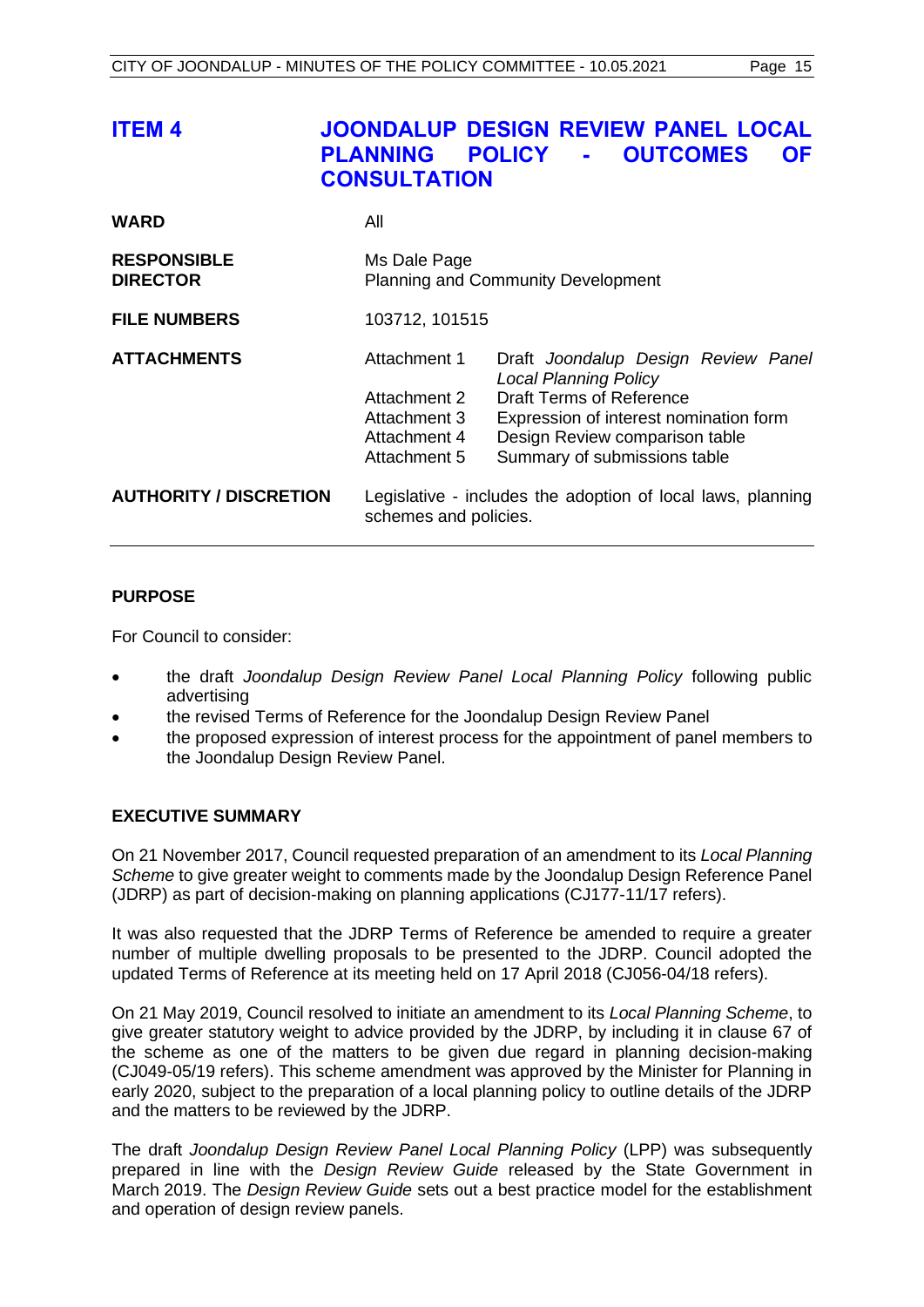On 20 October 2020, Council resolved to advertise the draft LPP for a period of 21 days (CJ161-10/20 refers). Public advertising concluded on 11 December 2020, with seven submissions received, being one objection and six neutral responses providing comments. A summary of the submissions that were received and officer comment is provided as Attachment 5 to this Report.

No modifications are proposed to be made to the draft LPP following consultation and it is recommended that Council proceeds with the draft LPP, without modification (Attachment 1 to this Report).

The report presented to Council on 20 October 2020 also included draft revised Terms of Reference to support the draft LPP. As part of the same Council resolution to proceed to advertise the LPP, Council also requested that amendments be made to the draft Terms of Reference. These amendments have been incorporated in the updated Terms of Reference at Attachment 2 to this Report.

While most of the proposed amendments seek to ensure the Terms of Reference align with provisions contained the *Design Review Guide*, other changes provide further clarification on panel members and their responsibilities, including the role of the Deputy Chairperson, conflicts of interest and participation at the State Administrative Tribunal (SAT). It is recommended that Council endorses the JDRP Terms of Reference as per Attachment 2 to this Report.

At the Special Meeting of Council held on 4 November 2019 (JSC04-11/19 refers) the current members of the JDRP were appointed for a period of two years. Should Council resolve to approve the draft LPP and revised Terms of Reference, the City will proceed to seek expressions of interest for JDRP members for a two-year period. The members will commence upon their appointment by Council following the local government election in October 2021. It is recommended that Council supports the expression of interest process as outlined in this Report and endorses the nomination form included as Attachment 3 to this Report.

The draft LPP sets out that planning proposals referred to the JDRP shall be at the applicant's cost as included in the City's *Schedule of Fees and Charges*. A pre-lodgement fee of \$545 is proposed having regard to the number of applications typically presented to the JDRP, panel member renumeration fees and administration expenses. To encourage referral of a proposal to the JDRP prior to formal lodgement, a higher post-lodgement fee of \$1,150 is proposed. It is recommended that the proposed fees for the referral of applications to the JDRP be included in the *2021-22 Schedule of Fees and Charges*.

#### **BACKGROUND**

#### Establishment of design review at the City of Joondalup

The City's Joondalup Design Advisory Panel was established by Council at its meeting held on 30 September 2008 (CJ213-09/08 refers), with the first panel members appointed by Council on 16 June 2009 (CJ142-06/09 refers).

The Terms of Reference for the Panel have been modified throughout the years to reflect changes in titles; the introduction of the State Government's Development Assessment Panel; and to capture larger infill developments associated with the Local Housing Strategy. Currently there is no application fee for a proposal to be presented to the JDRP.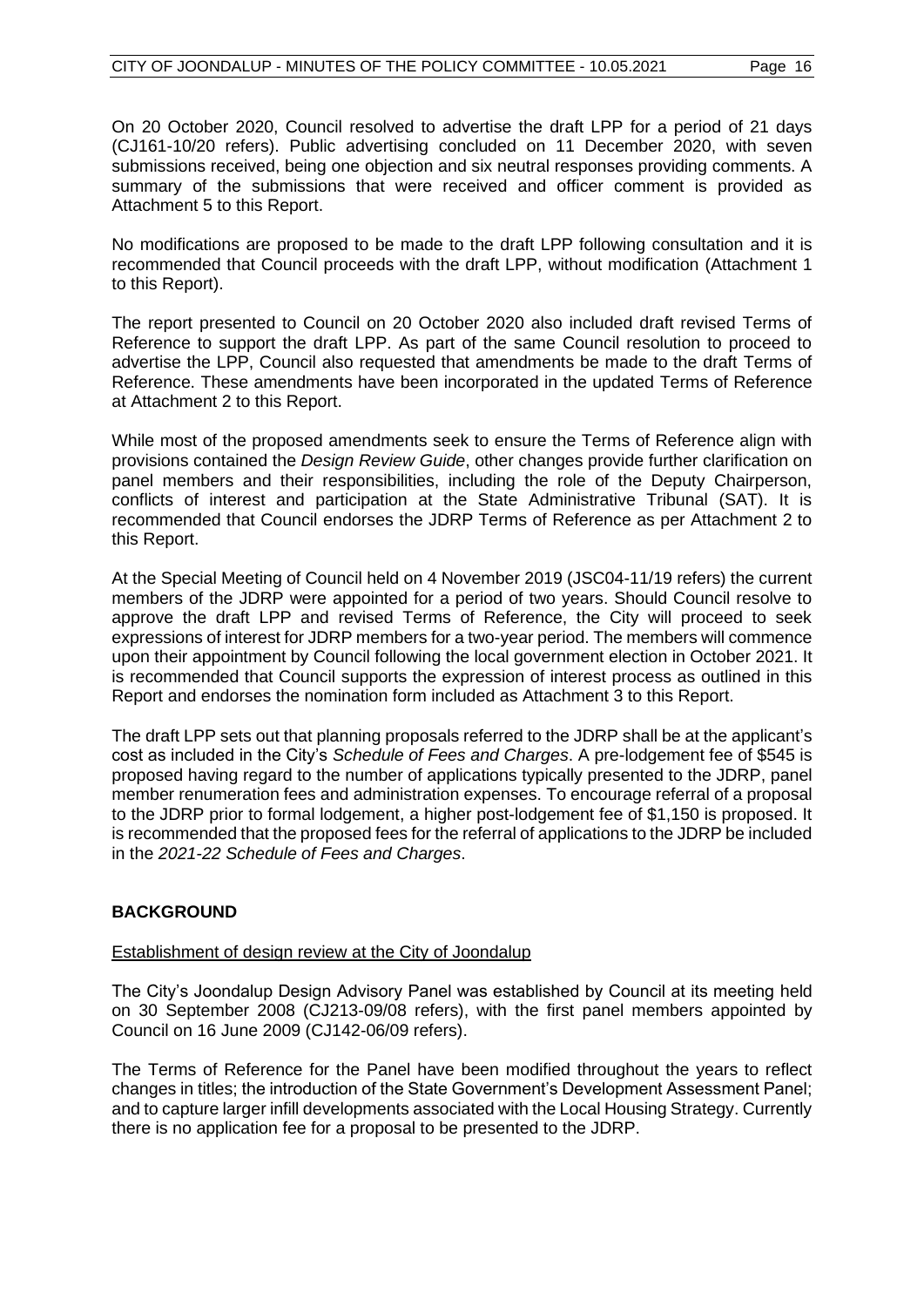#### Modification to panel name

In 2011 the State Government implemented the Development Assessment Panel system and established a number of 'Joint Development Assessment Panels'. To avoid confusion between the Joondalup Design Advisory Panel (JDAP) and the Joint Development Assessment Panels (also using the acronym 'JDAP'), the panel was renamed to the Joondalup Design Reference Panel (JDRP).

It is now intended to again rename the panel to ensure consistency with the terminology of the State Government's *Design Review Guide* and other local government panels, by modifying the name of the panel, that is replacing "Reference" with "Review".

It is considered that the change in name will ensure that decision-makers, such as JDAP members and elected members are aware that the Panel has been developed and operates in a manner consistent with the *Design Review Guide*.

#### Design review and the City's Housing Opportunity Areas

As part of its strategic approach to better manage the impact of infill development in Housing Opportunity Areas, Council at its meeting held on 21 November 2017 (CJ177-11/17 refers) resolved, in part, that it:

- *"…3 REQUESTS the Terms of Reference of the Joondalup Design Reference Panel be amended to subject a greater number of multiple dwelling proposals to independent design review as part of the City's assessment of the proposals; …"*
- *"…6 REQUESTS the initiation of an amendment to District Planning Scheme No. 2 to include provisions which enable the City to better control the impact of multiple dwellings on existing residents and streetscapes, including the provisions of draft Amendment No. 73 that were previously deleted by the Western Australian Planning Commission that required a minimum site area of 2,000m<sup>2</sup> for multiple dwelling developments and that required all development at the higher density to comply with the City's Residential Development Local Planning Policy or equivalent, along with provisions which require regard be given to recommendations made by the Joondalup Design Reference Panel in the determination of planning proposals;…"*

In response to these requests, the City commenced modifying the Terms of Reference, requiring that all multiple dwelling developments be referred to the JDRP for review.

The City also recommended that an independent design review be undertaken of grouped dwelling developments with five or more dwellings. On 17 April 2018, the Terms of Reference was amended by Council in line with the officer's recommendation (CJ056-04/18 refers).

On 25 May 2019 Council resolved to amend its planning scheme to include a provision to give statutory weight to the advice from the JDRP in considering a development application (CJ049-05/19 refers). This amendment was subsequently approved by the Minister, subject to preparation of a local planning policy that details the operation of the JDRP. This scheme amendment was gazetted and came into effect on 18 February 2020.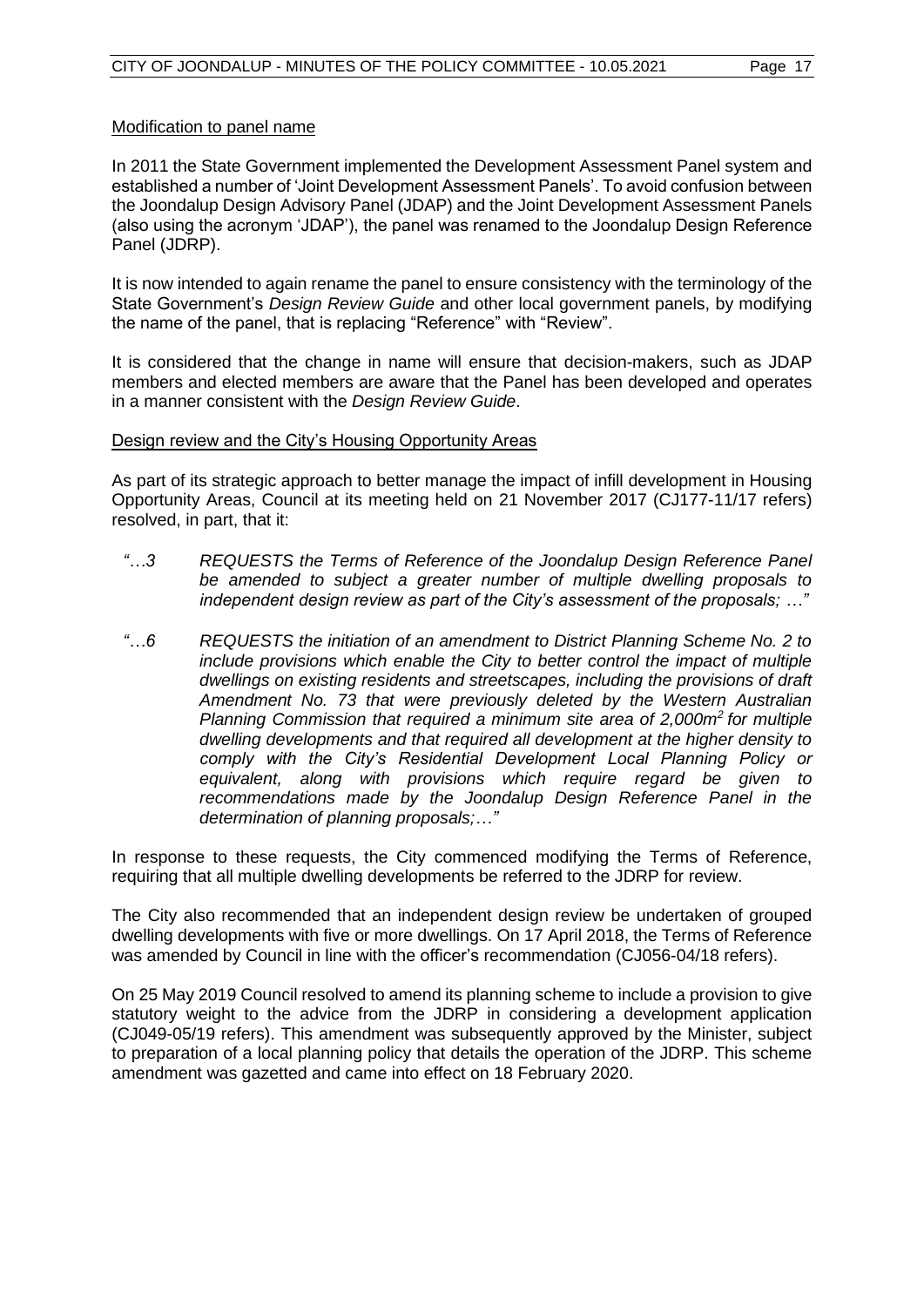#### Design WA

In 2015, the Western Australian Planning Commission (WAPC) endorsed a project, later named "Design WA", to improve the quality of design and development of the built environment. Separate to this, in May 2018, the Department of Planning, Lands and Heritage (DPLH) released the "Modernising WA's Planning System Green Paper". The green paper was an independent review of the Western Australia's planning system and identified key planning reform principles. Stage one of Design WA was released in May 2019.

Stage one of Design WA consists of:

- *State Planning Policy 7.0 – Design of the Built Environment* (SPP7.0)
- *State Planning Policy 7.3 – Residential Design Codes Volume 2 – Apartments*
- *Design Review Guide*.

The *Design Review Guide* sets a best practice model for the establishment of new design review panels. The Guide contains 'model' terms of reference and report templates for agendas and minutes to assist and provide consistency for local governments. It also provides details on how to establish design review processes, including appointment of members to the panel. These model documents have been considered in the development of the City's draft LPP.

#### Council consideration

On 20 October 2020 (CJ161-10/20 refers), Council resolved that:

- "*1 In accordance with clauses 3 and 4 of Schedule 2 of the Planning and Development (Local Planning Schemes) Regulations 2015, PREPARES and ADVERTISES the draft Joondalup Design Review Panel Local Planning Policy, as shown in Attachment 1 to Report CJ161-10/20, for a period of 21 days;*
- *2 NOTES that the draft Terms of Reference for the Joondalup Design Review Panel*  have been provided for context only at this stage and will not form part of the *consultation process. Following consultation, when the draft Joondalup Design Review*  Panel Local Planning Policy is brought back for final consideration, Council will *separately be requested to endorse an amended Terms of Reference to supplement and support the draft Joondalup Design Review Panel Local Planning Policy;*
- *3 REQUESTS that the amended Terms of Reference also address the role of deputy chairpersons, conflicts of interest and duty of fidelity of panel members.*"

#### Appointment of panel members

The City has previously approached the Australian Institute of Architects, the Planning Institute of Australia, and the Australian Institute of Landscape Architects to seek expressions of interest from their members for appointment to the JDRP. Each institution advertises the positions and makes recommendations on potential panel members to the City from each of the industry bodies.

The current members of the JDRP were appointed at a Special Meeting of Council on 4 November 2019 (JSC04-11/19 refers). Members are endorsed for a period of two years following the biennial local government elections.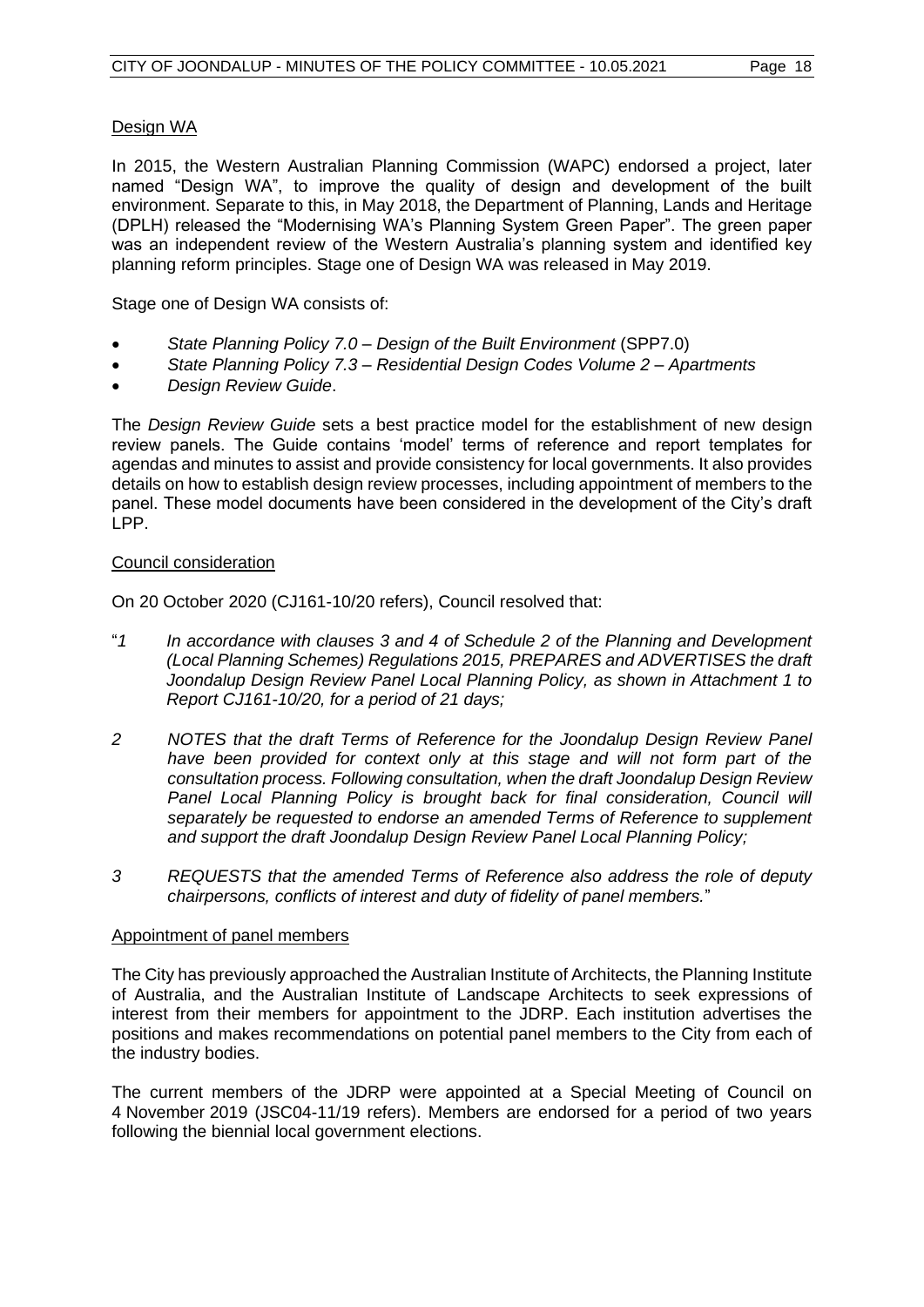The *Design Review Guide* recommends that panel members have a range of design and built environment expertise, be independent and apolitical. The *Design Review Guide* also outlines that the member appointment process should demonstrate transparency with consideration given to establishing a pool from which the panel is appointed, as required. The appointment process should include public advertising of an expression of interest, consideration of expressions of interest via a selection panel, and presentation of panel recommendations to the Chief Executive Officer.

A draft Expression of Interest Nomination Form is included as Attachment 3 to this Report.

## **DETAILS**

The aim of the draft LPP is to outline the role and purpose of the JDRP and the matters on which the panel will provide feedback.

The draft LPP contains the following:

- Objectives and statements outlining the importance of design review as part of the planning process.
- Role and purpose of the JDRP.
- Proposals that are required to be referred to the panel and the timing of review, including development applications and other planning proposals such as structure plans, activity centre plans, local planning policies and scheme amendments.
- Matters to be considered by the panel when providing feedback, being the local planning framework and the 10 design principles of *State Planning Policy 7.0 – Design of the Built Environment* (SPP7.0).
- A fee structure for design review.
- Links between the operation of the panel and the draft amended Terms of Reference.

A comparison between the proposed JDRP, the current JDRP and the model outlined in the *Design Review Guide* is provided in Attachment 4 to this Report.

#### Key features of the Joondalup Design Review Panel

#### *Purpose of design review*

The purpose of design review is to provide independent expert advice on the design quality of planning proposals to the City. The panel does not have a decision-making function. The feedback from the panel is guided by the City's relevant planning framework and the 10 principles of good design outlined in SPP7.0.

The purpose of the panel under the draft LPP and Terms of Reference is consistent with the City's current panel, but has been updated to reflect the changes to the planning framework through Design WA stage one.

#### *Planning proposals to be considered*

The State Government's *Design Review Guide* stipulates that design review is typically applied to proposals that are significant, due to their size, use, location and/or community impact. The *Design Review Guide* suggests a threshold for design review which reflects this, recommending mandatory design review for large scale projects that meet the State Government's Development Assessment Panel (JDAP) threshold and apartment developments of 10 or more.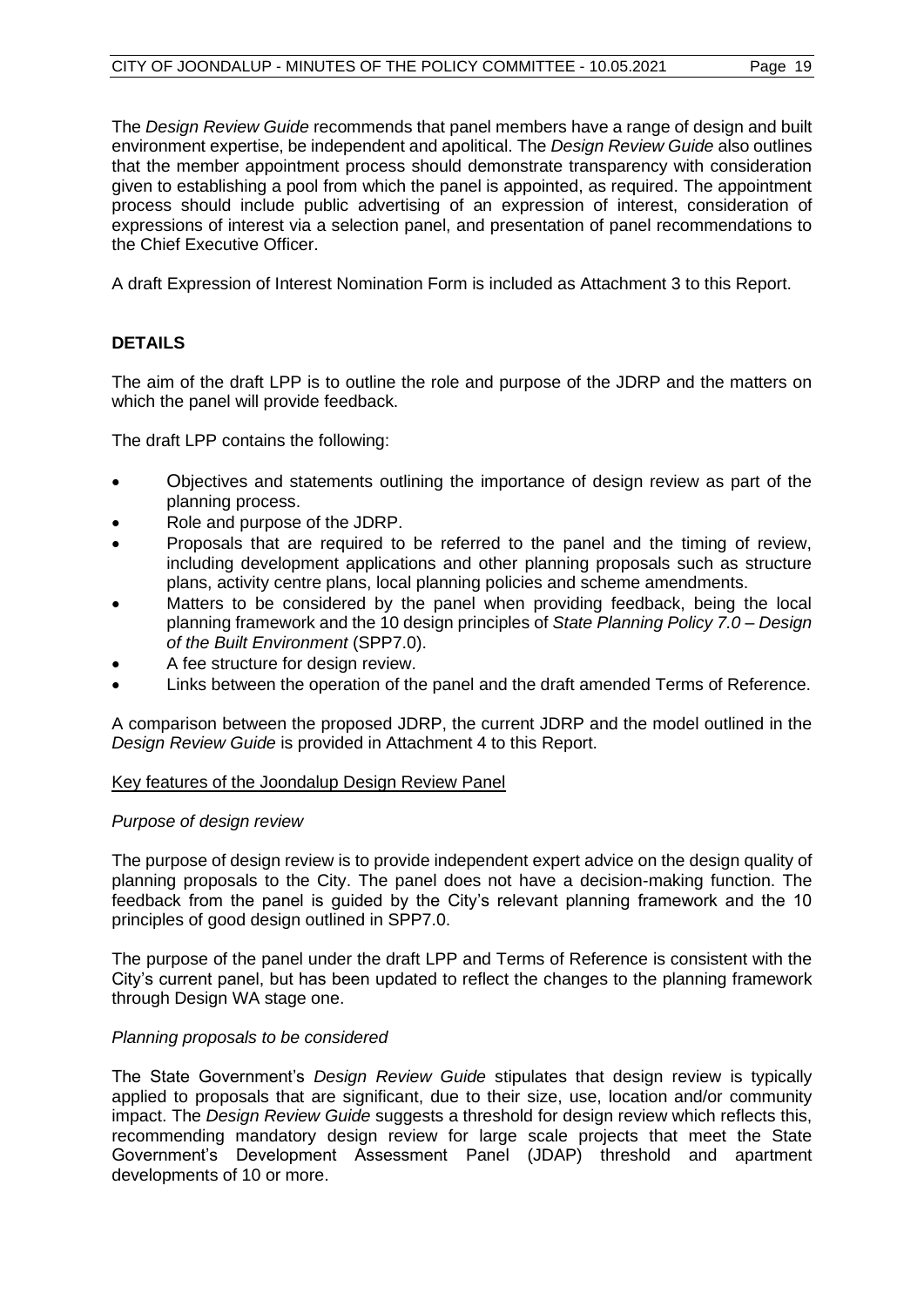In relation to development applications, the City's current JDRP goes beyond the mandatory threshold requirements identified in the *Design Review Guide*, requiring review of the following additional applications:

- All developments with five or more multiple and grouped dwellings, outside the City Centre, and 10 or more within the City Centre.
- New commercial and mixed-use buildings (no cost threshold).
- Major extensions to existing buildings that have a significant impact on the streetscape.
- Other developments that are likely to impact the streetscape.

Recognising the stronger focus, through planning reform, on the design of developments as a key consideration in assessing applications, it is proposed to expand the current planning proposals to be reviewed by the JDRP to also include the following:

- Activity centre plans, structure plans, local development plans, local planning policies and scheme amendments that would benefit from review.
- Mandatory JDAP applications, noting that nearly all mandatory JDAP applications are currently considered by the panel.
- All opt-in JDAP applications, except extensions to existing buildings that do not impact on the street, or site works.
- Information submitted as a condition of development approval where the City considers input from the panel chairperson (or delegate) would be beneficial (for example, a schedule of colours or materials, or landscaping plan). This would most likely occur if there is a substantial change to a component of the design from that which was identified in the original design review process.
- Any other planning proposal that in the opinion of the City would benefit from design review.

Through the consultation process, the Department of Communities raised concern with the types of proposals to be referred to the JDRP, commenting that these are not aligned with other local governments or the intent of the *Design Review Guide*. It was also queried by the Department whether the introduction of the State Government's Medium Density Codes would avoid some of the poor outcomes which currently occur, obviating the need for referral to the Panel.

Consultation on the draft Medium Density Codes recently closed; however, no decision on the final document has been made to date and the final content of the new Codes is unknown. Should it eventuate that the State Government takes the City's comments on the new Medium Density Codes on board and makes meaningful changes to new Codes, and should any revised codes assist in alleviating some of the poorer design outcomes being sought, the City could potentially look to amend the types of proposals referred to the Panel in the future. However, at this stage it is recommended that the types of applications included in the LPP remain.

The Office of the Government Architect (OGA) commented that the proposals are broad and cover all the suitable types of proposals for review. The OGA stated that it is particularly encouraging to see the inclusion of activity centre plans, structure plans, local development plans, local planning policies and relevant scheme amendments.

#### *Timing of review*

The current JDRP was established with an intent to only review planning proposals following formal lodgement. However, in line with the suggestions in the State Government's *Design Review Guide*, it is proposed that planning proposals would be reviewed by the JDRP prior to an application being formally lodged with the City. This would ensure that applicants are able to take best advantage of the feedback received at a time when there is most flexibility in the design and scope of a project.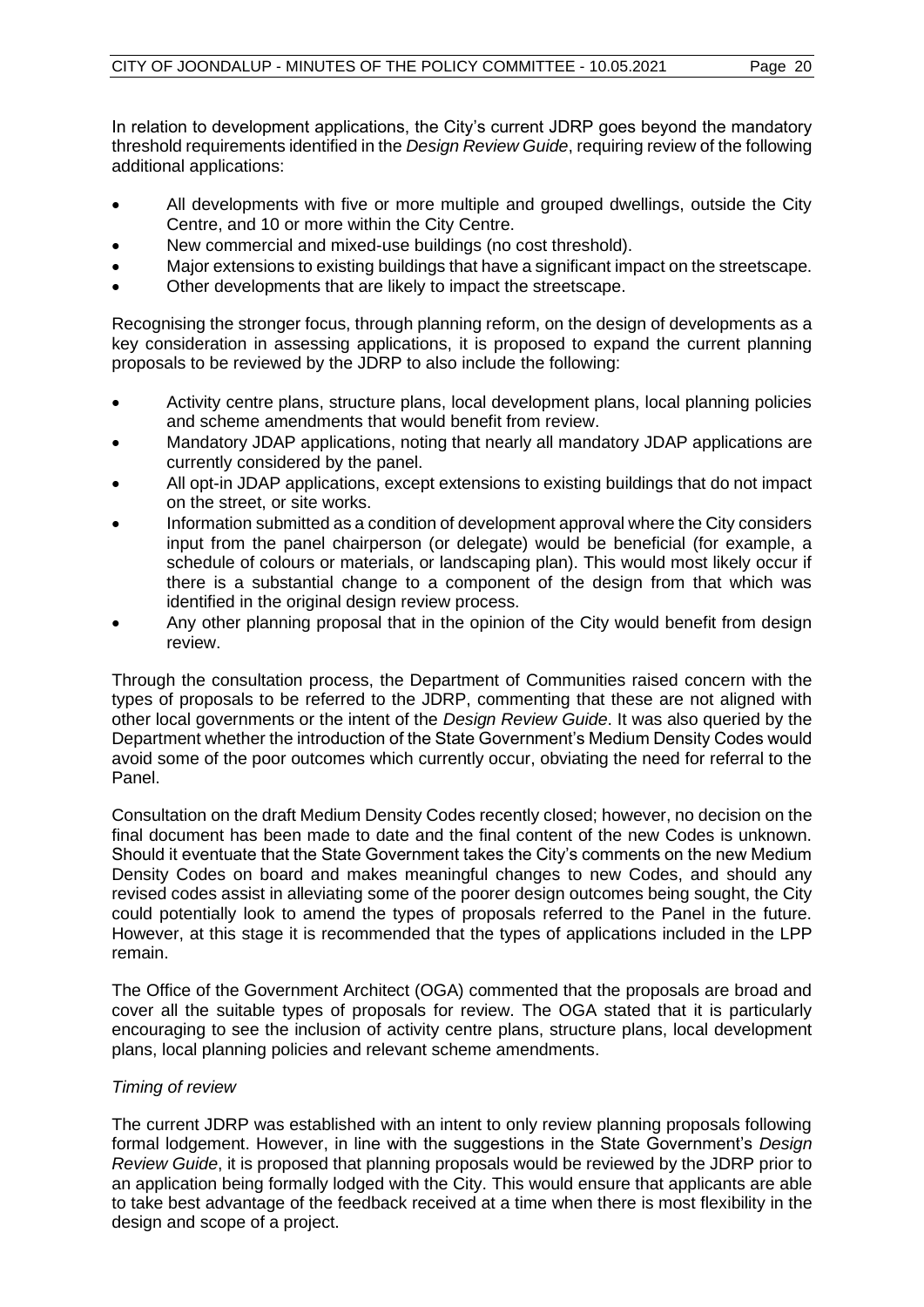In line with the *Design Review Guide*, the draft LPP provides scope for planning proposals to be reviewed multiple times, but most importantly, prior to formal lodgement, as follows:

- Mandatory review prior to lodging an application for planning proposals that meet the thresholds for review.
- Additional review, following lodgement, where considered appropriate.
- Review of information submitted as part of conditions of approval by the panel chairperson or delegate where considered appropriate (for example, schedules of colours and materials or landscaping plans).

#### Terms of reference modifications

The JDRP is required to operate in accordance with the Terms of Reference endorsed by Council.

The draft amended JDRP Terms of Reference was included in the previous report to Council (CJ161-10/20 refers) for information and context. Several amendments were requested by Council and these have been incorporated into updated Terms of Reference. The changes are discussed below.

#### *Panel membership*

In line with the State's *Design Review Guide*, it is proposed to expand the membership of the JDRP. Currently the JDRP comprises three specialist members, with the City's Chief Executive Officer or delegate as Chairperson.

The new panel would consist of the following members:

- Presiding Member.
- Panel Chairperson.
- Deputy Panel Chairperson.
- Up to four other specialist members.

The draft Terms of Reference set out that a pool of up to 10 specialist members would be selected by Council following an expression of interest process. These members would be required to have the necessary specialist skills and qualifications, including expertise in architecture, landscaping and planning or other relevant discipline. A Panel Chairperson and Deputy Panel Chairperson would then be selected from this group.

It is proposed to retain the City's Chief Executive Officer or nominee as the Presiding Member, to manage the City's administration of the meeting.

The expression of interest process is intended to occur via public advertising. A notice would be provided on the City's website and promoted via social media platforms, as appropriate. In addition, the City would ask the relevant professional institutes to assist with the distribution of the advertisement to their members. The Office of the Government Architect has also advised it would be willing to distribute the advertisement to its State Design Review Panel members, via its own mailing lists.

Following completion of the expression of interest process, a selection panel comprising of the JDRP Presiding Member (or their delegate), an appropriate City officer, and an officer representing the Office of the Government Architect would be convened to short-list and evaluate nominees. The nominees recommended by the selection panel would be presented to Council for consideration following the October 2021 local government elections. JDRP members would be appointed for a two-year term.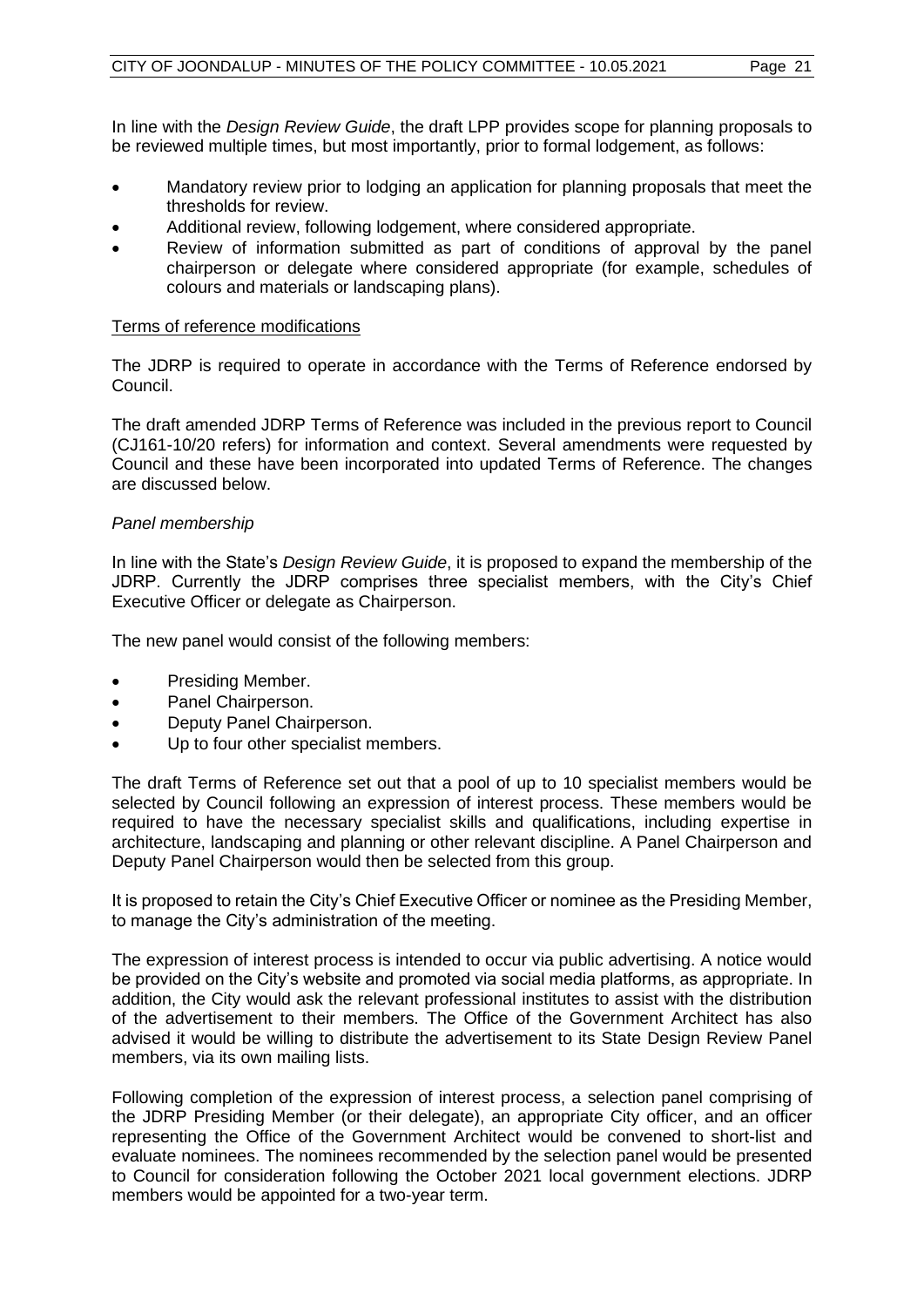For each JDRP meeting, a maximum of six members would be selected from the specialist group, with member selection based on the types of expertise required for a particular application. For example, a multiple dwelling proposal would likely require expertise from architecture, landscaping and planning specialists. By comparison, a larger and more significant project, such as an activity centre plan, may require expertise in urban design and traffic engineering.

#### *Meeting frequency and format*

It is proposed to maintain the current meeting cycle of monthly meetings, with the option for additional meetings, as required. Where there are no proposals to be considered by the JDRP, the meeting will be vacated. The format of the meeting is proposed to align with the recommendations of the State's *Design Review Guide*, noting that the key components of the meeting already mirror the current JDRP meeting format.

Templates for officer reports, meeting agendas and minutes are provided within the *Design Review Guide*. It is proposed to retain the City's current agenda and officer report formats. These formats include all information required under the template in the *Design Review Guide*, but further incorporate more background and information on the proposal to ensure panel members are better informed of the proposal, prior to a briefing by City officers at the meeting. The current JDRP members (including those who sit on various other design review panels) have commended this additional level of detail currently being provided prior to the meeting.

It is, however, proposed to adopt the meeting minute formats of the *Design Review Guide* as these better align with the purpose of the panel. In particular, the feedback from the JDRP will be structured against the 10 design principles of SPP7.0, outlining whether the development adequately meets each principle, or if amendments are required. In addition, the *Design Review Guide* recommends that these minutes are provided as an attachment to reports to Council or JDAPs to inform the decision-making process. Using the minutes template would also ensure consistency, not only within the City, but with other local governments, in particular for JDAP reports where most local governments have already commenced use of this template as an attachment to the report.

#### *Panel member fees*

The *Design Review Guide* outlines that remuneration should reflect the expertise of the panel member and time taken to prepare for and participate in meetings, recommending this be based per hour or per meeting.

The City has, on average, two to three planning proposals reviewed at each meeting, with meetings taking (on average) between two to three hours. Given the frequency of meetings and applications being reviewed, it is recommended that panel members be paid per meeting.

In consideration of advice from the Office of the Government Architect and through comparison with fee structures of other local governments, the recommended remuneration per meeting is:

- Panel Chairperson: \$500
- Panel members (including Deputy Chairperson): \$400

Higher remuneration is proposed for the Panel Chairperson as they would be responsible for coordinating the feedback from the panel members and reviewing the meeting minutes. In the event the Panel Chairperson is absent from a meeting and the role is undertaken by the Deputy Chairperson, the Deputy Chairperson will be paid the Panel Chairperson's remuneration (\$500).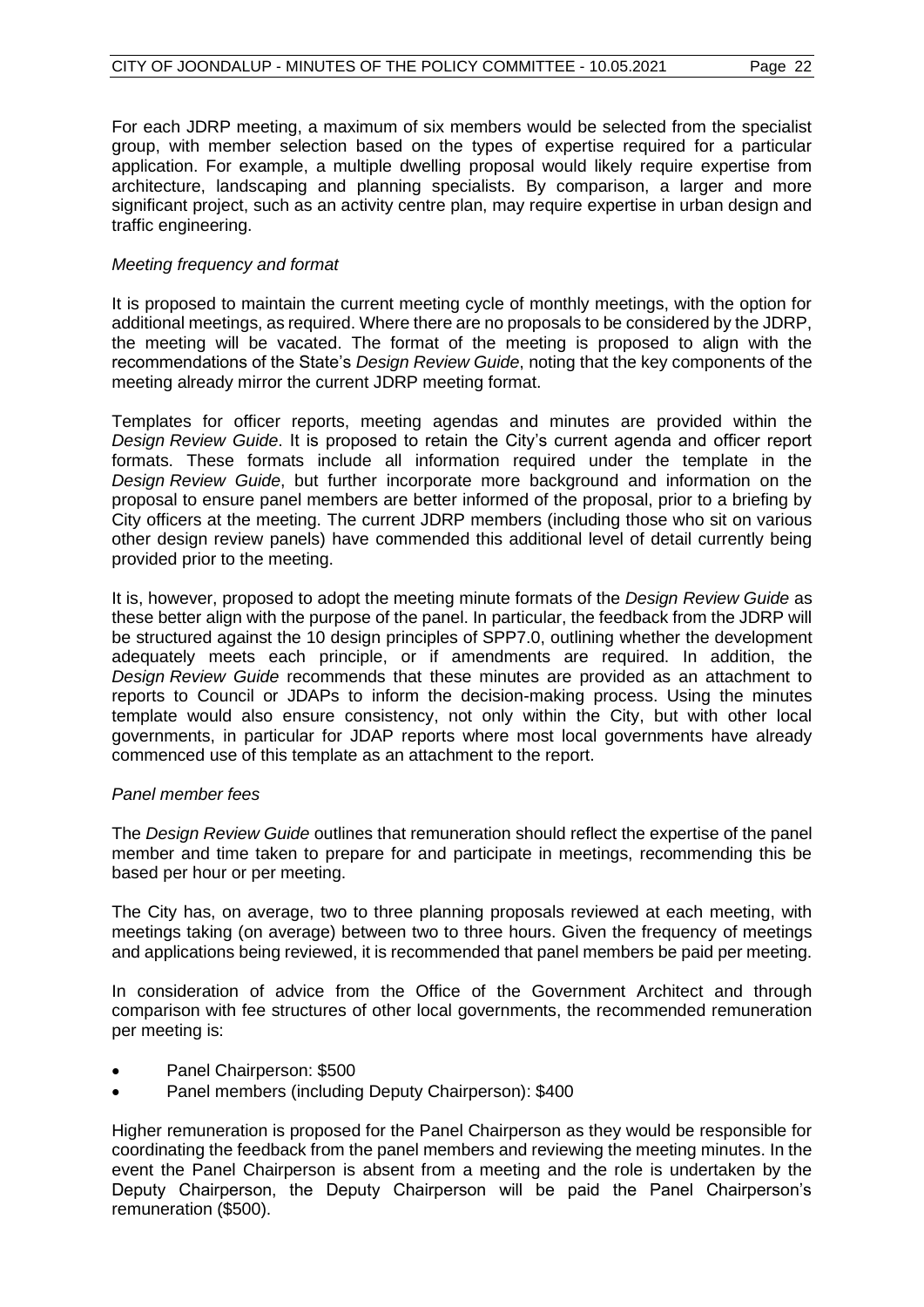The current panel members are paid \$250 per meeting. This is significantly lower than the market rate and is not recommended by the Office of the Government Architect. Having a fee too low risks the City not being able to attract the appropriate level of expertise required for the panel, potentially undermining the purpose and effectiveness of the panel.

It is also proposed to incorporate the provision of attendance of panel members at State Administrative Tribunal (SAT) matters, as required, subject to a mutually agreed hourly rate.

Proposed renumeration rates have been included in the modified Terms of Reference.

#### *Funding arrangements*

Three funding models are set out in the State's *Design Review Guide*, being local government funded, proponent funded, or a balance between local government and proponent funded.

Currently the City funds the JDRP, at a cost of approximately \$10,000 per year. To assist in covering the cost of the panel and acknowledging the benefit that developers receive from the design review process, it is recommended that a fee be introduced for planning proposals required to undergo a design review.

Based on the recommended remuneration for panel members, and on the basis that a typical meeting would comprise a Panel Chairperson and three other panel members, each meeting would cost around \$1,700 for panel members, with an additional \$25 for administration expenses.

It is proposed that the design review panel is funded as much as possible by the proponent. Based on a typical agenda of three proposals per meeting, this would equate to a cost of \$575 per development proposal for the panel to be cost neutral.

Further, while the City expects that developments would be presented to the panel pre-lodgement, there is no statutory ability to compel this to occur. To ensure that there is an incentive to proponents to seek advice from the panel pre-lodgement, the City proposes the following fee structure:

| Fee for JDRP review prior to application lodgement                                 | \$575 inc. GST   |
|------------------------------------------------------------------------------------|------------------|
| Fee for JDRP review post lodgement - not previously been presented<br>to the panel | \$1,150 inc. GST |
| Fee for subsequent reviews by JDRP                                                 | \$575 inc. GST   |

Depending on the number of applications received, less than three applications could be referred to a meeting, meaning the City would also need to partially cover the cost of such a meeting. In addition, the City may need to fund items being presented to the Panel that are initiated by the City, such as structure plans and scheme amendments. It is therefore recommended that the City continues to budget an amount of \$10,000 for the first financial year to accommodate any costs of the JDRP that are not able to be recouped through applicant fees. This would be reviewed for subsequent years, in conjunction with the applicant fees.

In its submission on the draft LPP, the Office of the Government Architect (OGA) strongly recommends that design review processes are funded by local governments with no cost to proponents. The OGA considers that cost recovery models detract from the success of the process as any additional cost is a disincentive and works against early engagement.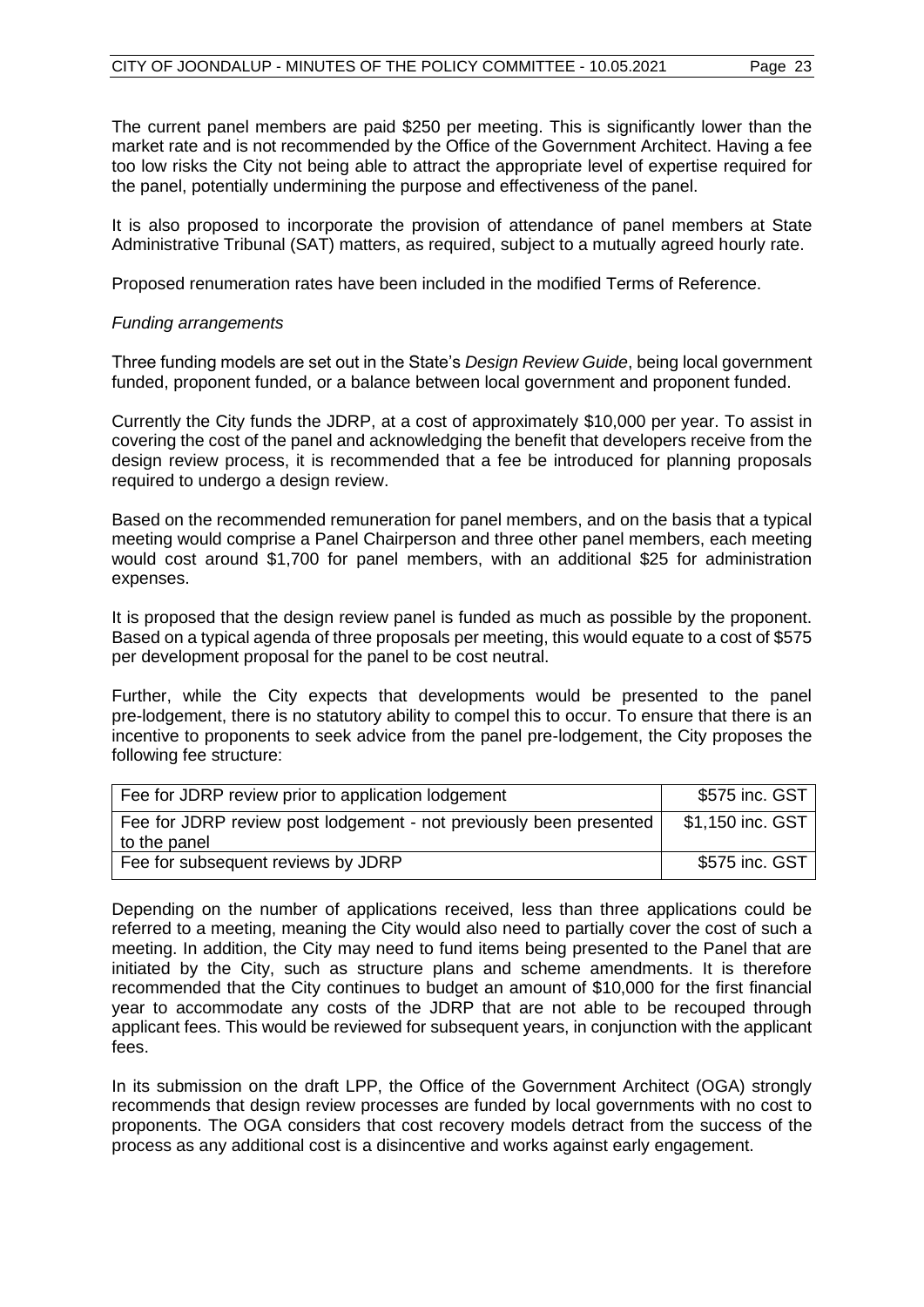The Department of Communities also provided commentary that in order for the Department to meet its brief of providing affordable and social housing outcomes, the City should consider an abbreviated process for small residential developments (less than 10 units), and associated reduced costs.

On balance, it is considered that the cost recovery model proposed in the table above will incentivise developers to seek early feedback where more substantial design modifications can be incorporated, where necessary. This would reduce the need for post-lodgement review, which places additional pressure on the assessment process and makes it more difficult to adhere to statutory timeframes.

Should Council support the introduction of a fee for presentation of a proposal to the JDRP, it would be appropriate for the proposed fees to be included within the *2021-22 Schedule of Fees and Charges*.

Delaying the introduction of this fee until the adoption of the budget will allow the administration to formalise the detail associated with charging a fee pre-lodgement. The new remuneration structure proposed in the draft updated Terms of Reference would not come into effect until a new panel is appointed in October 2021.

#### *Council resolution*

In considering the recommendation of the Policy Committee, Council at its meeting held on 20 October 2020 (CJ161-10/20 refers) resolved in part that it:

"*3. REQUESTS that the amended terms of reference also address the role of deputy chairpersons, conflicts of interest and duty of fidelity of panel members.*"

The Terms of Reference have been modified, as per Attachment 2 to this Report, to provide additional clarification on the role of the Chairperson and to clarify that the role of the Deputy Chairperson is to undertake the roles and responsibilities of the Chairperson when the Chairperson is unable to do so.

Council, in reviewing the Terms of Reference, also raised issue with the lack of clarity around involvement of panel members in other matters that may impact on the outcome of an application. The Terms of Reference have subsequently been modified to preclude members of the Panel from participating in matters at the SAT on behalf of an applicant, where the City is the respondent or involved in the matter. In modifying the Terms of Reference, concerns raised on this matter during consultation of the draft LPP, have also been addressed.

The Terms of Reference continue to make it clear that all members are required to abide by the *City of Joondalup Code of Conduct*, which sets out principles and standards of behaviour that must be observed when performing duties, including conflicts of interest.

#### **Consultation**

Seven submissions were received during consultation on the draft LPP, with only one of those submissions explicitly stating an objection to the draft LPP. Two submissions were received from State Government departments, two others from resident associations and two submissions from residents of the City. A summary of the submissions and officer comment is included as Attachment 5 to this Report.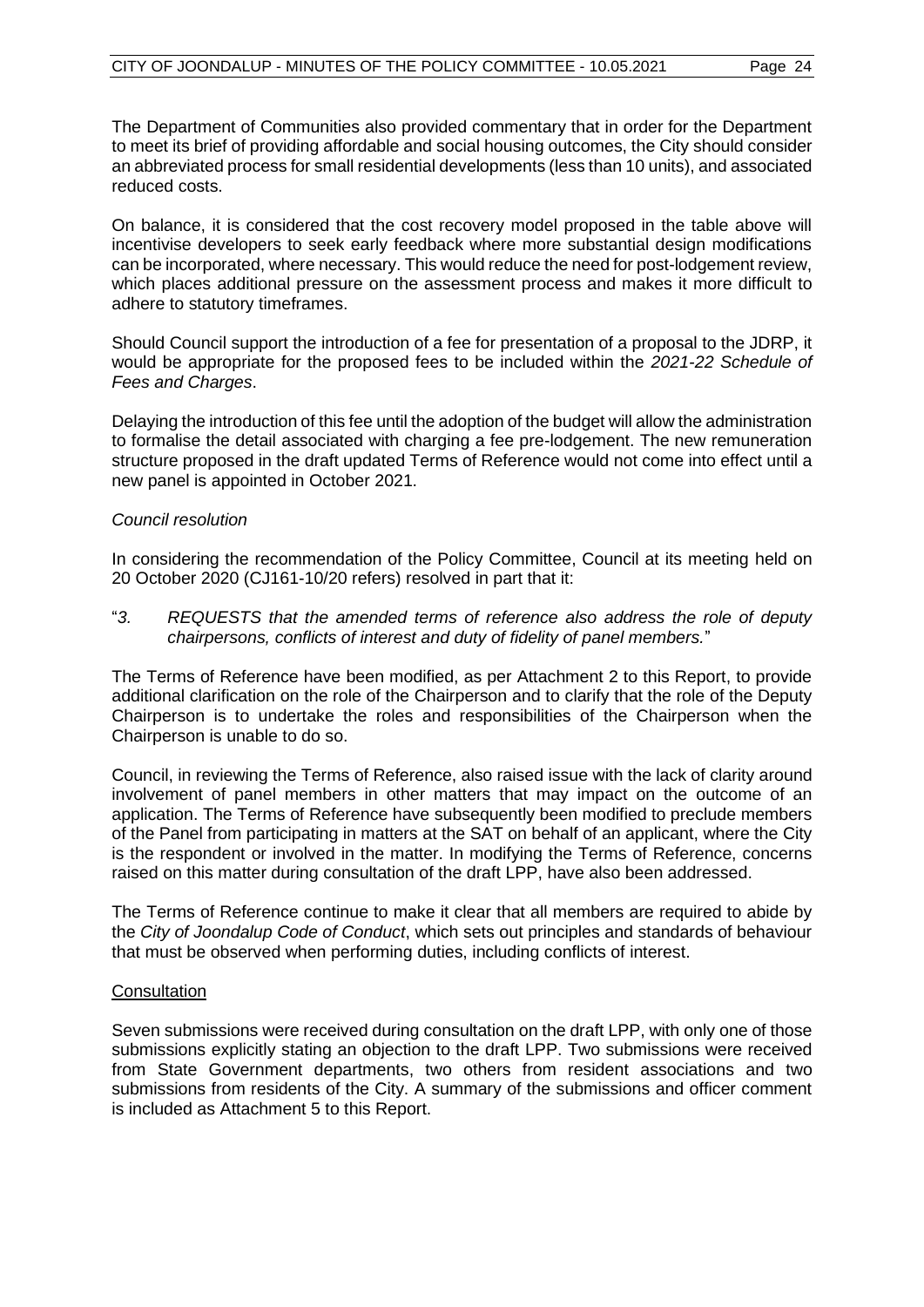Many of the submissions raised concern with elements of the Terms of Reference, rather than the draft LPP, which was the document on which comments were sought. Suggestions received during consultation, that have not already been addressed within this Report, include:

- modifying the objectives to ensure that advice is consistent with objectives and intent of City policies and strategies
- providing additional clarification that the Panel is advisory only and comments are not binding and are provided on a without prejudice basis
- the ability of Panel members to provide independent advice, given the nature of the planning and development industry
- the potential inclusion of a non-industry appointed person
- inclusion of details on the composition and eligibility for membership within the policy
- concern that there is an in-built propensity for bias towards supporting rather than refusing developments
- meetings should be open to the public for openness and transparency
- increasing allocated time slots proposed for meetings
- independent review of the process and outcomes of the panel to ensure that the panel is working for the community.

Some of the suggested inclusions for the LPP, such as the composition of the Panel and clarification of its role, are already included and are more appropriately located in the Terms of Reference.

In relation to the ability for members to remain independent, Panel members (like officers of the City and elected members), are bound by the City's Code of Conduct. They are required to ensure that conflicts of interest are declared and managed appropriately, allowing them to participate to the extent that the interest allows them to remain impartial.

The role of the JDRP and the Terms of Reference for the Panel make it clear that the Panel is to provide expert advice on the design quality of proposals. The inclusion of a non-industry or non-technical person is at odds with the purpose and role of the JDRP. Community members who do not have a technical skillset in the design disciplines sought for the JDRP, still have an opportunity to review and provide input on a proposal through community consultation undertaken in accordance with the City's *Planning Consultation Local Planning Policy*.

In relation to a perception that the JDRP has a bias towards supporting rather than refusing developments, the Terms of Reference confirm that the role of the JDRP is advisory only and has no decision-making function, where it can support or refuse proposals.

Design review panels are designed to be meetings closed to the public. A closed meeting ensures that commercially confidential information can be discussed, allows for open discussion, and allows that unbiased, without prejudice advice can be provided by Panel members on a proposal to both the City and the applicant.

It is also intended that design review is undertaken prior to an application being formally lodged with the City. This means there is a possibility that proposals presented to design review may never actually be formally lodged. A public meeting for design review could therefore create concern for communities on proposals that never actually materialise.

As recommended, it is intended to include the minutes of design review meetings as part of reports for JDAP and Council's consideration. This will give interested community members the opportunity to review outcomes of the design review meeting.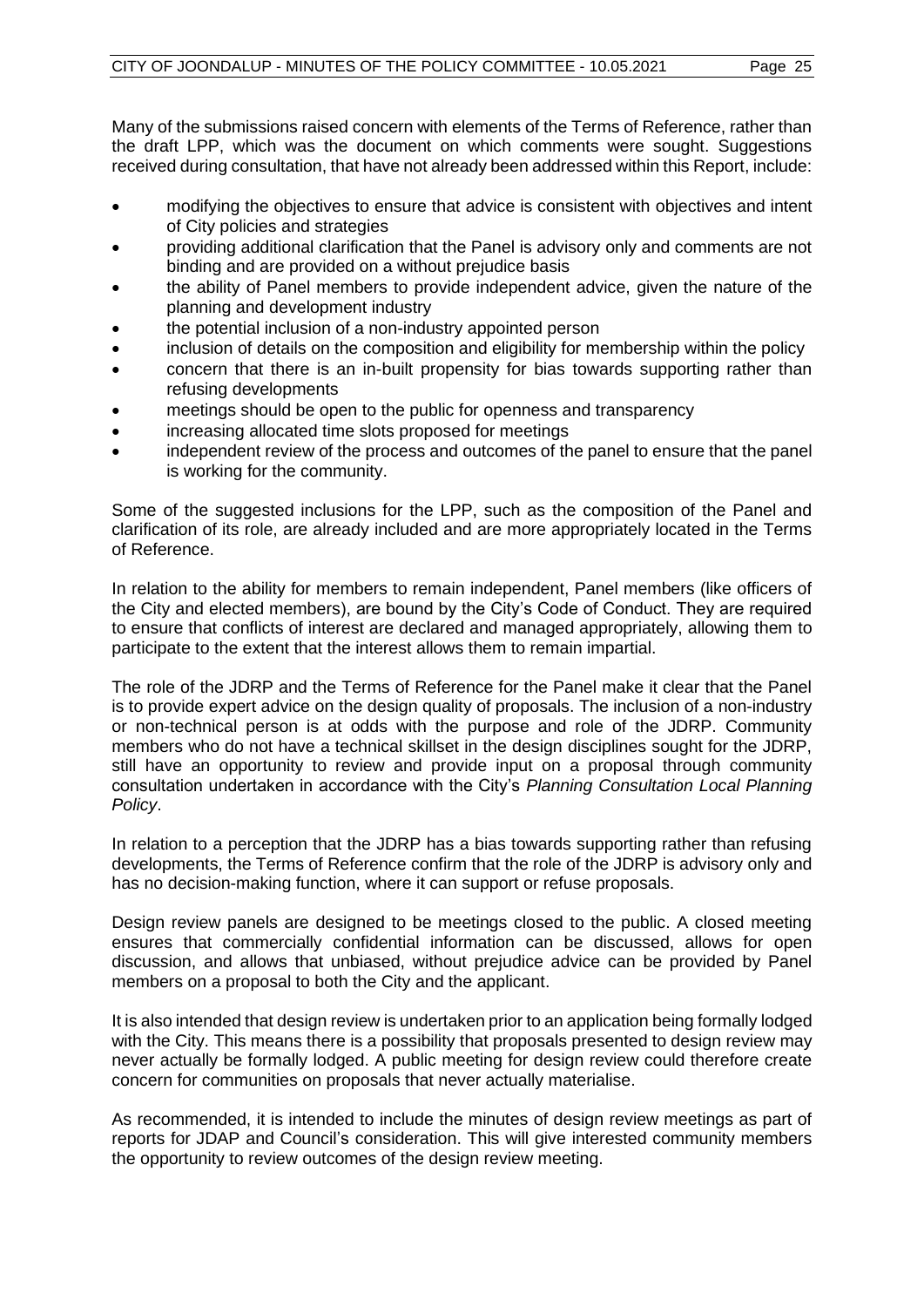It is also noted that a number of the suggestions made conflict with the best practice model outlined in the *Design Review Guide.* The *Design Review Guide* recognises the importance of design review panels and their ability to assist in providing good design outcomes. Ensuring that the draft LPP and Terms of Reference align with the Guide would result in a panel that is effective in encouraging improved design outcomes, for the benefit of the community.

#### **Issues and options considered**

Draft Joondalup Design Review Local Planning Policy (LPP)

Council has the option to either:

- proceed with the draft LPP, without modifications
- proceed with the draft LPP, with modifications or
- not proceed with the draft LPP.

#### Terms of reference

Council has the option to either:

- adopt the Terms of Reference, without modifications
- adopt the Terms of Reference, with modifications or
- not adopt the Terms of Reference.

In the event Council proceeds with the final version of the draft LPP and concurrently supports the draft Terms of Reference, the City will undertake an expression of interest process for members of the Panel. A subsequent report will then be presented to Council to formally appoint the Panel members following the local government election scheduled for October 2021.

#### **Legislation / Strategic Community Plan / Policy implications**

| Legislation | Planning          | and | Development                  | (Local | Planning Schemes) |
|-------------|-------------------|-----|------------------------------|--------|-------------------|
|             | Regulations 2015. |     |                              |        |                   |
|             |                   |     | Local Planning Scheme No. 3. |        |                   |

#### **Strategic Community Plan**

- **Key theme Quality Urban Environment.**
- **Objective** Quality built outcomes.
- **Strategic initiative** For the City's commercial and residential areas to be filled with quality buildings and appealing streetscapes.

**Policy** *State Planning Policy 7.0: Design of the Built Environment*.

#### **Risk management considerations**

In May 2019, Council resolved to amend *Local Planning Scheme No. 3* (LPS3) to introduce feedback from JDRP as a statutory matter for consideration in the decision-making process for planning matters (CJ049-05/19 refers).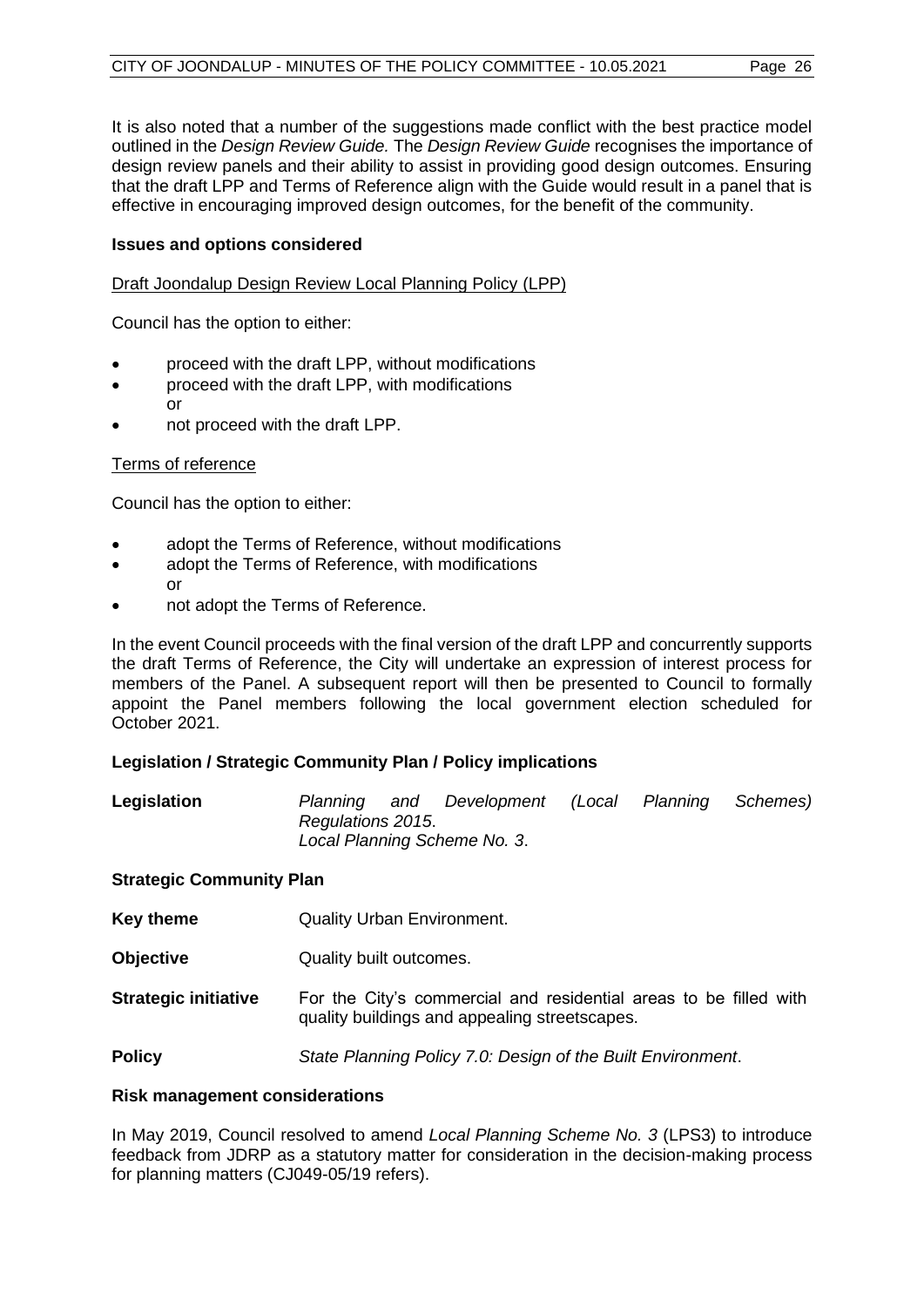In approving the amendment to LPS3, the Minister for Planning required a local planning policy to be prepared to outline the details of the Panel and the types of matters to be reviewed.

In not proceeding with the local planning policy there is a risk that the process to establish statutory weight for the JDRP will not be closed out and will ultimately reduce the amount of due regard that can be given to panel recommendations and feedback as part of the decisionmaking process for planning proposals.

#### **Financial / budget implications**

Ongoing funding for the JDRP will be partially recouped by developers through fees levied on proposals presented to the JDRP. However, depending on the number of proposals referred to the JDRP at a meeting, the City may still be required to partially fund the meeting. It is therefore recommended that the City continues to budget \$10,000 for the Panel.

#### **Regional significance**

Not applicable.

#### **Sustainability implications**

The role of the JDRP is to consider matters within the planning framework, in particular the 10 design principles of SPP7.0, including consideration of the sustainability aspects of a planning proposal.

#### **Consultation**

The draft LPP was advertised for a period of 21 days, commencing on 19 November 2020 and concluding on 11 December 2020 as follows:

- A notice published in the local newspaper.
- Letter sent to registered resident and ratepayer groups.
- Letter sent to the Office of the Government Architect, the Department of Planning, Lands and Heritage and relevant industry bodies.
- A notice and documents placed on the City's website.
- A notice on the City's social media platforms.

Seven submissions were received during the consultation period, being one objection and six neutral responses that provided comments.

#### **COMMENT**

The draft LPP aims to provide guidance on the role and purpose of the JDRP, the types of applications that will be subject to design review and the matters that will be considered by the Panel. The policy aligns with the State Government's *Design Review Guide* and will seek to ensure that feedback is provided early in the design process. In conjunction with the Terms of Reference, the LPP will allow for a panel that meets State Government expectations and that continues to provide advice that informs planning decisions.

The JDRP Terms of Reference have been comprehensively reviewed to align with the *Design Review Guide*, providing transparent guidance to both Panel members and the community on the City's expectation in relation to the provision of design advice. It is considered that both the draft LPP and the Terms of Reference will allow for good built form outcomes to be achieved to the benefit of the community.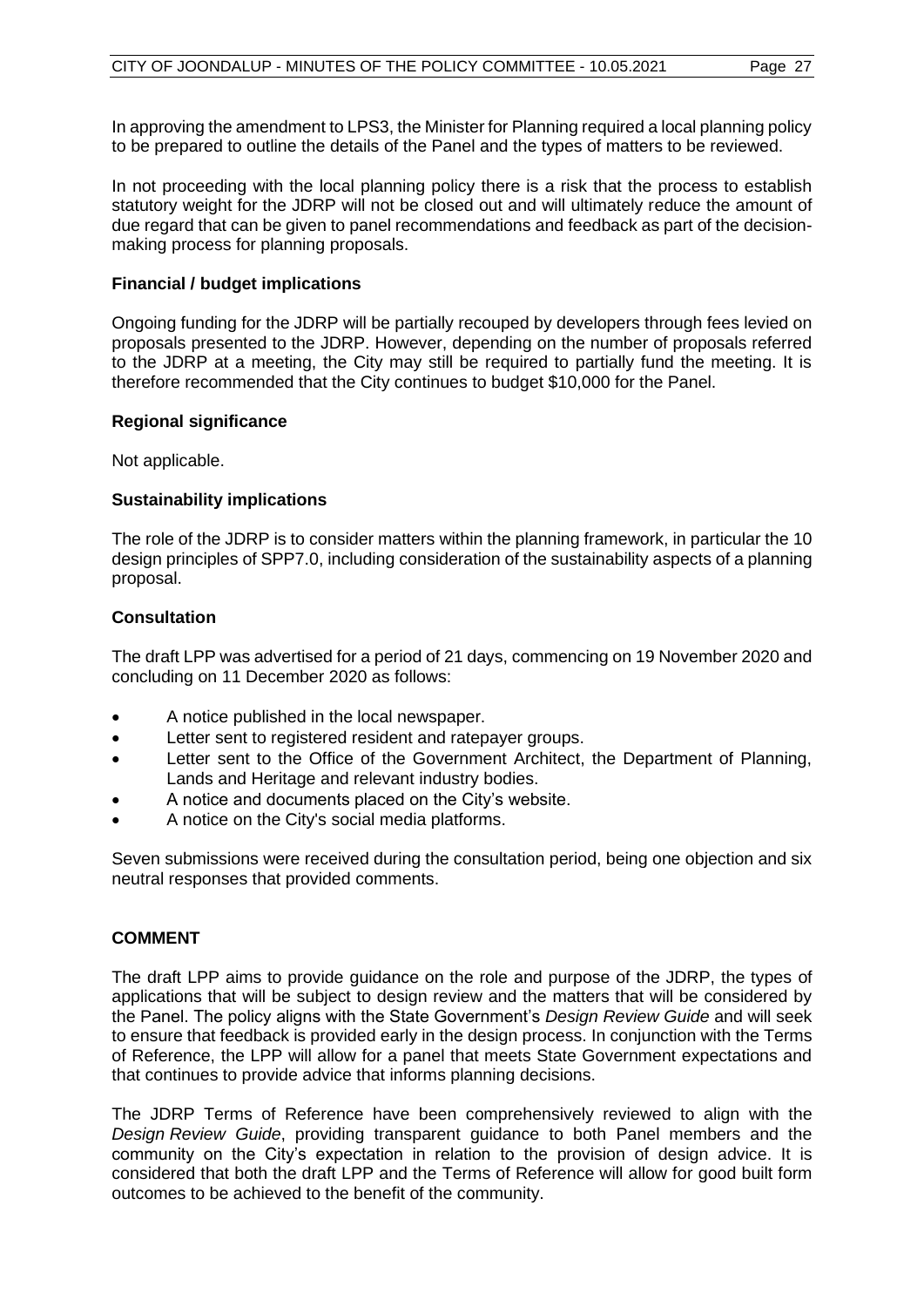#### **VOTING REQUIREMENTS**

Simple Majority.

*The Manager Financial Services left the room at 5.58pm.*

#### **MOVED Cr May, SECONDED Cr Hollywood that Council:**

- **1 In accordance with clause 4 of Schedule 2 of the Planning and Development (Local Planning Schemes) Regulations 2015, PROCEEDS with the draft Joondalup Design Review Panel Local Planning Policy, as detailed in Attachment 1 to this Report;**
- **2 ENDORSES the Joondalup Design Review Panel (JDRP) Terms of Reference as detailed in Attachment 2 to this Report;**
- **3 SUPPORTS calling for Expressions of Interest using the Nomination Form and Terms of Reference as detailed in Attachments 2 and 3 to this Report;**
- **4 SUPPORTS the inclusion of the following fees for presentation of planning proposals to the Joondalup Design Review Panel in the 2021-22 Schedule of Fees and Charges that are to be considered as part of the 2021-22 Draft Budget:**

| 4.1 | Fee for JDRP review prior to application lodgement | \$575 inc. GST   |
|-----|----------------------------------------------------|------------------|
|     | Fee for JDRP review post lodgement                 | \$1,150 inc. GST |
|     | Fee for subsequent reviews by JDRP                 | \$575 inc. GST   |

**5 NOTES that the fees intended to be included in the 2021-22 Schedule of Fees and Charges will not be charged until appointment of a new Joondalup Design Review Panel in October 2021.**

#### **The Motion was Put and CARRIED (7/0)**

**In favour of the Motion:** Cr Hamilton-Prime, Mayor Jacob, Crs Hollywood, Jones, Logan, May and Thompson.

*Appendix 4 refers*

*[To access this attachment on electronic document, click here: Attach4agnPOLICY210510.pdf](http://www.joondalup.wa.gov.au/files/committees/POLI/2021/Attach4agnPOLICY210510.pdf)*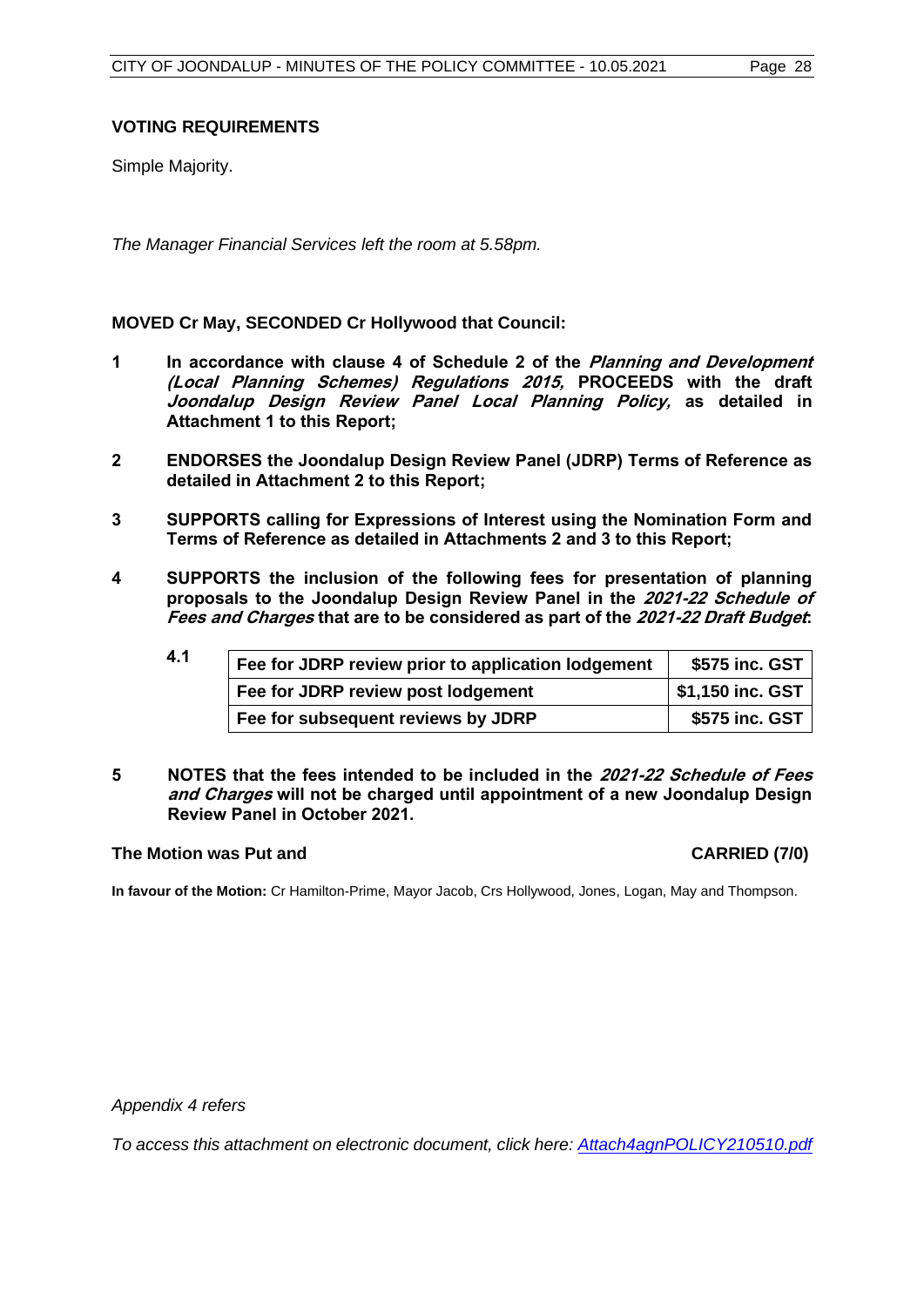<span id="page-29-0"></span>

| <b>ITEM 5</b>                         | <b>OF</b><br><b>CODE</b><br><b>POLICY AND PROTOCOL</b>                               | <b>CONDUCT</b><br><b>FOR</b><br><b>COUNCIL</b><br><b>MEMBERS, COMMITTEE MEMBERS AND</b><br><b>CANDIDATES, COMPLAINT INVESTIGATION</b>                                    |
|---------------------------------------|--------------------------------------------------------------------------------------|--------------------------------------------------------------------------------------------------------------------------------------------------------------------------|
| <b>WARD</b>                           | All                                                                                  |                                                                                                                                                                          |
| <b>RESPONSIBLE</b><br><b>DIRECTOR</b> | Mr Jamie Parry<br>Governance and Strategy                                            |                                                                                                                                                                          |
| <b>FILE NUMBERS</b>                   | 09358, 101515                                                                        |                                                                                                                                                                          |
| <b>ATTACHMENTS</b>                    | Attachment 1<br><b>Attachment 2</b>                                                  | Local Government (Model Code<br>- of<br>Conduct) Regulations 2021<br>Draft Code of Conduct for Council<br>Members, Committee Members and                                 |
|                                       | Attachment 3<br>Attachment 4<br>Attachment 5                                         | Candidates<br>Draft Complaint Investigation Policy<br><b>Draft Complaint Investigation Protocol</b><br>City of Joondalup Code of Conduct<br><b>Breach Complaint Form</b> |
| <b>AUTHORITY / DISCRETION</b>         | Legislative - includes the adoption of local laws, planning<br>schemes and policies. |                                                                                                                                                                          |

#### **PURPOSE**

For Council to:

- adopt the draft *Code of Conduct for Council Members, Committee Members and Candidates*
- adopt the draft *Complaint Investigation Policy*
- adopt the associated *Complaint Investigation Protocol* in support of the complaint investigation activities in relation to council members, committee members and local government election candidates.

#### **EXECUTIVE SUMMARY**

As part of the *Local Government Legislation Amendment Act 2019* introduced in September 2019, section 5.103 was inserted into the *Local Government Act 1995* (the Act) to make provisions around the prescription of a model code of conduct for council members, committee members and local government election candidates. Section 5.104 was also inserted into the Act requiring local governments to prepare and adopt a code of conduct to be observed by council members, committee members and candidates that incorporates the model code provisions.

A code of conduct to be observed by council members, committee members and candidates is to be prepared and adopted by a local government within three months after the day on which regulations prescribing the model code come into operation, which was 3 February 2021. Since the legislation was introduced, feedback has been sought from elected members around the new provisions and how a City code would be drafted, including any other required documents to support the complaint handling process.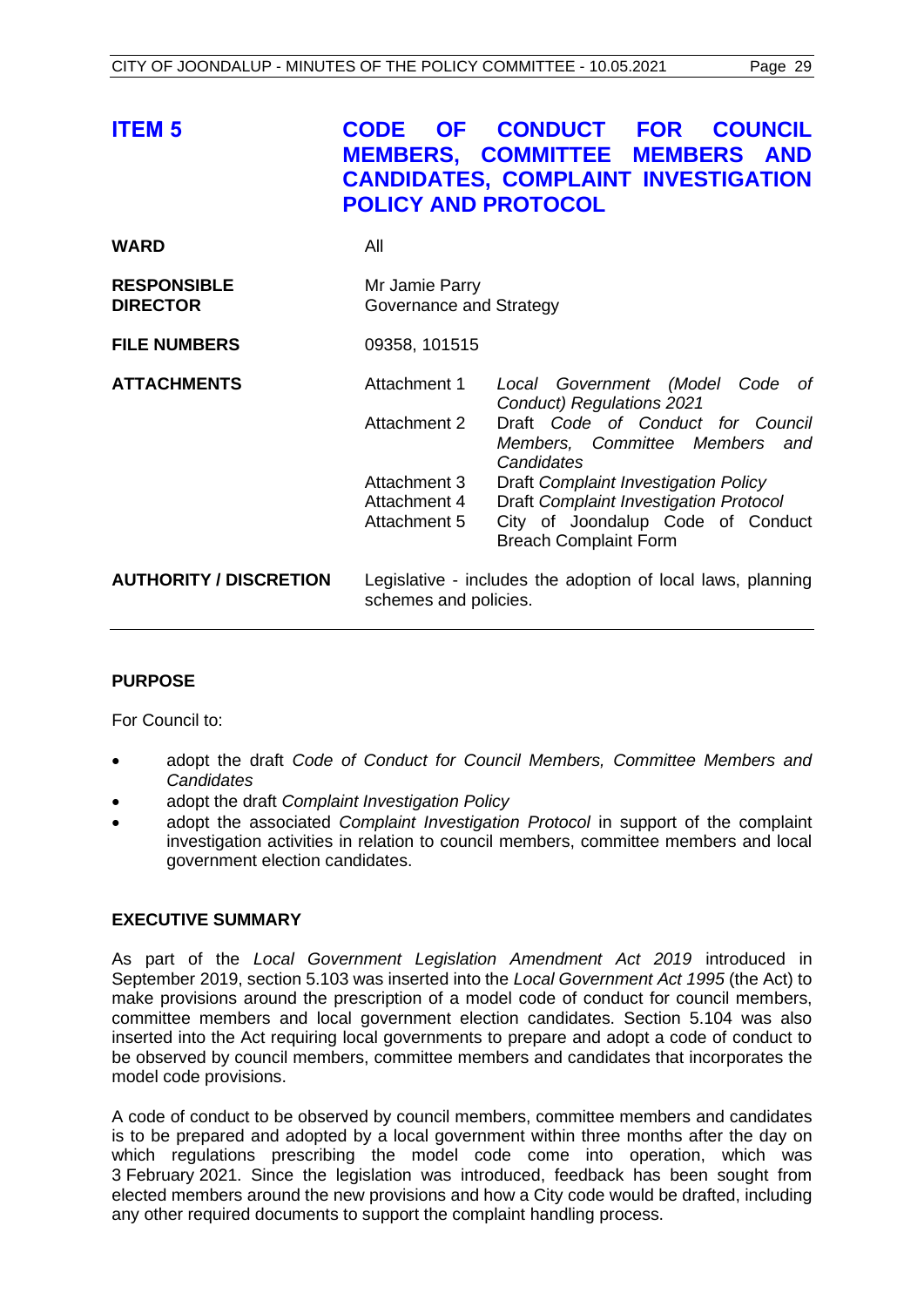In view of these discussions, a draft *Code of Conduct for Council Members, Committee Members and Candidates* (the Code) has been prepared as well as a draft *Complaint Investigation Policy* (the Policy) which details high level complaint investigation considerations the City will adopt when behavioural complaints around council members, committee members and candidates, are received. An internal *Complaint Investigation Protocol* has also been developed in support of the Code and the Policy. Feedback from elected members has indicated a desire to have the City's Chief Executive Officer to be responsible for making decisions around complaints lodged under the Code. Therefore, a delegation of these powers and duties to the Chief Executive Officer is therefore required under the *Local Government (Model Code of Conduct) Regulations 2021* (model code) and the City's adopted Code.

*It is therefore recommended that Council:*

- *1 BY AN ABSOLUTE MAJORITY and in accordance with section 5.42 of the Local Government Act 1995, DELEGATES to the Chief Executive Officer the powers and duties of the local government under:*
	- *1.1 clause 12 of Schedule 1 of the Local Government (Model Code of Conduct) Regulations 2021;*
	- *1.2 clause 13 of Schedule 1 of the Local Government (Model Code of Conduct) Regulations 2021;*
	- *1.3 clause 15(2) of Schedule 1 of the Local Government (Model Code of Conduct) Regulations 2021,*

*including the relevant powers and duties within the same clauses specified in the Code of Conduct for Council Members, Committee Members and Candidates adopted by Council in accordance with section 5.104(1) of the Local Government Act 1995 (and in accordance with the Local Government (Model Code of Conduct) Regulations 2021);* 

- *2 BY AN ABSOLUTE MAJORITY and in accordance with section 5.104(1) of the Local Government Act 1995 and part 1 above, ADOPTS the Code of Conduct for Council Members, Committee Members and Candidates, as detailed in Attachment 2 to this Report;*
- *3 ADOPTS the Complaint Investigation Policy, as detailed in Attachment 3 to this Report;*
- *4 ADOPTS the Complaint Investigation Protocol, as detailed in Attachment 4 to this Report.*

#### **BACKGROUND**

As part of the *Local Government Legislation Amendment Act 2019* introduced in September 2019, section 5.103 was inserted into the *Local Government Act 1995* (the Act) to make provisions around the prescription of a model code of conduct for council members, committee members and local government election candidates. Section 5.104 was also inserted into the Act requiring local governments to prepare and adopt a code of conduct to be observed by council members, committee members and candidates that incorporates the provisions stated in the model code.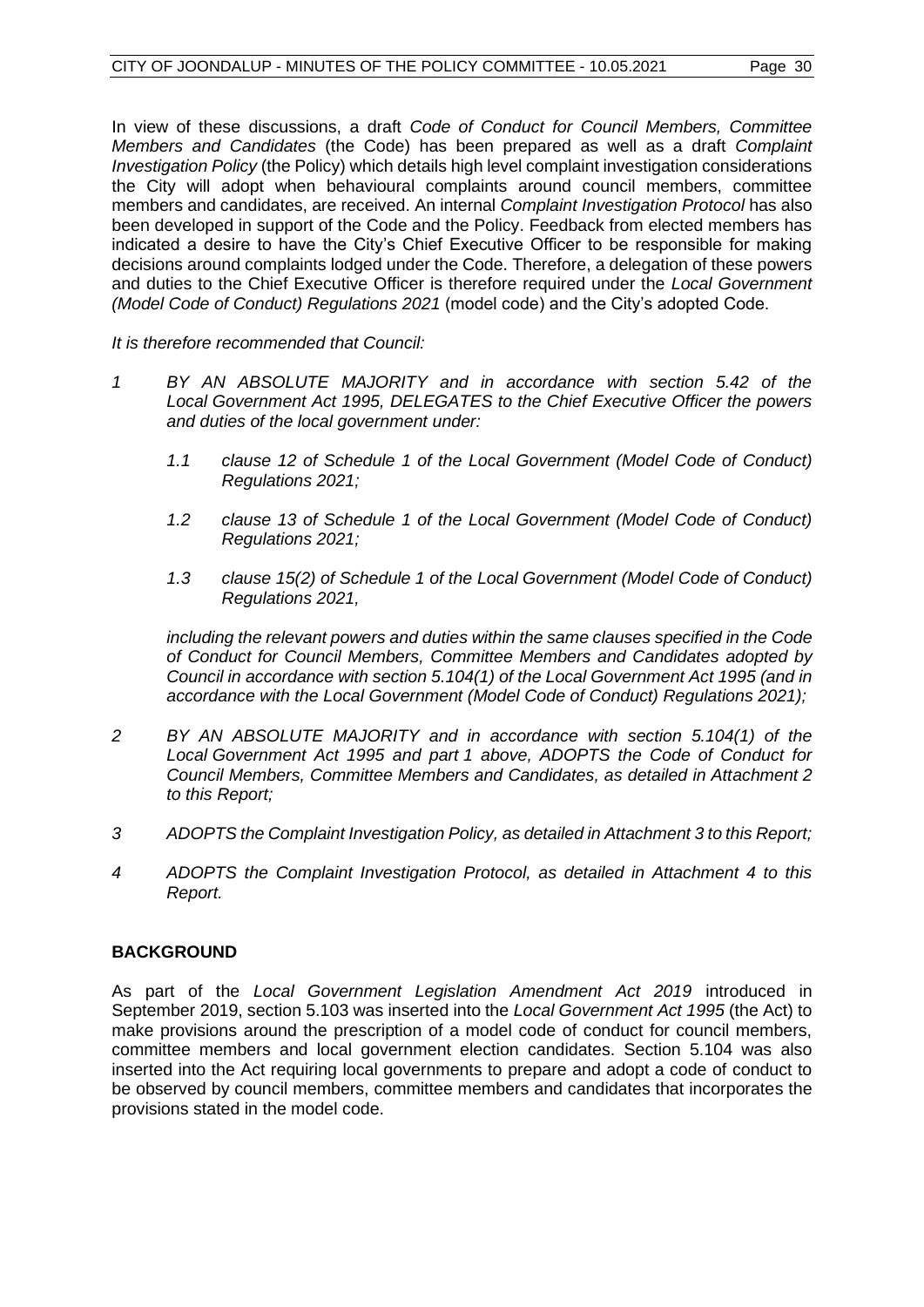The relevant new sections in the Act are as follows:

#### *"5.103. Model code of conduct for council members, committee members and candidates*

- *(1) Regulations must prescribe a model code of conduct for council members, committee members and candidates.*
- *(2) The model code of conduct must include—*
	- *(a) general principles to guide behaviour; and*
	- *(b) requirements relating to behaviour; and*
	- *(c) provisions specified to be rules of conduct.*
- *(3) The model code of conduct may include provisions about how the following are to be dealt with—*
	- *(a) alleged breaches of the requirements referred to in subsection (2)(b);*
	- *(b) alleged breaches of the rules of conduct by committee members.*
- *(4) The model code of conduct cannot include a rule of conduct if contravention of the rule would, in addition to being a minor breach under section 5.105(1)(a), also be a serious breach under section 5.105(3).*
- *(5) Regulations may amend the model code of conduct.*

#### *5.104. Adoption of model code of conduct*

*(1) Within 3 months after the day on which regulations prescribing the model code come into operation, a local government must prepare and adopt\* a code of conduct to be observed by council members, committee members and candidates that incorporates the model code.*

*\* Absolute majority required.*

*(2) Within 3 months after the day on which regulations amending the model code come into operation, the local government must amend\* the adopted code of conduct to incorporate the amendments made to the model code.*

*\* Absolute majority required.*

- *(3) A local government may include in the adopted code of conduct requirements in addition to the requirements referred to in section 5.103(2)(b), but any additional requirements—*
	- *(a) can only be expressed to apply to council members or committee members; and*
	- *(b) are of no effect to the extent that they are inconsistent with the model code.*
- *(4) A local government cannot include in the adopted code of conduct provisions in addition to the principles referred to in section 5.103(2)(a) or the rules of conduct.*
- *(5) The model code is taken to be a local government's adopted code of conduct until the local government adopts a code of conduct.*
- *(6) An alleged breach of a local government's adopted code of conduct by a candidate cannot be dealt with under this Division or the adopted code of conduct unless the candidate has been elected as a council member.*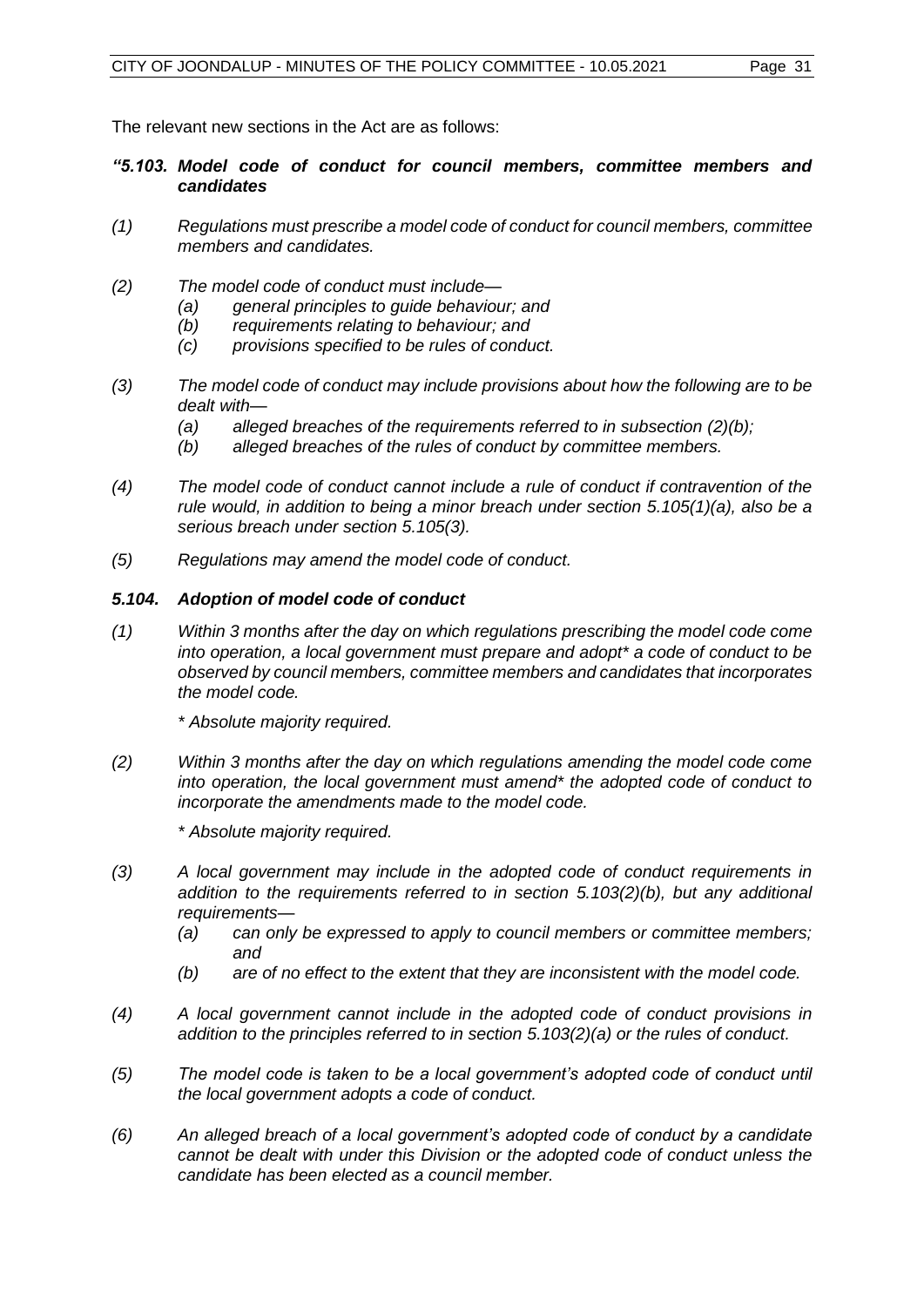The regulations prescribing the model code provisions (as detailed in section 5.103(1) of the Act) are the *Local Government (Model Code of Conduct) Regulations 2021* which came into effect on 3 February 2021 (Attachment 1 to this Report). Furthermore, when these Regulations came into effect the existing *Local Government (Rules of Conduct) Regulations 2007* were also repealed, although many of the provisions within the *Local Government (Rules of Conduct) Regulations 2007* were incorporated into the model code.

The thinking behind this action, as stated by the Minister for Local Government and the Department of Local Government, Sport and Cultural Industries, was to have in a single document and point of reference, where:

- minor behavioural matters within the code are dealt with by the local government itself, through a complaint and investigation process
- a breach of a rule of conduct within the code, is deemed a minor breach to be investigated by the Local Government Standards Panel.

Since the new legislation was introduced, feedback has been sought from elected members around the new provisions and how a City code would be drafted, and any other supporting documents required in support of the complaint handling process. Feedback requested included, but was not limited to the following:

- The role Council and/or the Chief Executive Officer in processing and investigating behavioural complaints involving elected members, committee members and local government election candidates.
- Who is authorised to receive complaints and withdrawal of complaints.
- How complaints are assessed and the factors that are taken into consideration.
- The nature of the investigation and the powers of those that perform investigations.
- The rules of evidence, standard of proof and procedural fairness.
- Reporting.

Subsequent to the formal adoption of a code, Council needed to authorise a person (or persons) to receive complaints as well as withdrawal of complaints under the model code, until such time as a City code is adopted by Council. In view of this, Council at its meeting held on 20 April 2021 (CJ045-04/21 refers) authorised:

- 1 the City's Chief Executive Officer to receive complaints and withdrawal of complaints under the model code
- 2 the Director Governance and Strategy to receive complaints and withdrawal of complaints under the model code, where the complainant is the City's Chief Executive Officer.

At that meeting, Council also noted the complaint form to be used for this purpose (Attachment 5 to this Report).

### **DETAILS**

The model code (Attachment 1 to this Report) is the formal regulations that the City's code has been based on (Attachment 2 to this Report). One of the difficulties in relation to the development of the City's code is that it may include requirements additional to the model code, but any additional requirements:

- can only be expressed to apply to council members or committee members
- are of no effect to the extent that they are inconsistent with the model code.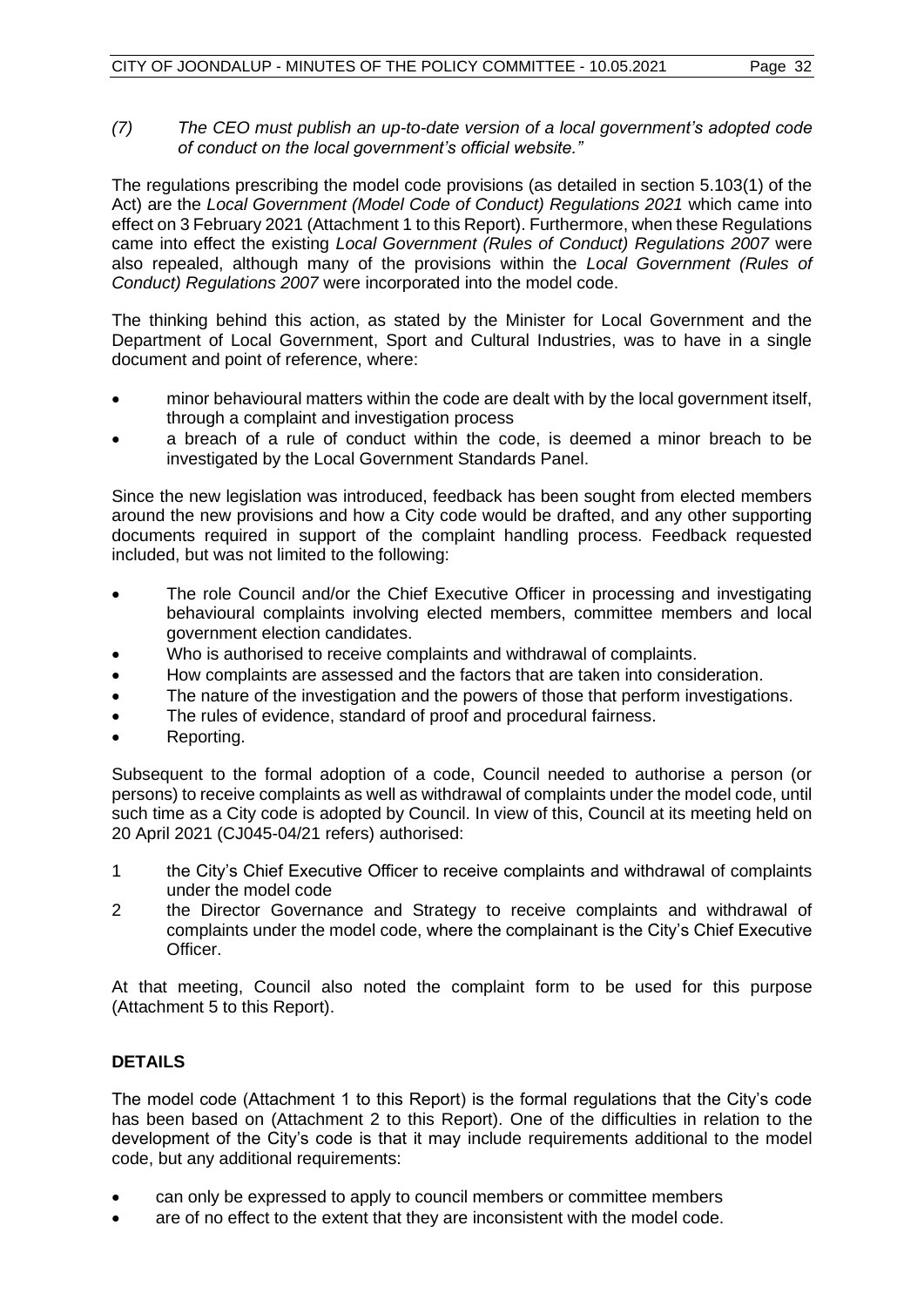Furthermore, a local government cannot include any provisions in addition to the general principles of behaviour referred to in section 5.103(2)(a) of the Act or the rules of conduct that are also specified in the model code. This in effect means there is no real opportunity for the City, and local governments generally, to expand on the provisions within the model code.

Feedback sessions held with elected members since the model code came into effect presented the above matters, as well as others, and in the main resulted in a view to:

- delegate responsibility to the Chief Executive Officer for the making of decisions on complaints lodged under the code
- create a range of procedural documents to support the code's operation, in light that the model code allows procedures to be determined around the complaint handling process.

In terms of putting the City's code into effect, especially in relation to dealing with minor conduct complaints under the code, legal advice and advice previously received from the Department of Local Government, Sport and Cultural Industries has indicated responsibilities can be undertaken by a council itself, a committee, or a local government's chief executive officer (both with relevant delegation of authority). There is no power under the Act for a local government's discretionary powers to be delegated to anyone else other than a committee or the Chief Executive Officer (the Chief Executive Officer can on-delegate responsibilities to employees).

Under section 5.42 of the Act a local government can delegate to the Chief Executive Officer the exercise of any of its powers or the discharge of its duties under the Act, other than those powers or duties listed in section 5.43 of the Act. Section 5.43 of the Act does not prevent the local government delegating any powers or duties of the local government under the model code provisions, or indeed the City's own code. In view of the received advice and the fact there is no limitations around delegations to the Chief Executive Officer, it appears to be open to Council to delegate its discretionary powers to deal with complaints under the model code, to the Chief Executive Officer.

One complication in delegating the discretionary powers relating to complaints to the Chief Executive Officer, is in circumstances where the Chief Executive Officer is the actual complainant. It would be highly inappropriate and a compromised position for the Chief Executive Officer to exercise the discretionary decision-making power on a complaint that they themselves have made. There is no power under the Act for Council to delegate any powers or duties under the Act to anyone else other than the Chief Executive Officer. In this regard, the Chief Executive Officer would need to on-delegate their responsibilities to another employee in the case where the Chief Executive Officer is a complainant under the code.

The model code, and therefore the City's code provides that procedures in dealing within complaints under the code, may be determined by the local government to the extent that it is not provided for in the provisions around behaviour. There is currently no complaints process listed in either the model code or the City's draft code and therefore it is up to the City to determine that process. This was a matter raised with elected members during the feedback sessions.

In view of this and to ensure transparency in terms of how complaints are to be investigated, a draft Complaint Investigation Policy has been created (Attachment 3 to this Report). The purpose of the Policy is to establish high level complaint investigation considerations in support of the City's code, which detail matters such as:

- who is authorised to receive complaints and withdrawal of complaints (being the Chief Executive Officer or the Director Governance and Strategy where the complainant is the City's Chief Executive Officer)
- how complaints are assessed and the factors that are taken into consideration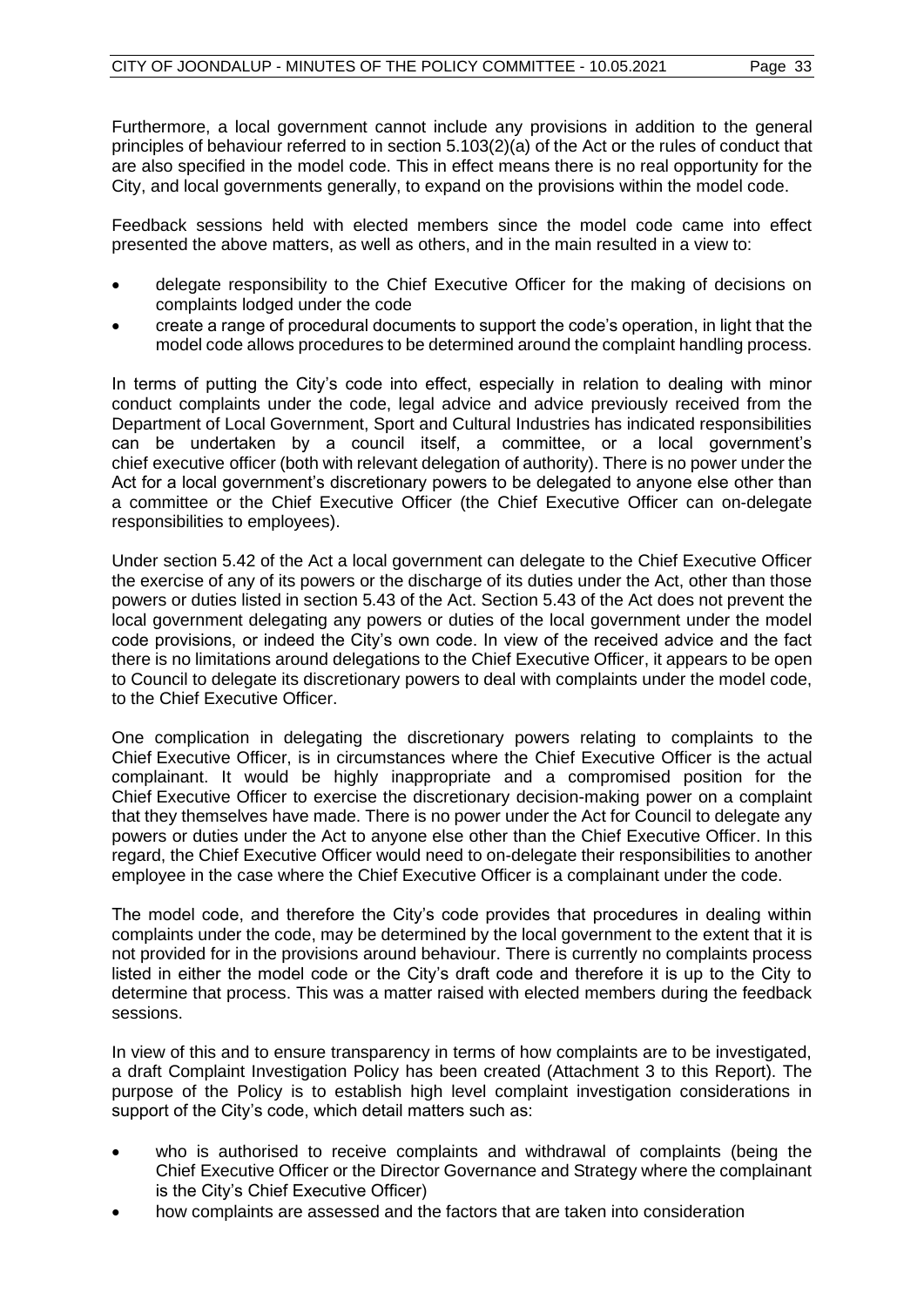- the nature of the investigation and the powers of those that perform investigations
- the rules of evidence, standard of proof and procedural fairness
- reporting.

A Complaint Investigation Protocol and associated complaint form (Attachments 4 and 5 of this Report) have also been developed which sets out the process for the management of complaints involving council members, committee members and candidates. This enables the City's complaint process to remain agile and flexible as and when things change or improvements are identified. As part of the complaint process, complainants are provided a copy of this protocol to clarify the process with them and the expectations of the City when dealing with their complaint.

#### **Issues and options considered**

Council can either:

- adopt the Code, Policy and Protocol as presented
- adopt the Code, Policy and Protocol as presented with any additional amendments or
- not adopt the Code, Policy or Protocol and seek further action from the Chief Executive Officer around the matter.

#### **Legislation / Strategic Community Plan / policy implications**

| Legislation | Local Government Act 1995.                                 |
|-------------|------------------------------------------------------------|
|             | Local Government (Model Code of Conduct) Regulations 2021. |

#### **Strategic Community Plan**

| Key theme                   | Governance and Leadership.                                                                                 |
|-----------------------------|------------------------------------------------------------------------------------------------------------|
| <b>Objective</b>            | Effective representation.                                                                                  |
| <b>Strategic initiative</b> | Attract a diverse elected body that represents, promotes and reflects<br>the composition of the community. |
| <b>Policy</b>               | Code of Conduct for Employees, Elected Members and Committee<br>Members.                                   |

#### **Risk management considerations**

Local governments across the state are now bound by the model code provisions and local governments are required to adopt a new code within three months of the Regulations coming into effect (being 3 February 2021). Local governments are required to abide by the requirements of the model code (if it does not adopt its own code within that time), and a local government would be deemed non-compliant with the legislative provisions if it does not adopt its own code by 3 May 2021.

Although Council has not adopted a code by the stipulated legislative timeframe, discussion with elected members has continually occurred including the need to clarify certain aspects of the model code with the Department of Local Government, Sport and Cultural Industries, legal advisors and other industry bodies.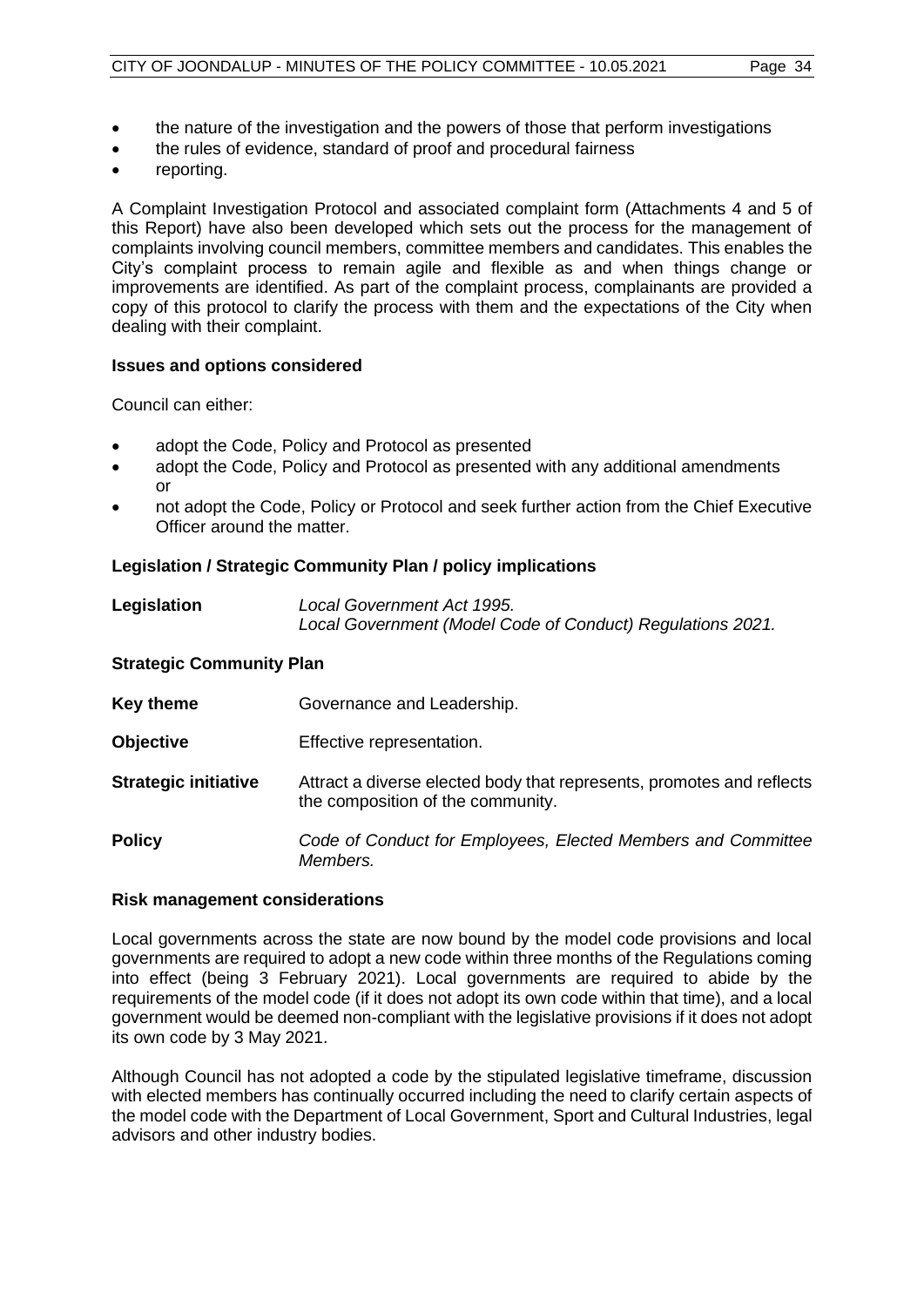#### **Financial/budget implications**

Provisions would need to be made in the City's operational budget to appoint any external party or investigator for complaints that are referred to those parties to manage. This could form part of the City's consultancy budget adopted annually from time to time.

#### **Regional significance**

Not applicable.

#### **Sustainability implications**

Not applicable.

#### **Consultation**

Industry consultation has occurred with the Western Australian Local Government Association, Local Government Professionals WA and the Department of Local Government, Sport and Cultural Industries in terms of developing the City's complaint framework detailed in this Report. Other local governments (such as the Town of Victoria Park) have also been consulted and are acknowledged in the preparation of the City's documentation.

#### **COMMENT**

Previously section 5.103 of the Act required local governments to prepare and adopt a code of conduct to be observed by council members, committee members and employees. The *Local Government Legislation Amendment Act 2019* also inserted provisions that the Chief Executive Officer is to prepare a code of conduct for employees (section 5.51A of the Act) and this is also being progressed.

The *Local Government (Model Code of Conduct) Regulations 2021* has been imposed on local governments and the local government industry's feedback around the model code, when it was first released for comment, was not recognised or taken on board. Local governments are now bound by the model code provisions, and until such time that local governments adopt their own codes of conduct.

The Code has been based on the model code provisions and the City has very little opportunity to influence, clarify or review the provisions within it. One of the difficulties in relation to the development of the City's Code is that it may include requirements additional to the model code, but any additional requirements:

- in terms of additional behavioural matters, can only be expressed to apply to council members or committee members
- are of no effect to the extent that they are inconsistent with the model code.

Furthermore, a local government cannot include any provisions in addition to the general principles of behaviour referred to in section 5.103(2)(a) of the Act or the rules of conduct that are also specified in the model code. This in effect means there is no real opportunity for the City, and local governments generally, to expand on the provisions within the model code.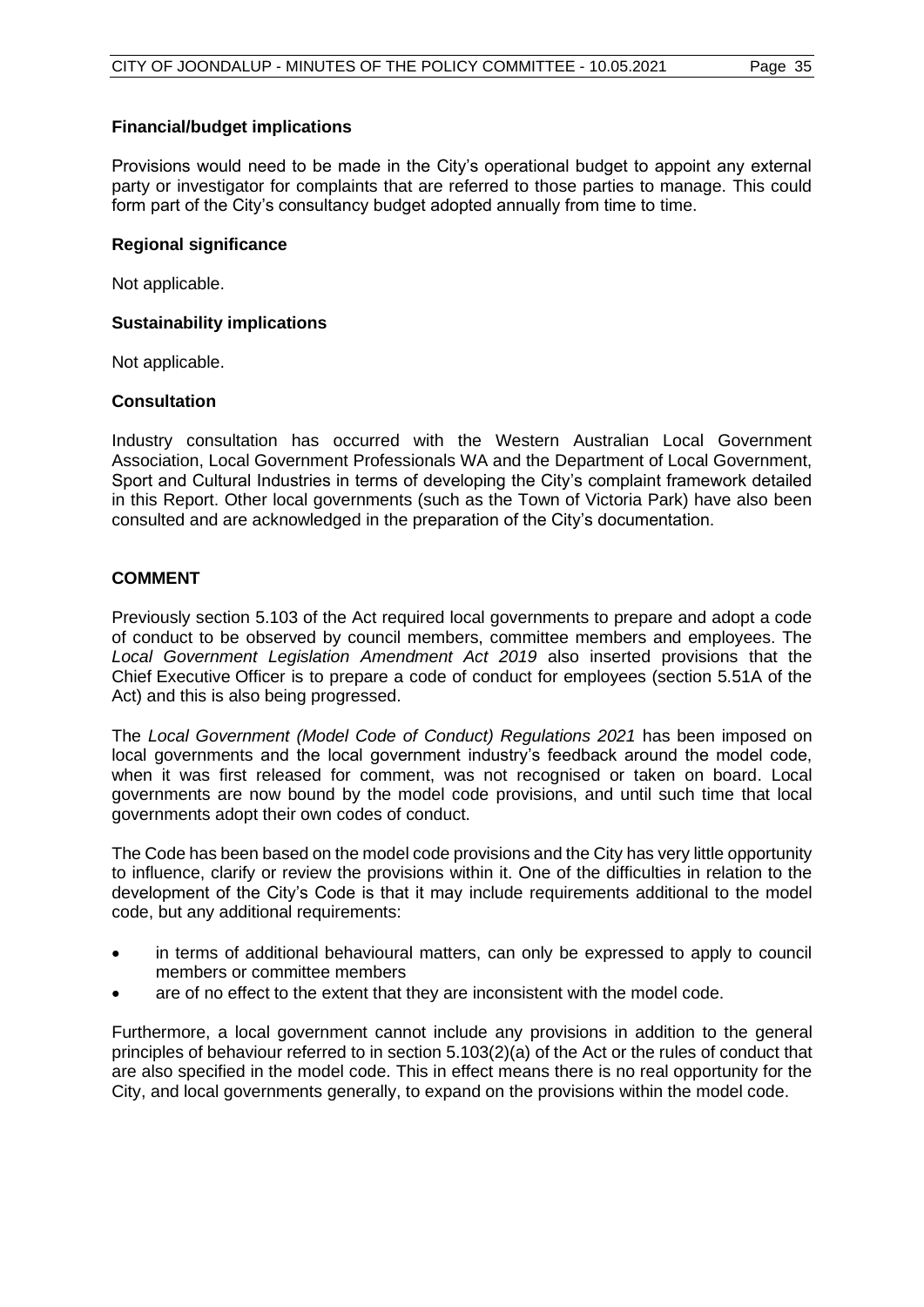The model code, and therefore the City's Code provides that procedures in dealing within complaints under the Code, may be determined by the local government to the extent that it is not provided for in the provisions around behaviour. There is currently no complaints process listed in either the model code or the City's Code and therefore it is up to the City to determine that process. In view of this and to ensure transparency in terms of how complaints are to be investigated, a draft *Complaint Investigation Policy* and *Complaint Investigation Protocol* have also been created.

It should be recognised that:

- minor behavioural matters within the code are dealt with by City, through the complaint and investigation process detailed in the recommended Code, Policy and Protocol
- a breach of a rule of conduct within the Code, is deemed a minor breach which is to be investigated by the Local Government Standards Panel.

In this regard any complaints the City receives and investigates under the Code are only minor in nature with more significant complaints to continue to be investigated by the Local Government Standards Panel.

#### **VOTING REQUIREMENTS**

Absolute Majority.

*The Manager Planning Services left the room at 6.31pm.*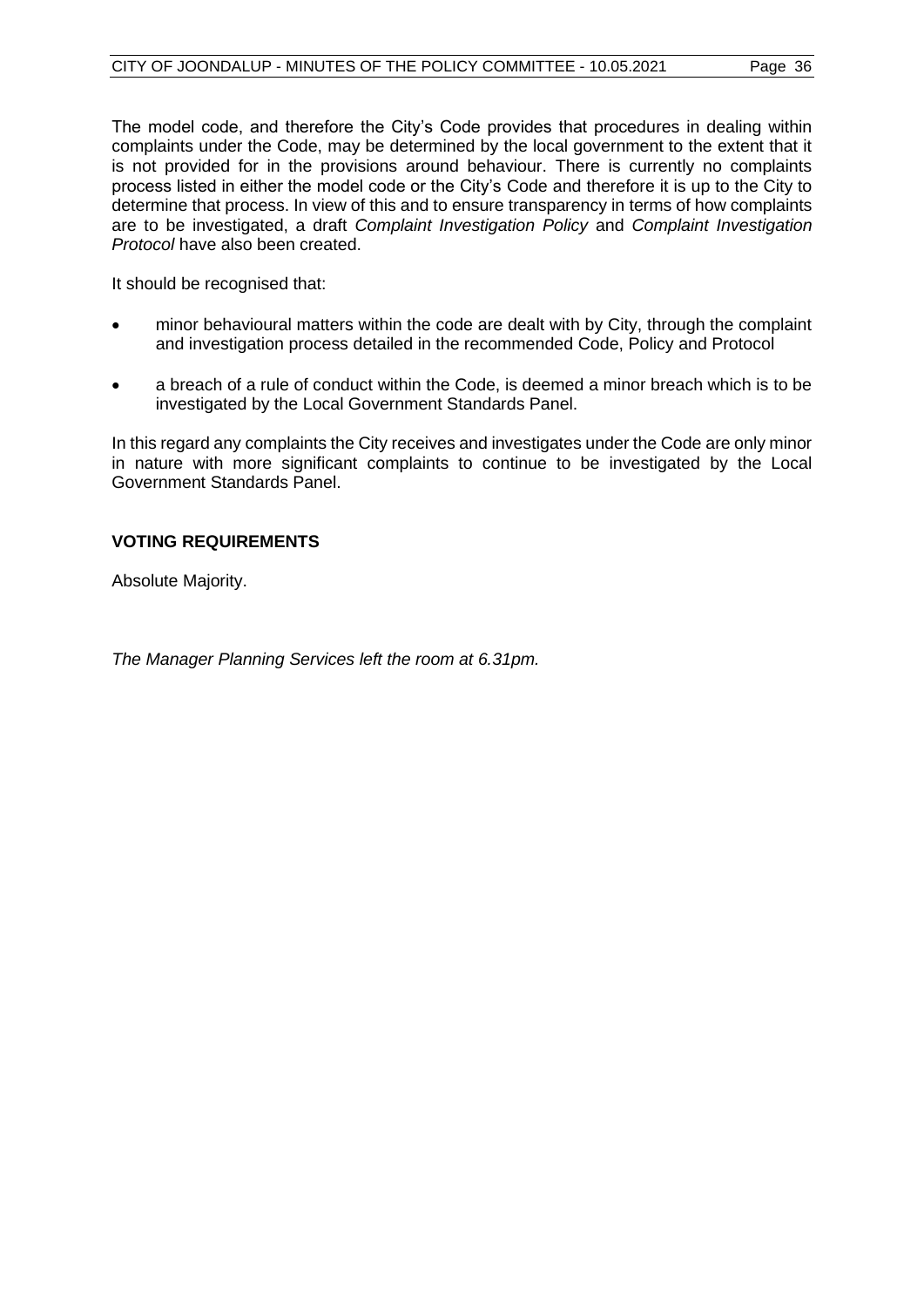**MOVED Cr Logan, SECONDED Mayor Jacob that Council:**

- **1 BY AN ABSOLUTE MAJORITY and in accordance with section 5.42 of the**  *Local Government Act 1995***, DELEGATES to the Chief Executive Officer the powers and duties of the local government under:**
	- **1.1 clause 12 of Schedule 1 of the** *Local Government (Model Code of Conduct) Regulations 2021***;**
	- **1.2 clause 13 of Schedule 1 of the** *Local Government (Model Code of Conduct) Regulations 2021***;**
	- **1.3 clause 15(2) of Schedule 1 of the** *Local Government (Model Code of Conduct) Regulations 2021***,**

**including the relevant powers and duties within the same clauses specified in the** *Code of Conduct for Council Members, Committee Members and Candidates* **adopted by Council in accordance with section 5.104(1) of the** *Local Government Act 1995* **(and in accordance with the** *Local Government (Model Code of Conduct) Regulations 2021***);** 

- **2 BY AN ABSOLUTE MAJORITY and in accordance with section 5.104(1) of the**  *Local Government Act 1995* **and part 1 above, ADOPTS the** *Code of Conduct for Council Members, Committee Members and Candidates***, as detailed in Attachment 2 to this Report;**
- **3 ADOPTS the** *Complaint Investigation Policy***, as detailed in Attachment 3 to this Report;**
- **4 ADOPTS the** *Complaint Investigation Protocol***, as detailed in Attachment 4 to this Report.**

#### **The Motion was Put and CARRIED (7/0)**

**In favour of the Motion:** Cr Hamilton-Prime, Mayor Jacob, Crs Hollywood, Jones, Logan, May and Thompson.

*Appendix 5 refers*

*[To access this attachment on electronic document, click here: Attach5agnPOLICY210510.pdf](http://www.joondalup.wa.gov.au/files/committees/POLI/2021/Attach5agnPOLICY210510.pdf)*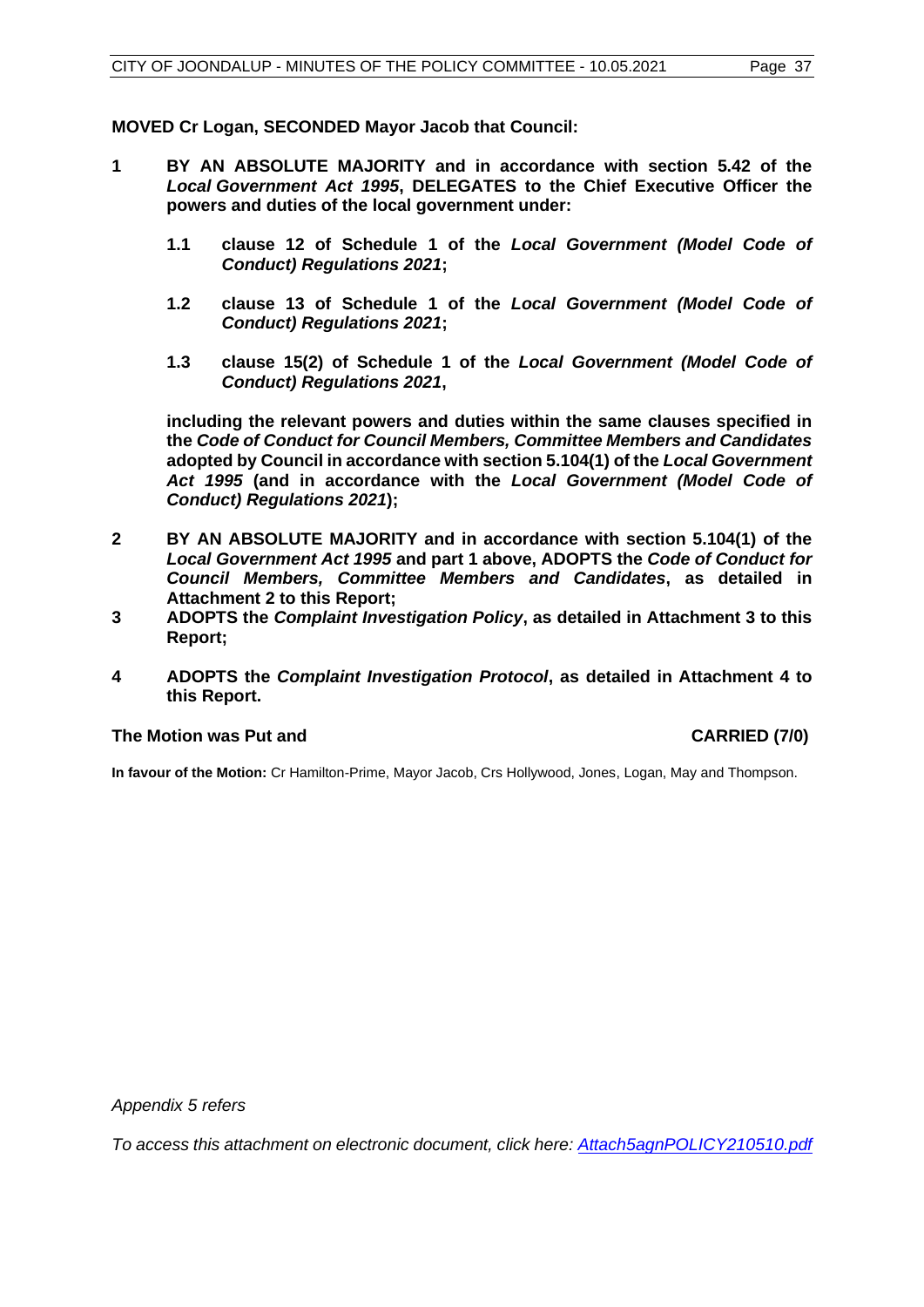<span id="page-38-0"></span>

| <b>ITEM 6</b>                         | <b>ELECTED MEMBERS'</b><br><b>POLICY - REVIEW</b> |                    | <b>ENTITLEMENTS</b>                                         |
|---------------------------------------|---------------------------------------------------|--------------------|-------------------------------------------------------------|
| <b>WARD</b>                           | All                                               |                    |                                                             |
| <b>RESPONSIBLE</b><br><b>DIRECTOR</b> | Mr Jamie Parry<br>Governance and Strategy         |                    |                                                             |
| <b>FILE NUMBERS</b>                   | 27122, 44688, 101515                              |                    |                                                             |
| <b>ATTACHMENT</b>                     | Attachment 1                                      | Policy (marked up) | Revised Elected Members' Entitlements                       |
| <b>AUTHORITY / DISCRETION</b>         | schemes and policies.                             |                    | Legislative - includes the adoption of local laws, planning |

#### **PURPOSE**

For Council to adopt the revised *Elected Members' Entitlements Policy.* 

#### **EXECUTIVE SUMMARY**

The City's *Elected Members' Entitlements Policy* details, among other things, payments and entitlements for elected members, including:

- the equipment issued to elected members
- the payment of statutory fees and allowances as determined by the Salaries and Allowances Tribunal
- provisions around the attendance at conferences and training events and associated requirements
- reimbursement of expense provisions and other entitlements.

As part of the *Local Government Legislation Amendment Act 2019* introduced in September 2019, section 5.128 was inserted into the *Local Government Act 1995* (the Act) requiring local governments to prepare a policy in relation to the continuing professional development of elected members which must be reviewed after each local government election. While there is no legislative prescription or guidance as to the form of this policy, it is considered the conference and training event provisions detailed in the *Elected Members' Entitlements Policy* satisfies the intent of section 5.128 of the Act.

In view of the need to review the policy in relation to the continuing professional development of elected members (being the City's *Elected Members' Entitlements Policy*) after each local government election, a revised policy has been subsequently discussed with elected members and is therefore submitted to Council for its consideration.

*It is therefore recommended that Council BY AN ABSOLUTE MAJORITY ADOPTS the revised Elected Members' Entitlements Policy, as detailed in Attachment 1 to this Report.*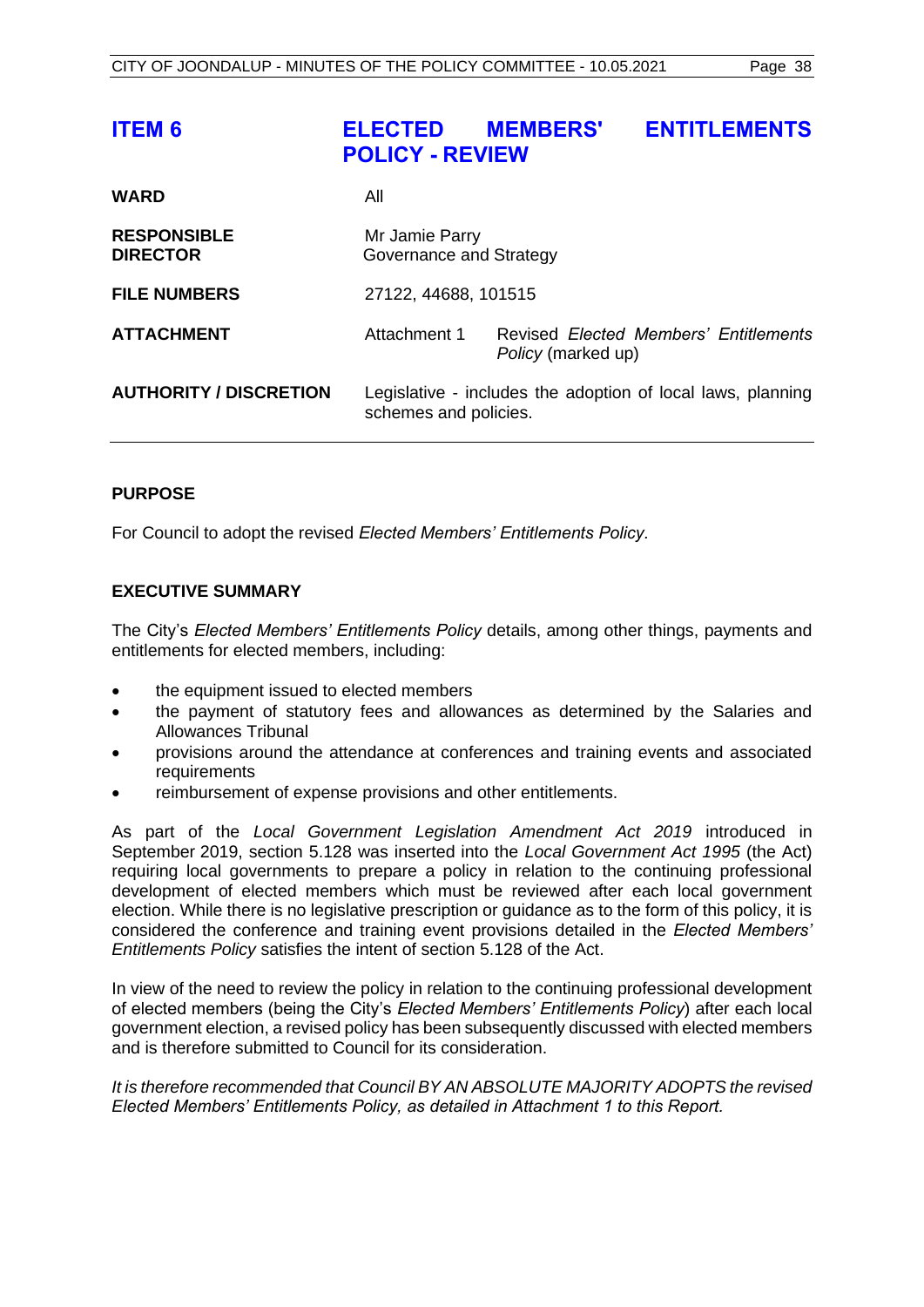#### **BACKGROUND**

In accordance with the Act, elected members are entitled to fees and allowances as well as the reimbursement for expenses, and these requirements are prescribed within the Act, the *Local Government (Administration) Regulations 1996,* and determined by the Salaries and Allowances Tribunal on an annual basis.

The current *Elected Members' Entitlements Policy* (the Policy) was last significantly reviewed in September 2013 (CJ185-09/13 refers), with a number of minor amendments subsequently made in March 2015 (CJ050-03/15 refers) and April 2017 (CJ051-04/17 refers). The Policy details, among other things, payments and entitlements for elected members, including:

- the equipment issued to elected members
- the payment of statutory fees and allowances as determined by the Salaries and Allowances Tribunal
- provisions around the attendance at conferences and training events and associated requirements
- reimbursement of expense provisions and other entitlements.

On 16 September 2019 and as part of the *Local Government Legislation Amendment Act 2019*  a new section 5.128 was inserted into the Act as follows:

#### *"5.128. Policy for continuing professional development*

*(1) A local government must prepare and adopt\* a policy in relation to the continuing professional development of council members.*

*\* Absolute majority required.*

*(2) A local government may amend\* the policy.*

*\* Absolute majority required.*

- *(3) When preparing the policy or an amendment to the policy, the local government must comply with any prescribed requirements relating to the form or content of a policy under this section.*
- *(4) The CEO must publish an up-to-date version of the policy on the local government's official website.*
- *(5) A local government—*
	- *(a) must review the policy after each ordinary election; and*
	- *(b) may review the policy at any other time."*

There is no legislative prescription or guidance as to the form that this policy is to take, however it is considered the conference and training event provisions detailed in the *Elected Members' Entitlements Policy* (parts 6 and 7) satisfies the intent section 5.128 of the Act. This new provision is in addition to the other new provision within the Act requiring elected members, on being elected at an election, to complete the mandatory training requirements within their first 12 months of Office.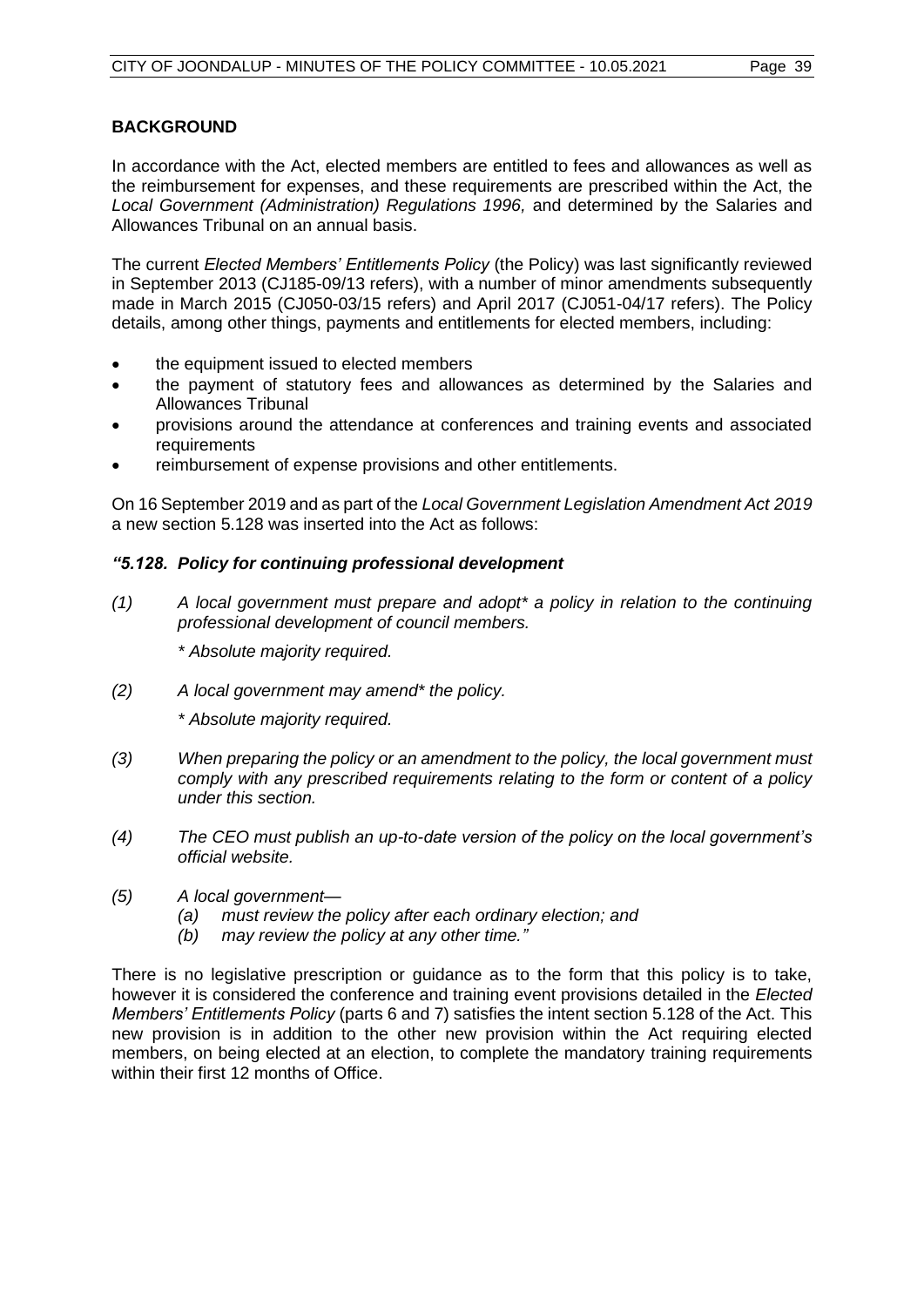#### **DETAILS**

To enable elected members to develop and maintain their skills and knowledge relevant to their role as representatives of the City, the Policy provides that elected members are able to attend conferences and training events within Australia and overseas (subject to Council approval) and the associated arrangements around bookings; registration; and the reimbursement of associated expenses (see Parts 6 and 7 of the Policy). Conferences and training under the Policy is generally limited to the following:

- Western Australian Local Government Association (WALGA) and Australian Local Government Association conferences.
- Special 'one off' conferences called for or sponsored by the Western Australian Local Government Association and/or Australian Local Government Association on important issues.
- Annual conferences of the major professions in local government and other institutions of relevance to local government activities.
- Australian Sister Cities Conferences.
- Western Australian Local Government Association's Elected Member Training and Development.
- Training relating to the role of elected members.
- Other local government-specific training courses, workshops and forums, relating to such things as understanding the roles/responsibilities of elected members, meeting procedures and the like.

As part of the City's annual budget, allocation is made for elected members to attend conference and training events in line with the amounts set within the Policy. The costs for the mandatory training that is required to be completed by an elected member following their election, is not charged to the elected member's respective allocation, and is directly paid for by the City.

Although section 5.128 of the Act requires a local government to review its policy in relation to the continuing professional development of elected members following the bi-annual local government elections, other aspects of the Policy have also been reviewed.

In line with the need to review this Policy prior to the 2021 local government elections, amendments to the conference and training provisions within the current Policy have been made, including additional amendments necessary to be reflected in the Policy or provisions that need to be better clarified (Attachment 1 to this Report).

#### **Issues and options considered**

Council can either:

- adopt the amended policy as presented or
- adopt the amended policy as presented with further amendments as required.

#### **Legislation / Strategic Community Plan / Policy implications**

**Legislation** *Local Government Act 1995. Local Government (Administration) Regulations 1996. Salaries and Allowances Determination on Local Government Chief Executive Officers and Elected Members.*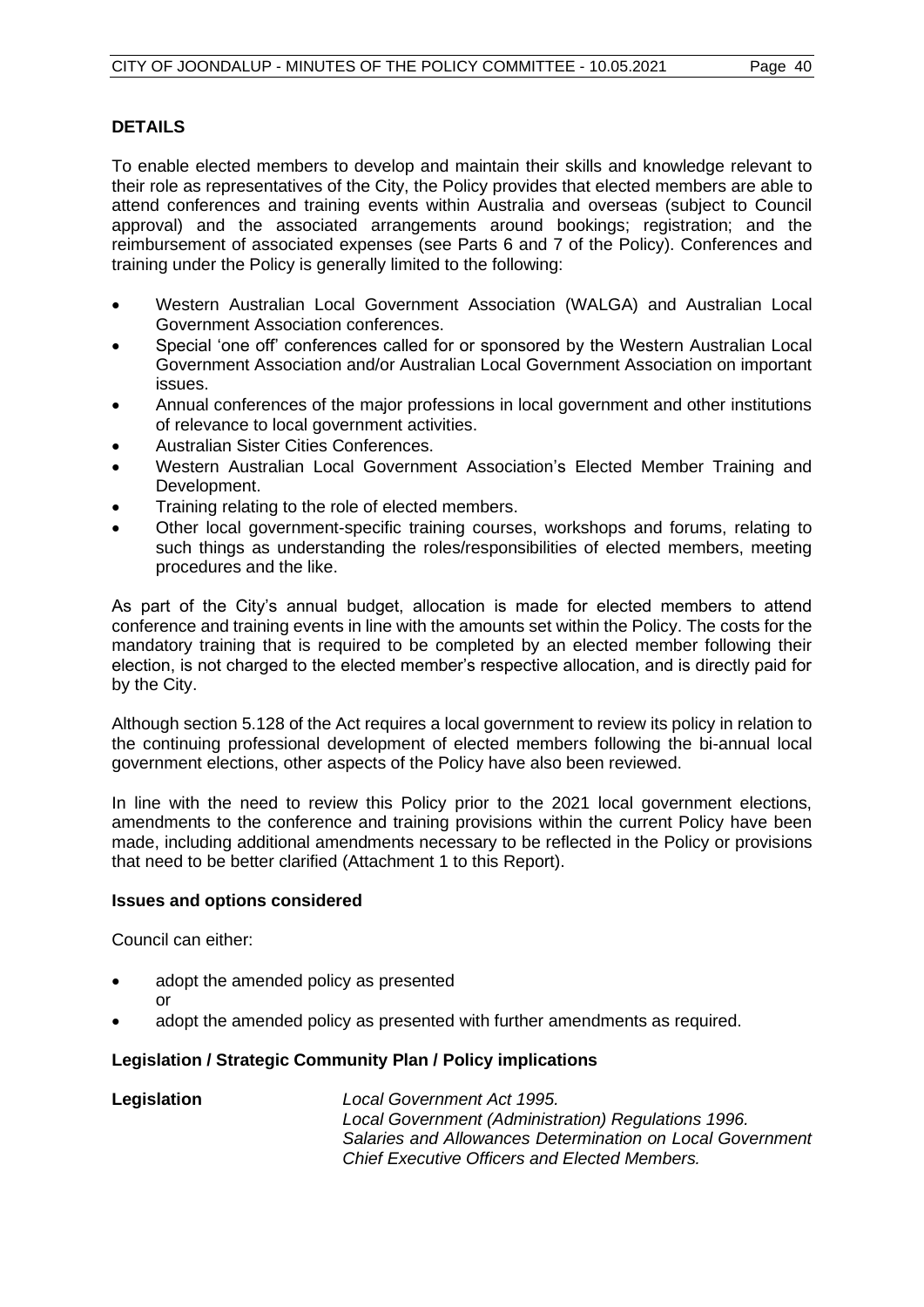#### **Strategic Community Plan**

| <b>Key theme</b>            | Governance and Leadership.                                                                                                          |  |  |
|-----------------------------|-------------------------------------------------------------------------------------------------------------------------------------|--|--|
| <b>Objective</b>            | Effective representation.                                                                                                           |  |  |
| <b>Strategic initiative</b> | Attract a diverse elected body that represents, promotes and<br>reflects the composition of the community.                          |  |  |
| <b>Policy</b>               | Elected Members' Entitlements Policy.<br>Code of Conduct for Employees, Elected Members and<br>Committee Members (Code of Conduct). |  |  |

The Act confers entitlements to claim fees, expenses and allowances for individual elected members and these levels are now set by the Salaries and Allowances Tribunal or as prescribed by the City. The payments that can be lawfully made by the City to elected members are limited to:

- a) a fee for attending Council or committee meetings (which may be either a fee per meeting up to an annual amount)
- b) a reimbursement of an expense of a kind that is prescribed by the Regulations and that has been incurred by an Elected Member
- c) in lieu of reimbursement for certain types of prescribed expenses, an allowance for that type of expense or
- d) a cash advance to an Elected Member in respect of an expense for which the Elected Member can be reimbursed.

The Act allows expense reimbursement payments to be made over and above allowances that are set by a local government.

#### **Risk management considerations**

The expense reimbursements of government officials, politicians and local government elected members generates a high level of public scrutiny and organisations must be cognisant of the damage any inappropriate expense reimbursements can have on an organisation's brand and reputation.

The WA State Parliament, in its view to have greater public transparency into the affairs of local government, introduced changes to the Act and the *Local Government (Administration) Regulations 1996* that now requires local governments to publish on their websites, the type, and the amount or value, of any fees, expenses or allowances paid to each elected member during a financial year. Such information will be provided on the City's website following the end of each financial year.

#### **Financial / budget implications**

Sufficient budget provisions are made in the City's annual budget to cover the elected member allowances, expenses and entitlements that are detailed under the Policy.

#### **Regional significance**

Not applicable.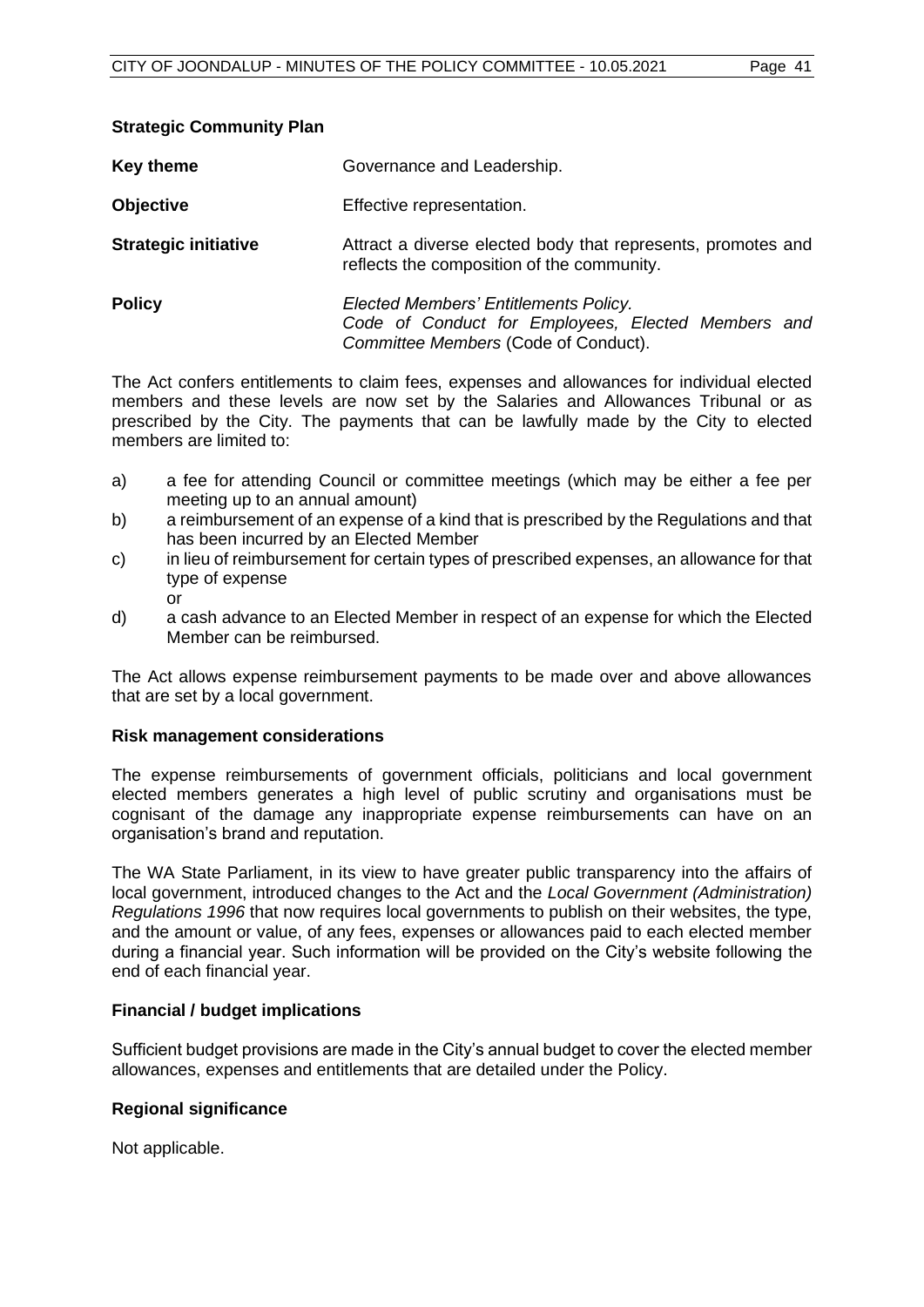#### **Sustainability implications**

Not applicable.

#### **Consultation**

Not applicable although assessment was undertaken of the policies in place for other local governments as well as the requirements for Ministers, Parliamentary Secretaries and Government Officers at a State Government level.

#### **COMMENT**

The *Elected Members' Entitlements Policy* provides a framework to support an elected member's training and development needs as well as clarity around the entitlements, allowances and fees as stipulated in the *Local Government Act 1995* and the *Local Government (Administration) Regulations 1996.* 

The suggested changes to the Policy provide greater clarity around this framework and to support current arrangements for elected members in performing their statutory role.

#### **VOTING REQUIREMENTS**

Absolute Majority.

*The Director Corporate Services left the room at 6.58pm and returned at 7.01pm.*

*Mayor Jacob left the room at 7.26pm and returned at 7.29pm.*

*The Director Planning and Community Development left the room at 7.27pm and returned at 7.28pm.*

*Cr Poliwka left the room at 7.48pm and returned at 7.50pm.*

#### **OFFICER'S RECOMMENDATION**

That Council BY AN ABSOLUTE MAJORITY ADOPTS the revised *Elected Members' Entitlements Policy*, as detailed in Attachment 1 to this Report.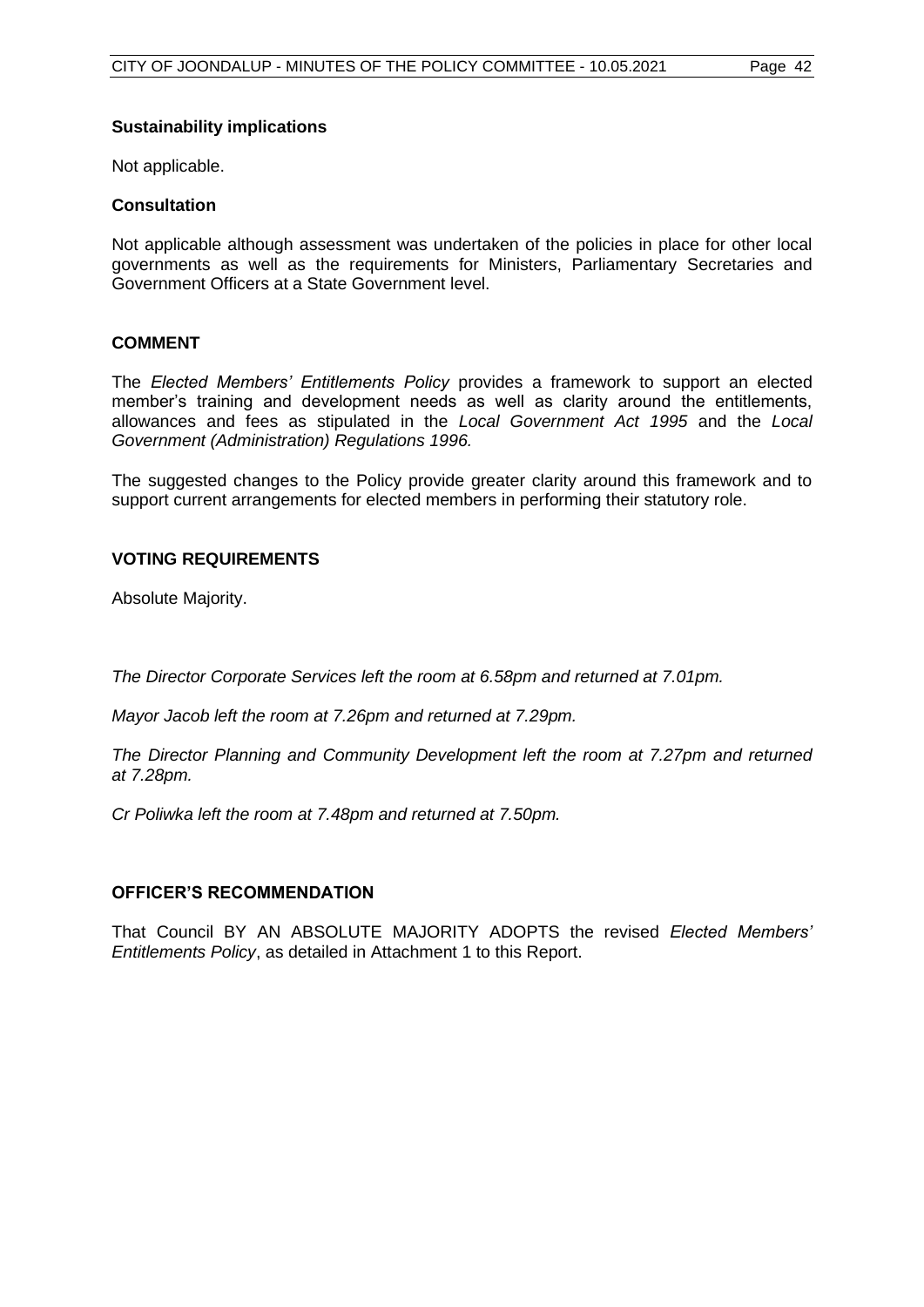**MOVED Cr Jones, SECONDED Cr Logan that Council BY AN ABSOLUTE MAJORITY ADOPTS the revised** *Elected Members' Entitlements Policy***, as detailed in Attachment 1 to this Report, subject to the following changes:**

- **1 Amend 4.2 by inserting "***(if required)***" after "***Computer equipment supplied***";**
- **2 Amend 4.3(b) by replacing "***following every ordinary election at which they are elected***" with "***following their inaugural election and every second ordinary election thereafter in which they are elected***";**
- **3 Replace 6.6.5(c) with the following:**
	- **3.1 "***All air travel within Australia shall be by Economy Class.";*
- **4 Replace 6.8(e) with the following:**
	- **4.1 "***Elected members will only be registered for conference and training events itemised in this policy, if the Elected Member has sufficient funds in their annual Conference and Training Expense Allocation to meet those costs.";*
- **5 Delete 6.8(g);**
- **6 Amend 7(c) by replacing "***All air travel overseas shall be by Business Class***" with "***Air travel overseas may be by Business Class";*
- **7 Amend 10.1(c) by inserting the following at the end of the provision:**
	- **7.1 "***Details of invited guests that attend elected member dinners are to be reported to the Audit and Risk Committee on a quarterly basis.";*
- **8 Delete 10.1(d).**

#### **The Motion was Put and CARRIED (7/0)**

**In favour of the Motion:** Cr Hamilton-Prime, Mayor Jacob, Crs Hollywood, Jones, Logan, May and Thompson.

*Appendix 6 refers*

*[To access this attachment on electronic document, click here: Attach6agnPOLICY210510.pdf](http://www.joondalup.wa.gov.au/files/committees/POLI/2021/Attach6agnPOLICY210510.pdf)*